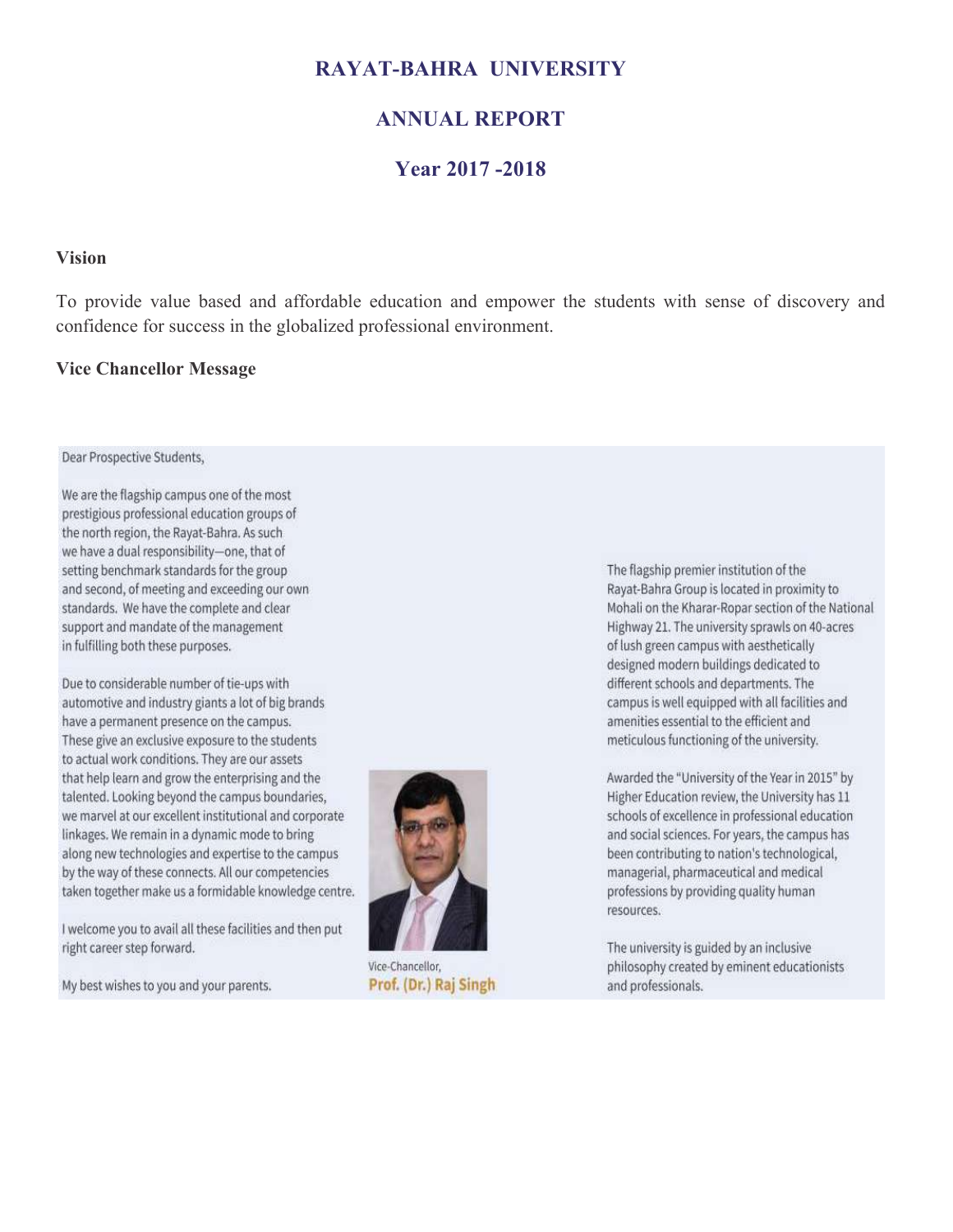#### **Various University Schools**

University School of Engineering & Technology University School of Management Studies University School of Pharmaceutical Sciences University School of Hotel Management & Catering Technology University School of Law University School of Education University School of Sciences University School of Social Sciences University School of Medical & Allied Sciences University School of Media Studies University Polytechnic Rayat-Bahra Dental College & Hospital Rayat-Bahra College of Nursing University Sr. Secondary School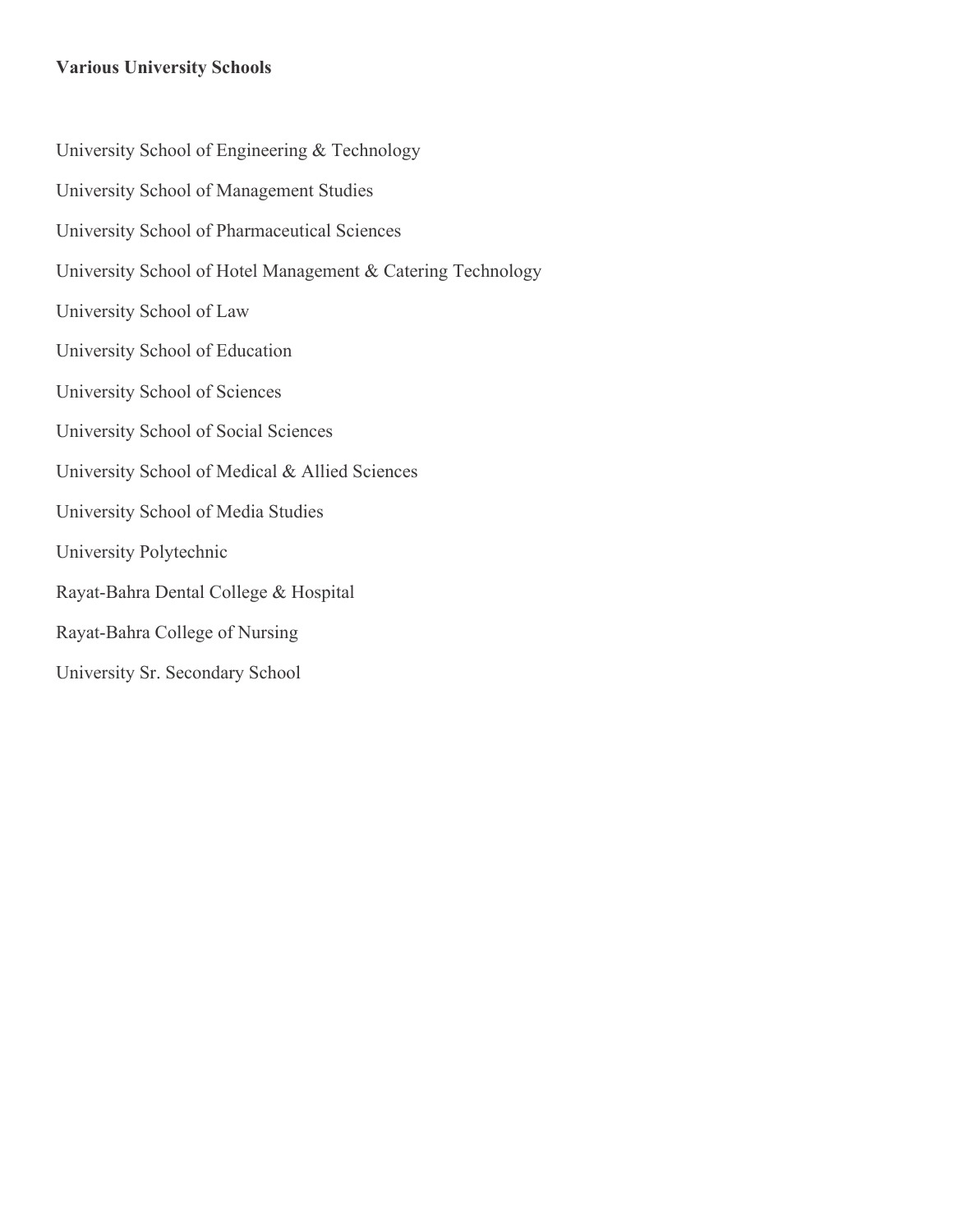### **Programmes offered in RBU IN 2017-2018**

| S.No           | <b>SCHOOL</b>                 | <b>DEPARTMENT</b>                             | <b>COURSE</b>                                         | Program<br>Code | <b>LEVE</b><br>L |
|----------------|-------------------------------|-----------------------------------------------|-------------------------------------------------------|-----------------|------------------|
| $\mathbf{1}$   | University School             | Law                                           | L.L.B.                                                | <b>PRG103</b>   | <b>UG</b>        |
| $\overline{2}$ | of Law                        |                                               | <b>B.A.LL.B</b>                                       | <b>PRG101</b>   | <b>UG</b>        |
| $\mathfrak{Z}$ |                               |                                               | <b>B.COM.LL.B</b>                                     | <b>PRG102</b>   | <b>UG</b>        |
| $\overline{4}$ |                               |                                               | L.L.M                                                 | <b>PRG105</b>   | PG               |
| 5              |                               |                                               | Ph.D.                                                 | <b>PRG104</b>   | Doctor<br>ate    |
| 6              | University School             | Pharmacy                                      | B. Pharm                                              | <b>PRG29</b>    | <b>UG</b>        |
| $\overline{7}$ | of Pharmaceutical<br>Sciences |                                               | <b>B.</b> Pharm Practice                              | <b>PRG28</b>    | <b>UG</b>        |
| 8              |                               |                                               | M.Pharm.Pharmaceutics                                 | PRG32           | PG               |
| 9              |                               |                                               | M.Pharm.Pharmacology                                  | PRG33           | PG               |
| 10             |                               |                                               | M.Sc.Pharmacovigilance                                | <b>PRG132</b>   | PG               |
| 11             |                               |                                               | M.Sc.Clinical Research                                | <b>PRG175</b>   | PG               |
| 12             |                               |                                               | Ph.D. Pharmaceutical<br>Sciences                      | <b>PRG31</b>    | Doctor<br>ate    |
| 13             | University                    | <b>Computer Science</b>                       | <b>B.Tech. CSE</b>                                    | PRG8            | <b>UG</b>        |
| 14             | Schoolof<br>Engineering       | Engineering                                   | <b>B.Tech CSE</b> (Android)                           | PRG9            | <b>UG</b>        |
| 15             | &Technology<br>(USET)         |                                               | B.Tech CSE (IOT Java)                                 | <b>PRG264</b>   | <b>UG</b>        |
| 16             |                               |                                               | B.Tech CSE (I-nurture))                               | <b>PRG301</b>   | <b>UG</b>        |
| 17             |                               |                                               | M. Tech. CSE (Regular)                                | PRG10           | PG               |
| 18             |                               |                                               | M. Tech. CSE (Part Time                               | PRG11           | PG               |
| 19             |                               |                                               | Ph.D. CSE                                             | PRG12           | Doctor<br>ate    |
| 20             |                               | Electronics &<br>Communication<br>Engineering | B.Tech. Electronics &<br>Communication<br>Engineering | PRG17           | <b>UG</b>        |
| 21             |                               |                                               | M.Tech.Electronics &                                  | <b>PRG20</b>    | PG               |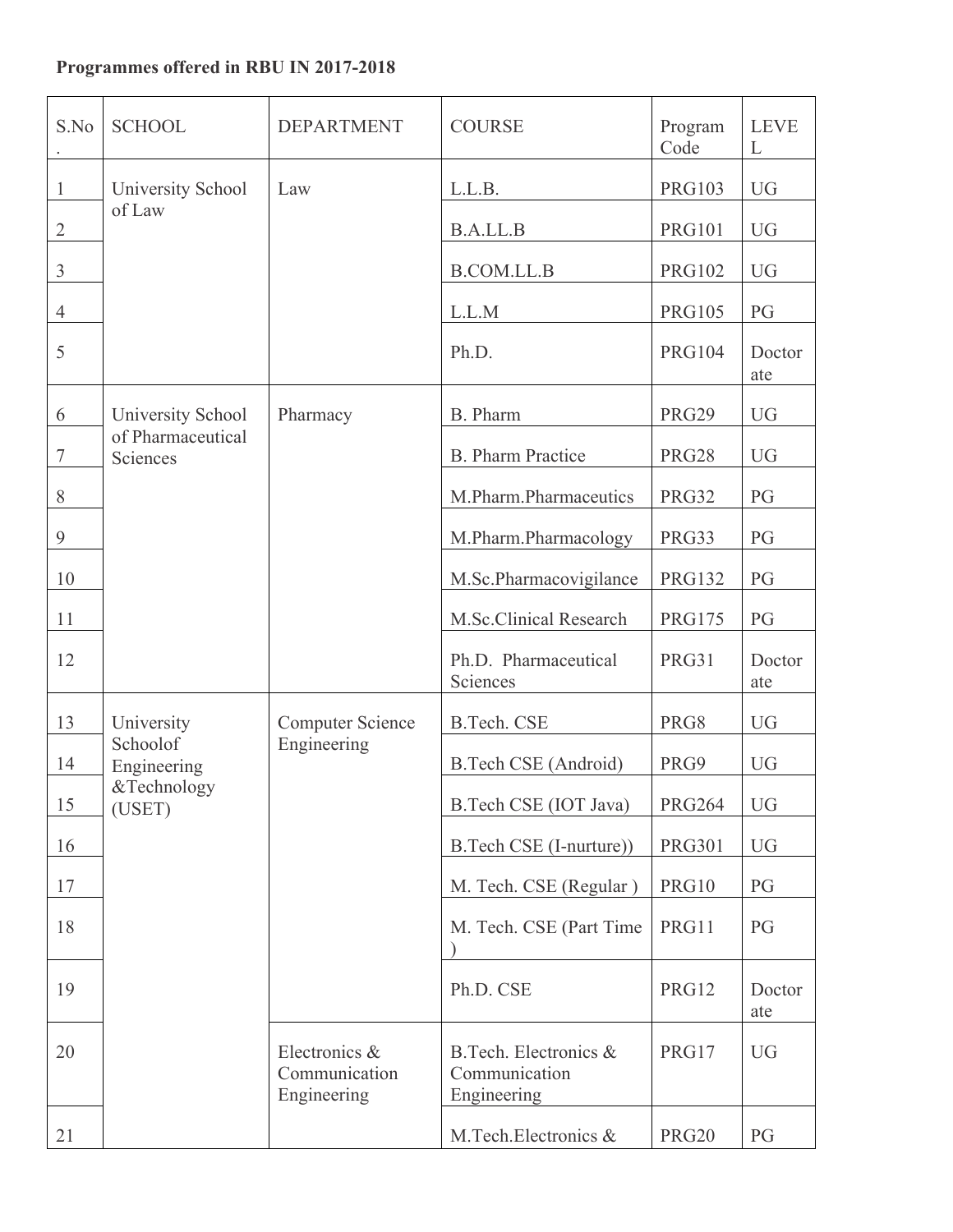|    |                            | Communication<br>Engineering                                    |               |               |
|----|----------------------------|-----------------------------------------------------------------|---------------|---------------|
| 22 |                            | M.Tech.Electronics &<br>Communication<br>Engineering(Part time) | <b>PRG21</b>  | PG            |
| 23 |                            | PG Diploma in Railway<br>Signalling and<br>Telecommunication    | <b>PRG117</b> | PGD           |
| 24 |                            | Ph.D. Electronics &<br>Communication<br>Engineering             | <b>PRG122</b> | Doctor<br>ate |
| 25 | Electrical<br>Engineering  | <b>B.Tech. Electrical</b><br>Engineering                        | <b>PRG 18</b> | <b>UG</b>     |
| 26 |                            | M.Tech in Electrical<br>Engineering(Regular)                    | <b>PRG233</b> | PG            |
| 27 |                            | Ph.D Electrical<br>Engineering                                  | <b>PRG121</b> | Doctor<br>ate |
| 28 | Mechanical &<br>Automobile | <b>B.</b> Tech. Mechanical<br>Engineering                       | <b>PRG145</b> | <b>UG</b>     |
| 29 | Engineering                | <b>B.Tech.Automobile</b><br>Engineering                         | PRG13         | <b>UG</b>     |
| 30 |                            | M.Tech. Mechanical<br>Engineering (Regular)                     | PRG15         | PG            |
| 31 |                            | M.Tech. Mechanical<br>Engineering (Part Time)                   | PRG16         | PG            |
| 32 |                            | M.Tech. Production<br>Engineering (Regular)                     | <b>PRG227</b> | PG            |
| 33 |                            | Ph.D.                                                           | <b>PRG123</b> | Doctor<br>ate |
| 34 | Civil Engineering          | B. Tech.Civil<br>Engineering                                    | <b>PRG199</b> | <b>UG</b>     |
| 35 |                            | M. Tech Construction<br>Technology &<br>Management              | PRG7          | PG            |
| 36 |                            | M. Tech Structural<br>Engineering                               | <b>PRG230</b> | PG            |
| 37 |                            | M. Tech Geotechnical                                            | <b>PRG228</b> | PG            |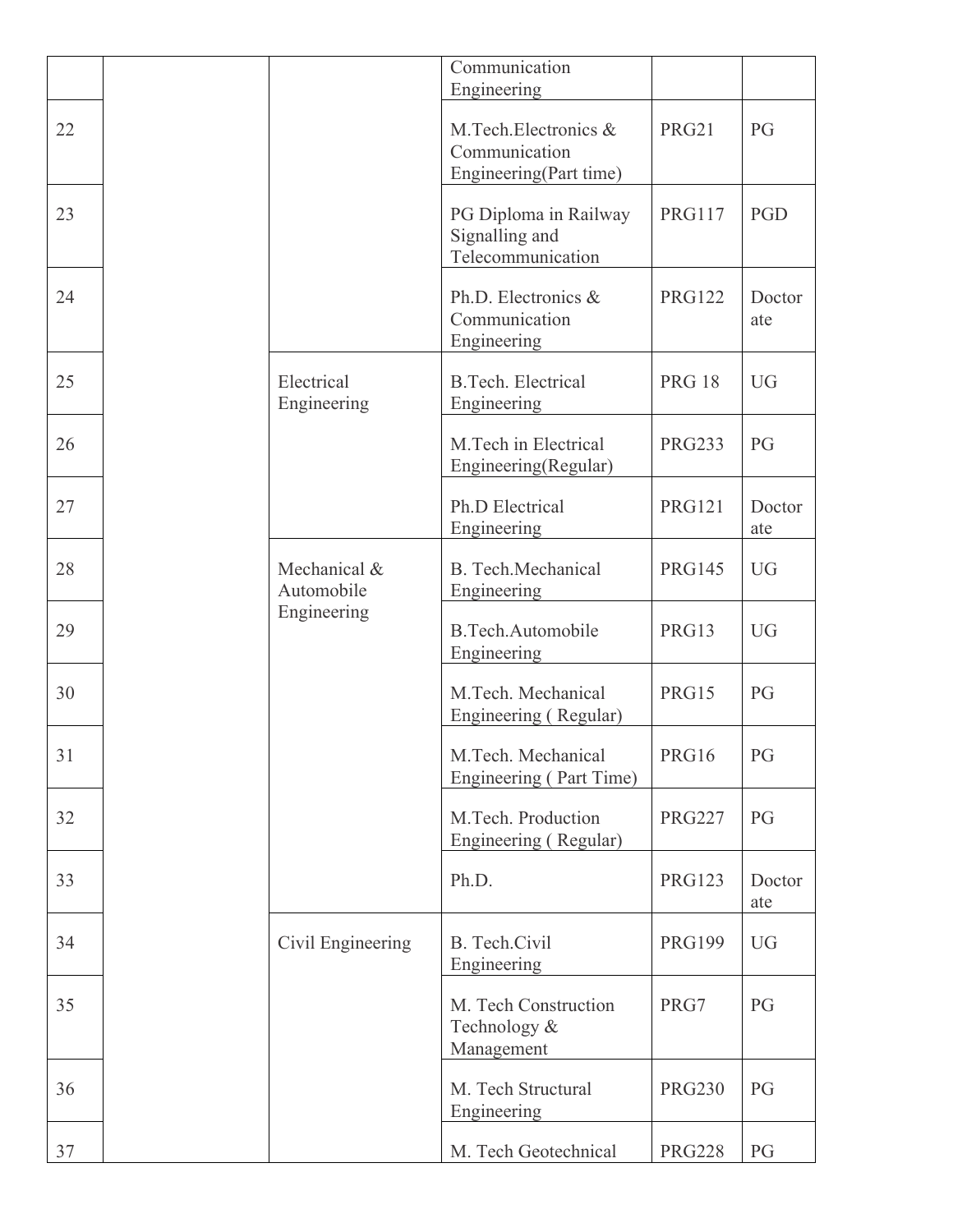|    |                                     |                              | Engineering                                                                                                                                                       |               |               |
|----|-------------------------------------|------------------------------|-------------------------------------------------------------------------------------------------------------------------------------------------------------------|---------------|---------------|
| 38 |                                     |                              | M. Tech Highway &<br>Transportation<br>Engineering                                                                                                                | <b>PRG229</b> | PG            |
| 39 | University School                   | Management                   | <b>BBA</b>                                                                                                                                                        | <b>PRG25</b>  | <b>UG</b>     |
| 40 | of Management<br>Studies (USMS)     |                              | MBA (Marketing,<br>Finance, Human<br>Resource, Logistics and<br>Supply Chain<br>Management,<br>Entrepreneurship and<br><b>Family Business</b><br>Management, IT). | <b>PRG27</b>  | PG            |
| 41 |                                     |                              | <b>MBA Digital Marketing</b>                                                                                                                                      | <b>PRG302</b> | PG            |
| 42 |                                     |                              | <b>MBA Hospitality</b><br>Management                                                                                                                              |               |               |
| 43 |                                     |                              | <b>MBA Health Care</b><br>Management                                                                                                                              | <b>PRG250</b> | PG            |
| 44 |                                     |                              | Ph.D Management<br><b>Studies</b>                                                                                                                                 | <b>PRG 26</b> | Doctor<br>ate |
| 45 |                                     | Commerce                     | B.Com (Hons.)/ B.Com                                                                                                                                              | <b>PRG 23</b> | <b>UG</b>     |
| 46 |                                     |                              | M.Com                                                                                                                                                             | <b>PRG 24</b> | PG            |
| 47 |                                     |                              | <b>BCA</b>                                                                                                                                                        | PRG1          | <b>UG</b>     |
| 48 |                                     | ComputerApplicatio<br>ns     | MCA (LEET)                                                                                                                                                        | PRG5          | PG            |
| 49 |                                     |                              | Ph.D Computer<br>Applications                                                                                                                                     | <b>PRG298</b> | Doctor<br>ate |
| 50 | University School<br>of Medical and | Medical & Allied<br>Sciences | <b>B.Sc. Medical Lab</b><br>Technology                                                                                                                            | PRG38         | <b>UG</b>     |
| 51 | <b>Allied Sciences</b><br>(USMAS)   |                              | <b>B.Sc. Medical</b><br>Microbiology                                                                                                                              | <b>PRG39</b>  | <b>UG</b>     |
| 52 |                                     |                              | Bachelor of<br>Physiotherapy (B. P.T)                                                                                                                             | PRG35         | <b>UG</b>     |
| 53 |                                     |                              | <b>B.Sc Radiology &amp;</b><br><b>Imaging Technology</b>                                                                                                          | <b>PRG41</b>  | <b>UG</b>     |
| 54 |                                     |                              | <b>B.Sc Dialysis</b>                                                                                                                                              | PRG36         | <b>UG</b>     |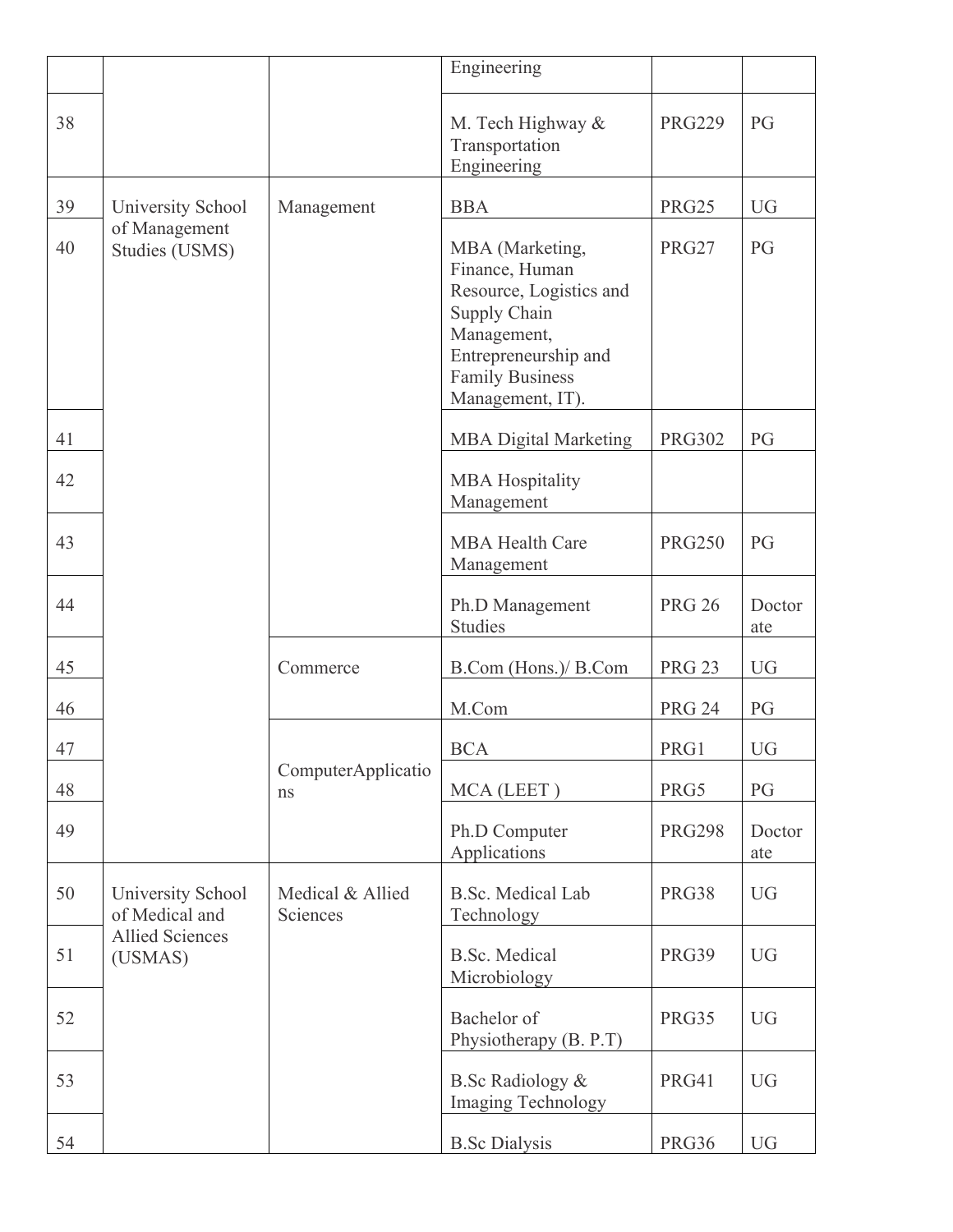|    |                              |                 | Technology                                                     |               |               |
|----|------------------------------|-----------------|----------------------------------------------------------------|---------------|---------------|
| 55 |                              |                 | <b>B.Sc Operation Theatre</b><br>& Anaesthesia<br>Technology   | <b>PRG106</b> | <b>UG</b>     |
| 56 |                              |                 | M.Sc Radiology &<br>Imaging Technology                         | <b>PRG247</b> | PG            |
| 57 |                              |                 | M.Sc Dialysis<br>Technology                                    | <b>PRG244</b> | PG            |
| 58 |                              |                 | M.Sc.Histopathology                                            | <b>PRG107</b> | PG            |
| 59 |                              |                 | M.Sc.Clinical<br>Microbiology                                  | <b>PRG108</b> | PG            |
| 60 |                              |                 | M.Sc Operation Theatre<br>& Anaesthesia<br>Technology          | <b>PRG45</b>  | PG            |
| 61 | University School            | Education       | B.Ed                                                           | <b>PRG71</b>  | <b>UG</b>     |
| 62 | of Education (USE)           |                 | B.A.B.Ed.                                                      | <b>PRG69</b>  | <b>UG</b>     |
| 63 |                              |                 | B.Sc.B.Ed.                                                     | <b>PRG70</b>  | <b>UG</b>     |
| 64 |                              |                 | PG Dip G&C                                                     | <b>PRG182</b> | PG            |
| 65 |                              |                 | M.Ed                                                           | PRG73         | PG            |
| 66 |                              |                 | Ph.D Education                                                 | <b>PRG72</b>  | Doctor<br>ate |
| 67 | University School            | Social Sciences | Bachelor of Arts(B.A.)                                         | PRG77         | <b>UG</b>     |
| 68 | of Social Sciences<br>(USSS) |                 | Bachelor of Arts(Hons.)<br>Economics                           | <b>PRG74</b>  | <b>UG</b>     |
| 69 |                              |                 | Bachelor of Arts(Hons.)<br>English                             | <b>PRG76</b>  | <b>UG</b>     |
| 70 |                              |                 | Bachelor of<br>Arts(Hons.)Psychology                           | <b>PRG78</b>  | <b>UG</b>     |
| 71 |                              |                 | <b>Bachelor of Physical</b><br>Education & Sports(<br>B.P.E.S) | <b>PRG248</b> | <b>UG</b>     |
| 72 |                              |                 | <b>B.Voc Fashion</b><br>Technology                             | <b>PRG89</b>  | <b>UG</b>     |
| 73 |                              |                 | M A Economics                                                  | <b>PRG84</b>  | PG            |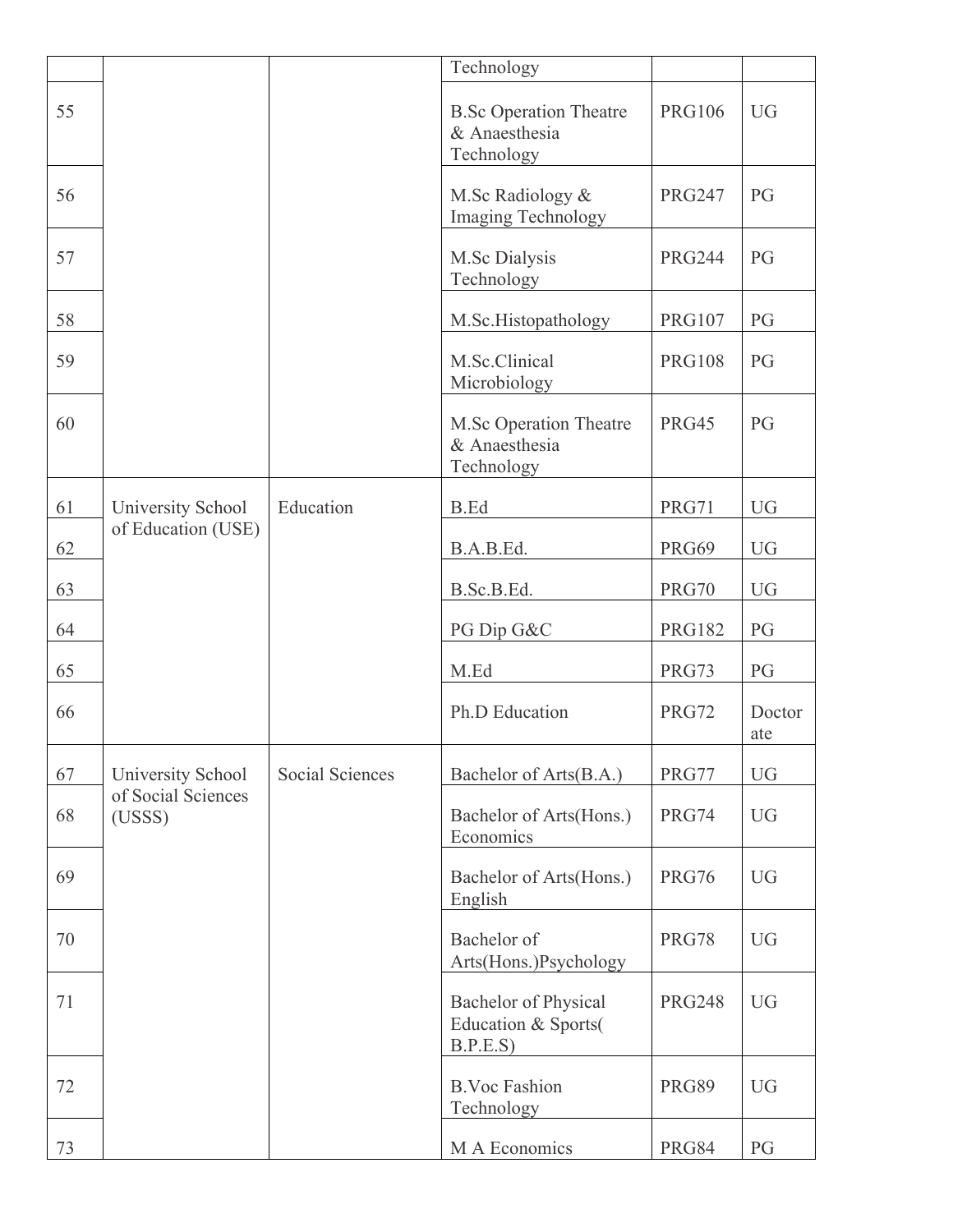| 74 |                                                       |                         | M A Psychology                                   | <b>PRG86</b>  | PG            |
|----|-------------------------------------------------------|-------------------------|--------------------------------------------------|---------------|---------------|
| 75 |                                                       |                         | M A English                                      | <b>PRG85</b>  | PG            |
| 76 |                                                       |                         | M A Sociology                                    | <b>PRG88</b>  | PG            |
| 77 |                                                       |                         | M A Political Science                            | <b>PRG252</b> | PG            |
| 78 |                                                       |                         | M A Punjabi                                      | <b>PRG87</b>  | PG            |
| 79 |                                                       |                         | Ph.D.Social Sciences                             | <b>PRG83</b>  | Doctor<br>ate |
| 80 | University School<br>of Agriculture<br>Sciences(USAS) | Agriculture<br>Sciences | B.Sc.(Hons.) Agriculture                         | <b>PRG90</b>  | <b>UG</b>     |
| 81 | University School<br>of Sciences (USS)                | Mathematics             | B.Sc (Hons.)<br>Mathematics                      | <b>PRG60</b>  | <b>UG</b>     |
| 82 |                                                       |                         | M.Sc. Mathematics                                | <b>PRG62</b>  | PG            |
| 83 |                                                       | Physics                 | B.Sc (Hons.) Physics                             | <b>PRG91</b>  | <b>UG</b>     |
| 84 |                                                       |                         | <b>B. Sc. Physical Sciences</b><br>(Non-Medical) | <b>PRG92</b>  | <b>UG</b>     |
| 85 |                                                       |                         | M.Sc.Physics                                     | PRG93         | <b>UG</b>     |
| 86 |                                                       |                         | Ph. D.Physics                                    | <b>PRG217</b> | Doctor<br>ate |
| 87 |                                                       | Chemistry               | B.Sc (Hons.) Chemistry                           | PRG53         | <b>UG</b>     |
| 88 |                                                       |                         | M.Sc. Chemistry                                  | PRG54         | PG            |
| 89 |                                                       |                         | M.Sc. Pharmaceutical<br>Chemistry                | <b>PRG55</b>  | PG            |
| 90 |                                                       |                         | Ph. D.Chemistry                                  | <b>PRG215</b> | Doctor<br>ate |
| 91 |                                                       | Life Sciences           | <b>B.Sc.Life Sciences</b>                        | <b>PRG56</b>  | <b>UG</b>     |
| 92 |                                                       |                         | M.Sc.Botany                                      | PRG57         | PG            |
| 93 |                                                       |                         | M.Sc.Environmental<br>Sciences                   | <b>PRG58</b>  | PG            |
| 94 |                                                       |                         | Ph. D. Environmental<br>Science                  | <b>PRG299</b> | Doctor<br>ate |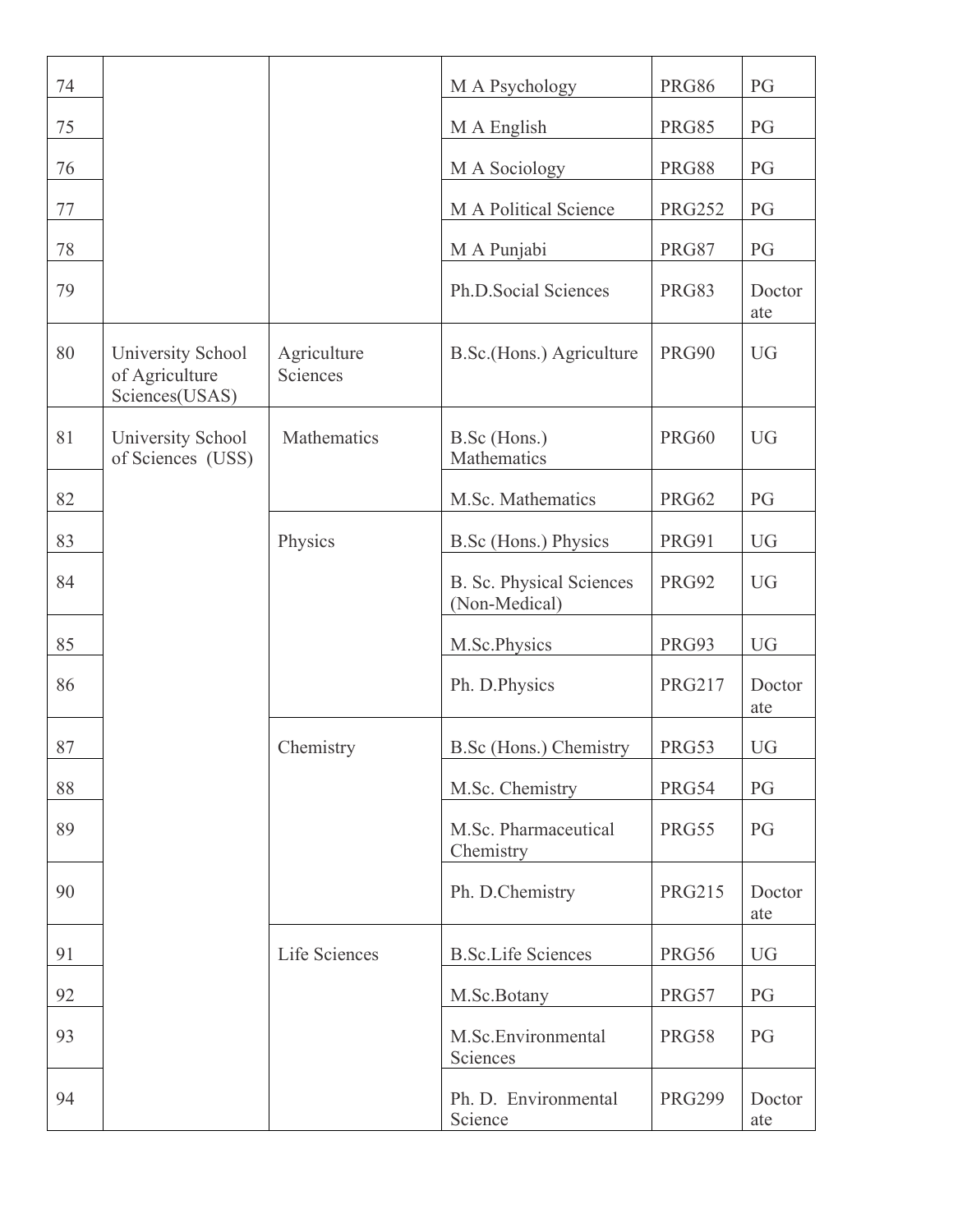| 95  |                                                     |                         | Ph. D. Botany                                                           | <b>PRG300</b> | Doctor<br>ate |
|-----|-----------------------------------------------------|-------------------------|-------------------------------------------------------------------------|---------------|---------------|
| 96  |                                                     |                         | Ph. D. Zoology                                                          | <b>PRG218</b> | Doctor<br>ate |
| 97  | University School<br>of Hotel<br>Management &       | <b>Hotel Management</b> | <b>Bachelors in Hotel</b><br>Mgmt. & Catering<br>Technology (B.H.M.C.T) | <b>PRG49</b>  | <b>UG</b>     |
| 98  | Catering<br>Technology                              |                         | Bachelor in Hotel<br>Management (BHM)                                   | PRG48         | <b>UG</b>     |
| 99  |                                                     |                         | <b>B.Voc.Hospitality</b>                                                |               | <b>UG</b>     |
| 100 |                                                     |                         | Master in Hotel<br>Management and<br><b>Catering Technology</b>         | <b>PRG52</b>  | PG            |
| 101 | University School                                   | Film Making,            | B.Sc. Film Making                                                       | <b>PRG152</b> | <b>UG</b>     |
| 102 | of Media Studies<br>Journalism and<br>Media Studies |                         | <b>BCA</b> Game<br>Development                                          | <b>PRG197</b> | <b>UG</b>     |
| 103 |                                                     |                         | <b>B.Sc. Photography</b>                                                | <b>PRG151</b> | <b>UG</b>     |
| 104 |                                                     |                         | <b>B.Sc.</b> Sound Engineering                                          | <b>PRG153</b> | <b>UG</b>     |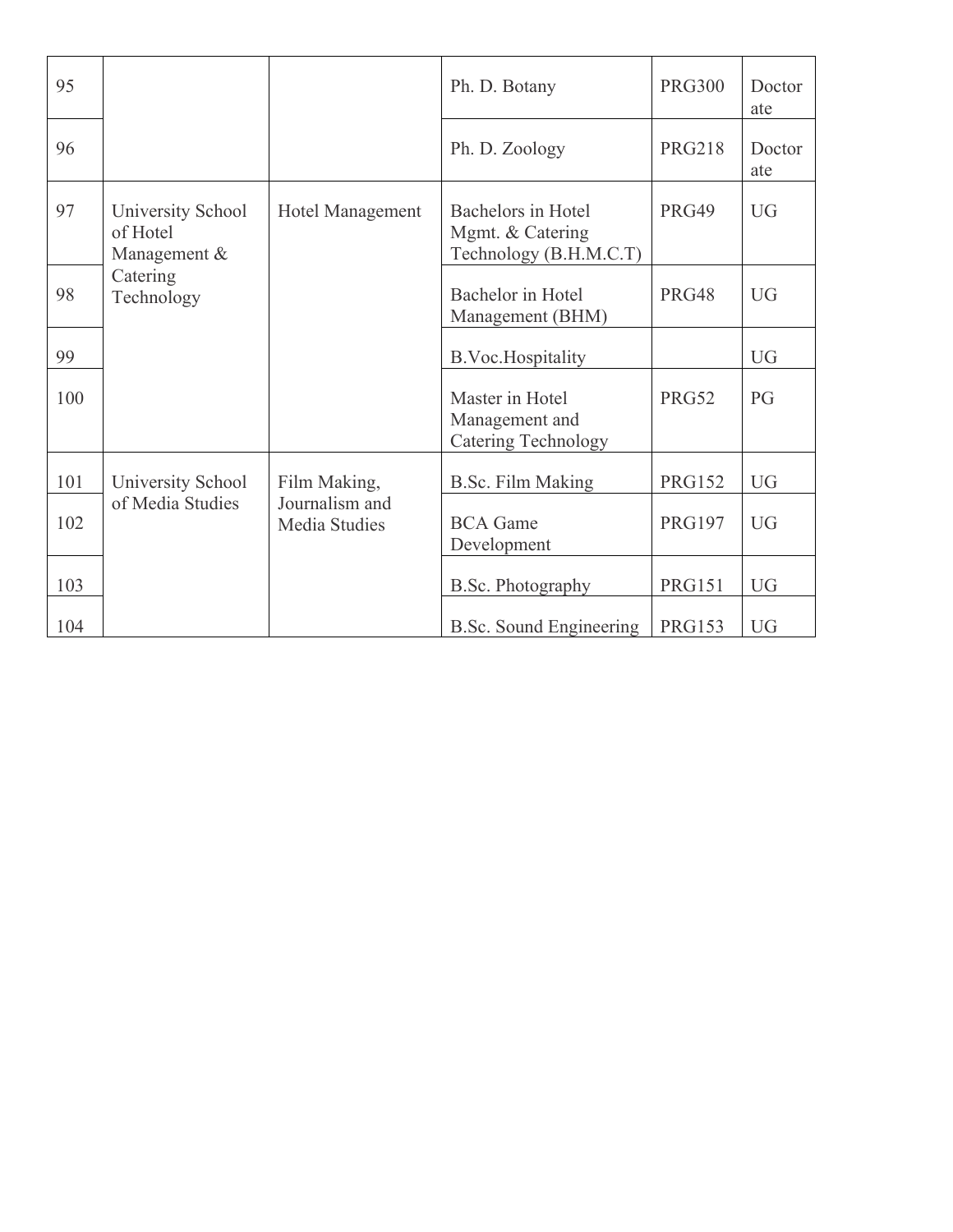| <b>RAYAT-BAHRA UNIVERSITY</b>                                   |                                                                  |  |  |  |  |  |
|-----------------------------------------------------------------|------------------------------------------------------------------|--|--|--|--|--|
| PERFORMA FOR ACADEMIC PERFORMANCE EVALUATION AND MONITORING FOR |                                                                  |  |  |  |  |  |
|                                                                 | <b>ODD/EVEN SEMESTER</b>                                         |  |  |  |  |  |
|                                                                 | YEAR (2017 to 2018)                                              |  |  |  |  |  |
| <b>INSTITUTE/SCHOOL:</b>                                        | <b>University School of Sciences (Department of Mathematics)</b> |  |  |  |  |  |
|                                                                 | Semester-3rd, BATCH-2016-2018                                    |  |  |  |  |  |
| DATE AND TIME:                                                  | $30 - 11 - 17$                                                   |  |  |  |  |  |
|                                                                 |                                                                  |  |  |  |  |  |

| S.NO          | <b>ACTIONABLE AGENDA</b>                     | <b>TARGETS</b>                  | <b>TARGETS</b><br><b>ACHIEVED</b> | <b>GAPS AND</b><br><b>REASONS</b>        | <b>REME</b><br><b>DIAL</b><br><b>MEAS</b><br><b>URES</b> |
|---------------|----------------------------------------------|---------------------------------|-----------------------------------|------------------------------------------|----------------------------------------------------------|
| $\mathbf{1}$  | <b>Quality Delivery of Programme</b>         |                                 |                                   |                                          |                                                          |
| a)            | <b>Students Average Attendance</b>           | 90                              | 80                                | Students are<br>hostellers               | Extra<br>time<br>and<br>extra<br>classes                 |
| b)            | Academic Calendar                            | Attached                        |                                   |                                          |                                                          |
| $\mathbf{c})$ | <b>Course Delivery</b>                       |                                 |                                   |                                          |                                                          |
|               | i) Course file                               | Maintain                        | Sample<br>Attached                |                                          |                                                          |
|               | ii) Teaching Learning Evaluation<br>Plan     | Maintain                        | Sample<br>Attached                |                                          |                                                          |
|               | iii) Teaching Learning Evaluation<br>Process | Maintain                        | Sample<br>Attached                |                                          |                                                          |
|               | iv) L-T scheduled and held                   | $1. D.S-42$                     | 38                                | National<br>Holidays                     | Extra<br>time                                            |
|               |                                              | 2. F.A-56                       | 46                                | $2(L)$ same<br>day, National<br>Holidays | and<br>extra<br>classes                                  |
|               |                                              | 3. P.S - 42                     | 41                                |                                          |                                                          |
|               |                                              | 4. S.M-42                       | 40                                |                                          |                                                          |
|               |                                              | 5. D.E-42                       | 48                                |                                          |                                                          |
|               |                                              | $6. C++-42$                     | 36                                | National<br>Holidays                     |                                                          |
|               | v) Course covered till date                  | 1. D.S-42                       | 100% covered                      | <b>NIL</b>                               | <b>NIL</b>                                               |
|               |                                              | 2. F.A-56                       |                                   |                                          |                                                          |
|               |                                              | $3. P.S-42$                     |                                   |                                          |                                                          |
|               |                                              | 4. S.M-42                       |                                   |                                          |                                                          |
|               |                                              | 5. D.E-42                       |                                   |                                          |                                                          |
|               |                                              | $6. C++-42$                     |                                   |                                          |                                                          |
|               | vi) Practical's scheduled and<br>conducted   | N/A                             |                                   |                                          |                                                          |
|               | vii) Assignments& other CE<br>Modules        | 3 Assignments<br>1 Seminar/Quiz | 3 Assignments                     | <b>NIL</b>                               |                                                          |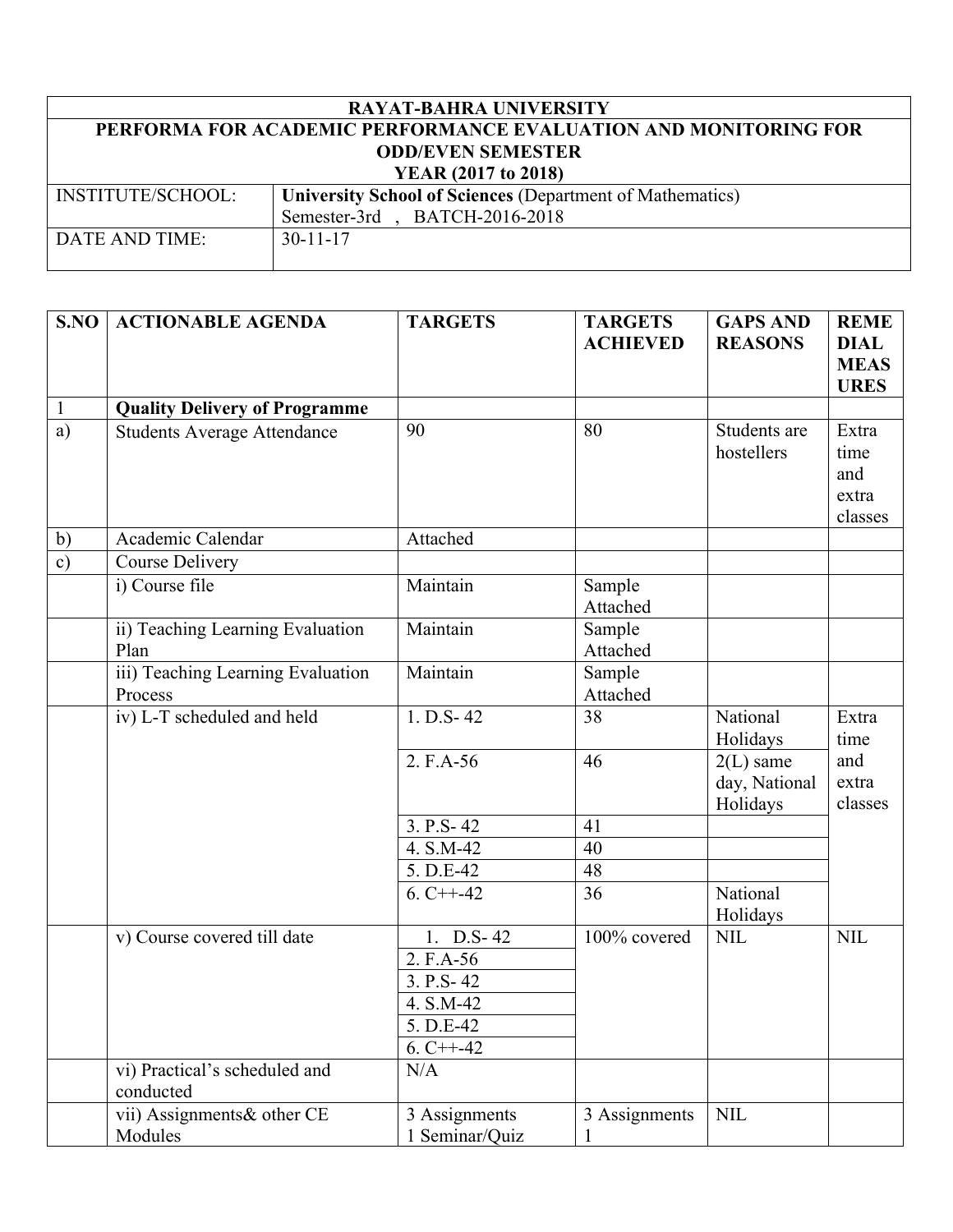|               |                                                                                      |            | Seminar/Quiz                                             |                                                                |                                                        |
|---------------|--------------------------------------------------------------------------------------|------------|----------------------------------------------------------|----------------------------------------------------------------|--------------------------------------------------------|
|               | viii) Mid Term Test result Analysis                                                  | Attached   |                                                          |                                                                |                                                        |
|               | ix) Students Feedback                                                                |            |                                                          |                                                                |                                                        |
| $\mathbf{d}$  | Industry Institute interaction                                                       |            |                                                          |                                                                |                                                        |
|               | i)Industrial visit                                                                   | 01         | 01                                                       | <b>NIL</b>                                                     | Pushpa<br>Gujral<br>Scienc<br>e city-<br>Jalandh<br>ar |
|               | ii) Expert talk from industry                                                        | 01         | <b>NIL</b>                                               | Financial                                                      |                                                        |
|               | iii) Summer Training                                                                 | <b>NIL</b> |                                                          |                                                                |                                                        |
|               | iv) Industry Internships                                                             | <b>NIL</b> |                                                          |                                                                |                                                        |
| $\epsilon$ )  | Institute-Institute Interaction                                                      |            |                                                          |                                                                |                                                        |
|               | i) Expert Lecture With Rayat-Bahra<br>Group                                          | 02         | 02<br>1. Dr.<br>C.P.Gandhi<br>2. Ms. Ravneet<br>Kaur     | $\overline{a}$                                                 |                                                        |
|               | ii) Expert Lecture Other Institutes                                                  | <b>NIL</b> |                                                          |                                                                |                                                        |
|               | iii) MOUs if any                                                                     | <b>NIL</b> |                                                          |                                                                |                                                        |
| 2.            | <b>Strengthening the professional</b><br>capabilities and competencies of<br>faculty |            |                                                          |                                                                |                                                        |
| a)            | FW on Quality Assurance & Excellence                                                 | 01         | 01<br>By Hon'able<br>Vice<br>Chancellor Dr.<br>Raj Singh | $\blacksquare$                                                 |                                                        |
| b)            | FW on Pedagogic Models and Learning                                                  | <b>NIL</b> |                                                          |                                                                |                                                        |
| $\mathbf{c})$ | FW on TLE Plan & Process                                                             | 01         | 01<br>By Hon'able<br>Vice<br>Chancellor Dr.<br>Raj Singh | $\overline{a}$                                                 |                                                        |
| $\mathbf{d}$  | <b>Student Orientation Programme</b>                                                 | 01         | 01<br>$1st$ & $2nd$<br>Aug, 2017                         |                                                                |                                                        |
|               | Fresher                                                                              | 01         | 14th Sep., 2017                                          |                                                                |                                                        |
|               | <b>Existing Students</b>                                                             | 10         | 09                                                       | Course<br>available at<br>various<br>colleges in<br>Chandigarh | Counse<br>ling                                         |
| e)            | <b>Monthly Faculty Seminars</b>                                                      | 01         | Faculty<br>research<br>lecture<br>monthly                |                                                                | ÷                                                      |
| f)            | Workshops/Seminars/Conferences                                                       | 01         | 01<br><b>ICAST-2017</b>                                  | $\qquad \qquad \blacksquare$                                   | -                                                      |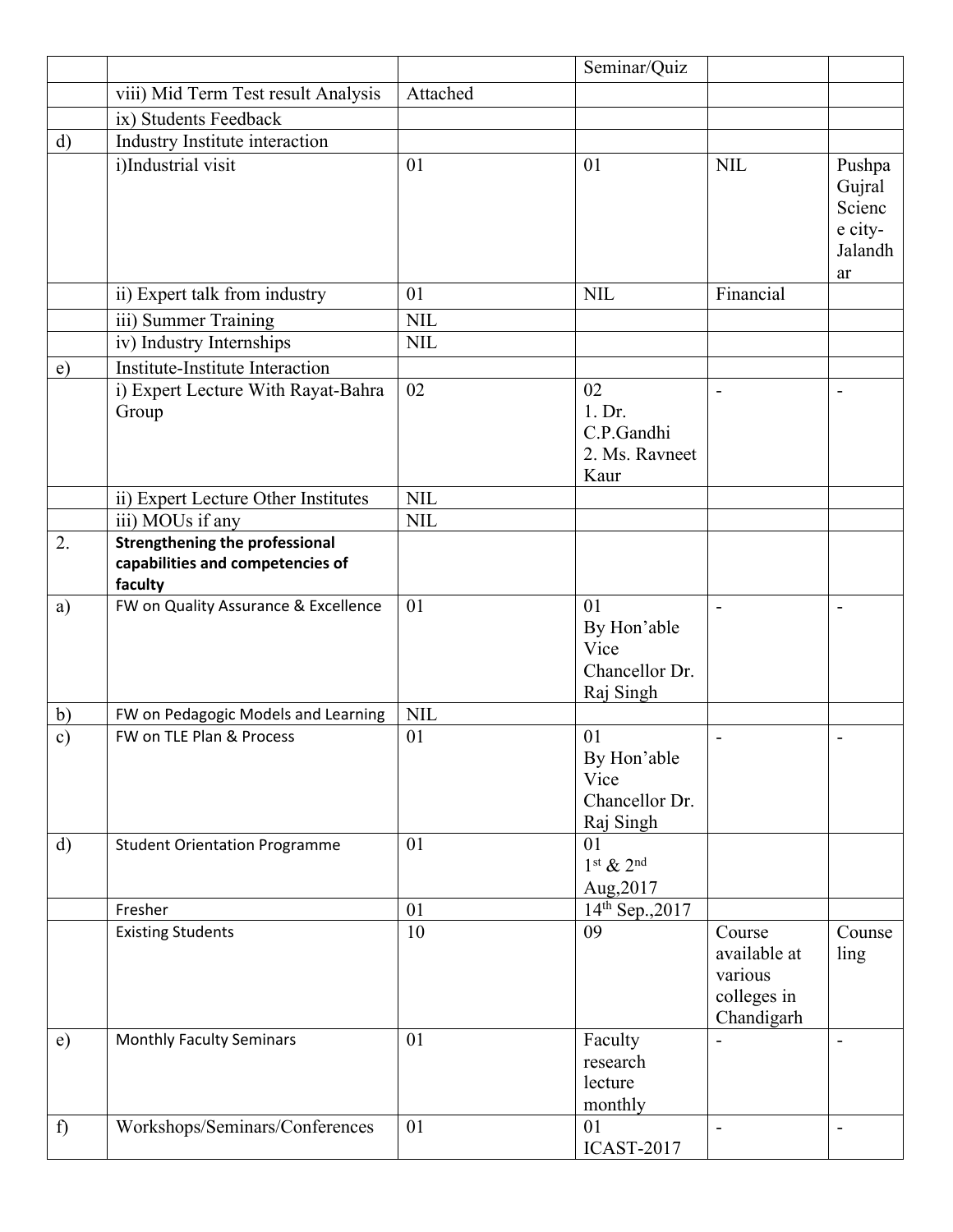|                | No. Conducted                                                 |                                      |                                                              |                              |                          |
|----------------|---------------------------------------------------------------|--------------------------------------|--------------------------------------------------------------|------------------------------|--------------------------|
| g)             | <b>Efforts towards Research and</b>                           |                                      |                                                              |                              |                          |
|                | Development                                                   |                                      |                                                              |                              |                          |
|                | i) Papers Published in National/                              | 02                                   | 02                                                           |                              |                          |
|                | <b>International Journals</b>                                 |                                      |                                                              |                              |                          |
|                | ii) Papers Presented in Seminars and                          | 02                                   | 02                                                           |                              |                          |
|                | Conferences                                                   |                                      |                                                              |                              |                          |
|                | iii) Books Published                                          | $\mathbf{1}$                         | $\mathbf{1}$                                                 |                              |                          |
|                |                                                               |                                      |                                                              |                              |                          |
|                | iv) Research Guidance<br>(UD/PG/PhD)                          | 01                                   | 01                                                           | $\overline{\phantom{m}}$     | $\overline{\phantom{0}}$ |
|                | v) Research Funding (External                                 |                                      |                                                              |                              |                          |
|                | <b>Funding Projects)</b>                                      |                                      |                                                              |                              |                          |
|                | vi) Training /FDP Conducted                                   | 01                                   | 01                                                           | $\overline{\phantom{a}}$     | $\overline{\phantom{0}}$ |
|                |                                                               |                                      | In<br>collaboration                                          |                              |                          |
|                |                                                               |                                      | with NITTR                                                   |                              |                          |
|                |                                                               | 01                                   | 02                                                           |                              |                          |
|                | vii) Faculty Participation as<br>Resource persons in Seminar/ |                                      |                                                              | $\qquad \qquad \blacksquare$ | $\overline{\phantom{a}}$ |
|                | Training/FDP/Conference                                       |                                      |                                                              |                              |                          |
|                | MDP/Consultancy                                               | <b>NIL</b>                           |                                                              |                              |                          |
| $\overline{2}$ | <b>Quality Academic Results</b>                               |                                      |                                                              |                              |                          |
|                | Overall Academic results Batch wise                           | 9                                    | 8                                                            | 1                            | Lack of                  |
|                |                                                               |                                      |                                                              |                              | attenda                  |
|                |                                                               |                                      |                                                              |                              | nce due                  |
|                |                                                               |                                      |                                                              |                              | to                       |
|                |                                                               |                                      |                                                              |                              | health                   |
|                | Backlog analysis Batch wise                                   | NIL                                  |                                                              |                              |                          |
|                | Cluster analysis Paper wise                                   | BATCH(2015-2017) 4 <sup>th</sup> sem |                                                              |                              |                          |
|                |                                                               | 1. Discrete                          | $A^+ - 2$                                                    |                              |                          |
|                |                                                               | Mathematics                          | $A - 5$                                                      |                              |                          |
|                |                                                               |                                      | $B+ - 4$                                                     |                              |                          |
|                |                                                               |                                      | B<br>2<br>-                                                  |                              |                          |
|                |                                                               | 2. Numerical                         | $A^+ - 0$                                                    |                              |                          |
|                |                                                               | Analysis                             | 5<br>A                                                       |                              |                          |
|                |                                                               |                                      | $B+ - 5$                                                     |                              |                          |
|                |                                                               |                                      | $\mathbf{B}$<br>$-3$                                         |                              |                          |
|                |                                                               | 3. Number                            | $\overline{2}$<br>$A^+$ -                                    |                              |                          |
|                |                                                               | Theory                               | $\overline{2}$<br>A                                          |                              |                          |
|                |                                                               |                                      | $-3$<br>$B+$                                                 |                              |                          |
|                |                                                               |                                      | $\overline{3}$<br>B                                          |                              |                          |
|                |                                                               |                                      | $\overline{2}$<br>$\overline{C}$                             |                              |                          |
|                |                                                               |                                      | P<br>$\overline{\phantom{a}}$<br>$\overline{\phantom{a}}$    |                              |                          |
|                |                                                               | 4. Integral                          | $\mathbf{1}$<br>$A^+$ -                                      |                              |                          |
|                |                                                               | Transform                            | $\overline{4}$<br>A                                          |                              |                          |
|                |                                                               |                                      | $B+ - 3$<br>$\overline{2}$<br>$\mathbf{B}$<br>$\overline{a}$ |                              |                          |
|                |                                                               |                                      | $\mathbf C$<br>$-3$                                          |                              |                          |
|                |                                                               |                                      | $\overline{1}$                                               |                              |                          |
|                |                                                               | 5. English<br>Communication          | $A^+$ -<br>$-6$<br>$\mathbf{A}$                              |                              |                          |
|                |                                                               | & soft skills                        | $B+ - 4$                                                     |                              |                          |
|                |                                                               |                                      |                                                              |                              |                          |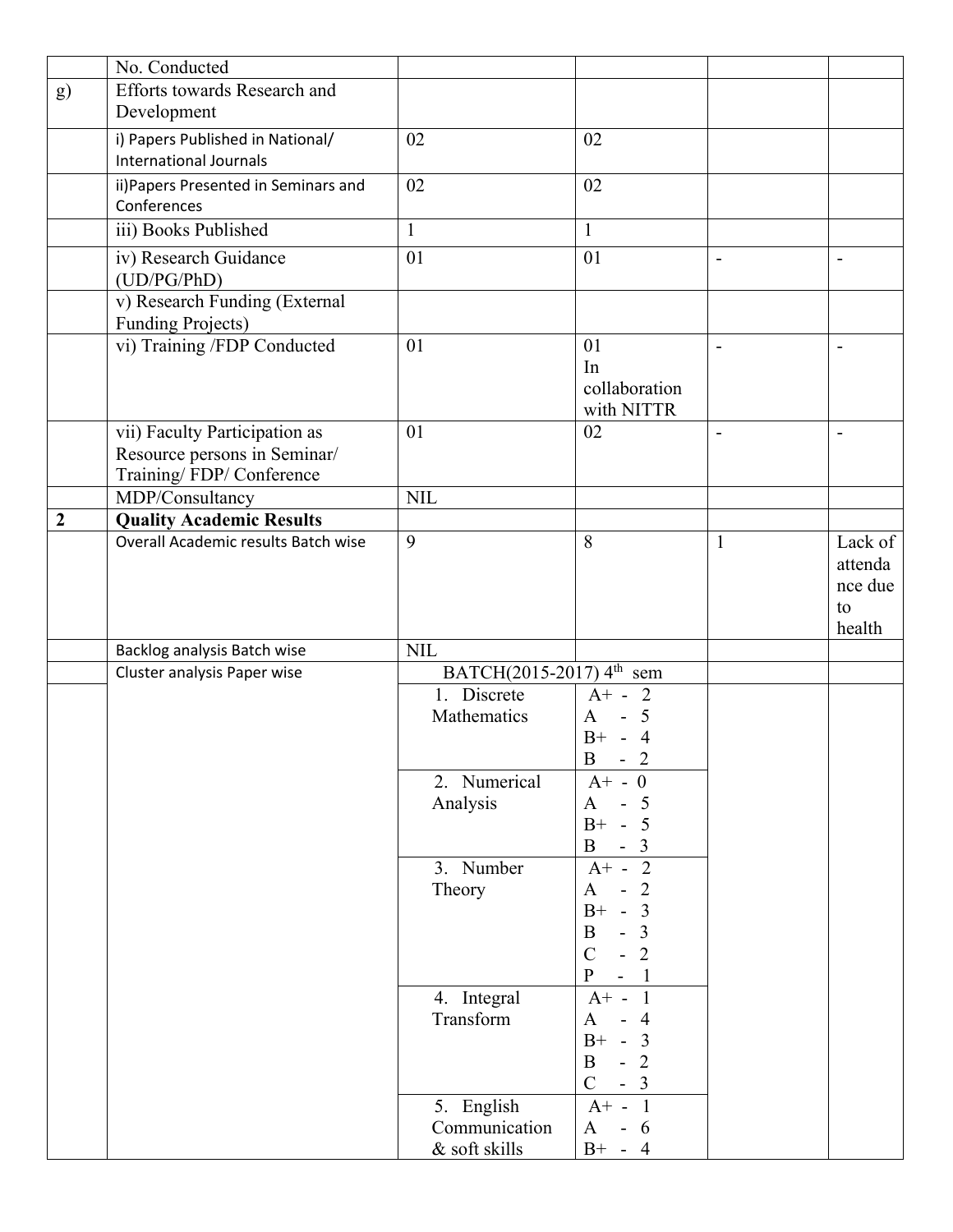|                                                                                                                                                                                     | 6. Major Project     | B<br>$\blacksquare$<br>$A^+$<br>$\sim$ |  |
|-------------------------------------------------------------------------------------------------------------------------------------------------------------------------------------|----------------------|----------------------------------------|--|
|                                                                                                                                                                                     | 7. Exit<br>Interview | A<br>O<br>$A^+$<br>A - 6               |  |
| Faculty remedial action                                                                                                                                                             | Extra time           |                                        |  |
| Backlog performance index                                                                                                                                                           | <b>NIL</b>           |                                        |  |
| Student Success index (Cleared on<br>minimum time divided by total<br>number of students) Student Success<br>index (Cleared on minimum time<br>divided by total number of students) | 10                   |                                        |  |
| Academic performance index (Mean of<br>CGPA of class)- twice a year                                                                                                                 | 7.26                 |                                        |  |

# **Over all Result (Pass Percentage) (Batch wise) as on 30-11-17**

| <b>Semester</b>       | <b>Overall Pass Percentage Batch wise</b> |                        |                        |                   |  |  |  |
|-----------------------|-------------------------------------------|------------------------|------------------------|-------------------|--|--|--|
|                       | $Yr$ 2015-                                | $Yr$ 2016-2018         | Yr                     | Yr                |  |  |  |
|                       | 2017                                      | <b>S. Intake - 20</b>  | S. Intake -            | S. Intake -       |  |  |  |
|                       | <b>S. Intake - 20</b>                     | <b>Admissions -09</b>  | <b>Admissions -</b>    | <b>Admissions</b> |  |  |  |
|                       | <b>Admissions-13</b>                      |                        |                        |                   |  |  |  |
|                       | No. of                                    | <b>No. of Students</b> | <b>No. of Students</b> | No. of            |  |  |  |
|                       | <b>Students Pass</b>                      | Pass 89                | Pass                   | <b>Students</b>   |  |  |  |
|                       | 100<br>$(\%)$                             | (%)                    | (%)                    | Pass<br>(%)       |  |  |  |
|                       |                                           |                        |                        |                   |  |  |  |
| 1st                   | 13/13                                     | 8/9                    |                        |                   |  |  |  |
|                       | 13/13                                     |                        |                        |                   |  |  |  |
| 2nd                   |                                           | 8/9                    |                        |                   |  |  |  |
|                       | 13/13                                     |                        |                        |                   |  |  |  |
| 3rd                   |                                           |                        |                        |                   |  |  |  |
|                       | 13/13                                     |                        |                        |                   |  |  |  |
| 4th                   |                                           |                        |                        |                   |  |  |  |
| 5th                   |                                           |                        |                        |                   |  |  |  |
| 6th                   |                                           |                        |                        |                   |  |  |  |
| 7th                   |                                           |                        |                        |                   |  |  |  |
|                       |                                           |                        |                        |                   |  |  |  |
| 8th                   |                                           |                        |                        |                   |  |  |  |
| <b>Overall Result</b> |                                           |                        |                        |                   |  |  |  |

Note: For 2 yr program 4 sems, 3 yr program 6 sem, 4yrs 8 sem and so on..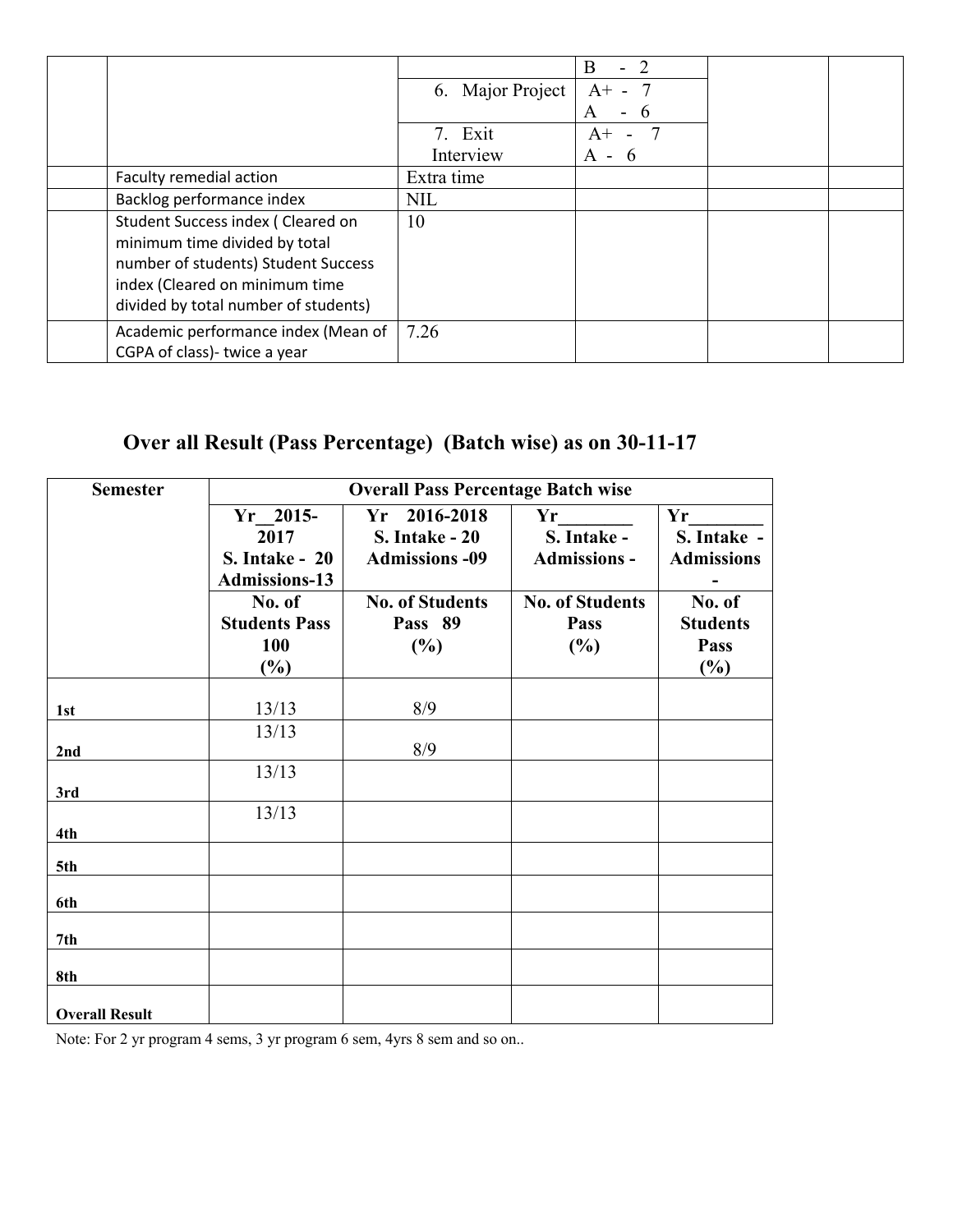#### **Number of workshops/Seminars conducted on Research methodology, Intellectual Property Rights (IPR),entrepreneurship, skill development 2017-18**

| Year | Name of the workshop/<br>seminar/Expert Lecture               | Number of<br>Participant<br>${\bf S}$ | Date From -<br>To        | Link to the<br>Activity report<br>on the website | Date of<br>establishment<br>of IPR cell |
|------|---------------------------------------------------------------|---------------------------------------|--------------------------|--------------------------------------------------|-----------------------------------------|
| 2017 | Workshop on<br><b>INSPIRATIONAL Life</b><br>of Swami Vivekand | 150                                   | January 12,<br>2017      | USPS, RBU                                        | <b>NA</b>                               |
| 2017 | Workshop on digital<br>economy                                | 200                                   | January 19,<br>2017      | USPS, RBU                                        | <b>NA</b>                               |
| 2017 | Workshop on<br>Pharmacovigilance and<br>clinical research     | 30                                    | February 13,<br>2017     | USPS, RBU                                        | <b>NA</b>                               |
| 2017 | Workshop on<br><b>INSPIRATIONAL Life</b><br>of Swami Vivekand | 150                                   | January 12,<br>2017      | USPS, RBU                                        | <b>NA</b>                               |
| 2017 | Workshop on digital<br>economy                                | 200                                   | January 19,<br>2017      | USPS, RBU                                        | <b>NA</b>                               |
| 2017 | Workshop on<br>Pharmacovigilance and<br>clinical research     | 30                                    | February 13,<br>2017     | <b>USPS,RBU</b>                                  | <b>NA</b>                               |
| 2017 | <b>Intellectual Property</b><br><b>Rights (Expert Talk)</b>   | 100                                   | February 14,<br>2017     | <b>USPS,RBU</b>                                  | <b>NA</b>                               |
| 2017 | Workshop on forex<br>trading                                  | 100                                   | February 20,<br>2017     | <b>USPS,RBU</b>                                  | <b>NA</b>                               |
| 2017 | Oracle Java Cloud<br>Service Webinar<br>(Expert lecture)      |                                       | 15th Feb<br>2017         | <b>USET-CSE</b>                                  | <b>NA</b>                               |
| 2017 | Android Development<br>Workshop                               |                                       | 15th<br>February<br>2017 | <b>USET-CSE</b>                                  | <b>NA</b>                               |
| 2017 | Learning to Think                                             | 80                                    | 16th Feb 2017            | <b>USE</b>                                       | <b>NA</b>                               |
| 2017 | Workshop on forex<br>trading                                  | 100                                   | February 20,<br>2017     | <b>USPS,RBU</b>                                  | <b>NA</b>                               |
| 2017 | Harmony with                                                  | 100                                   | March 17,                | USPS,RBU                                         | <b>NA</b>                               |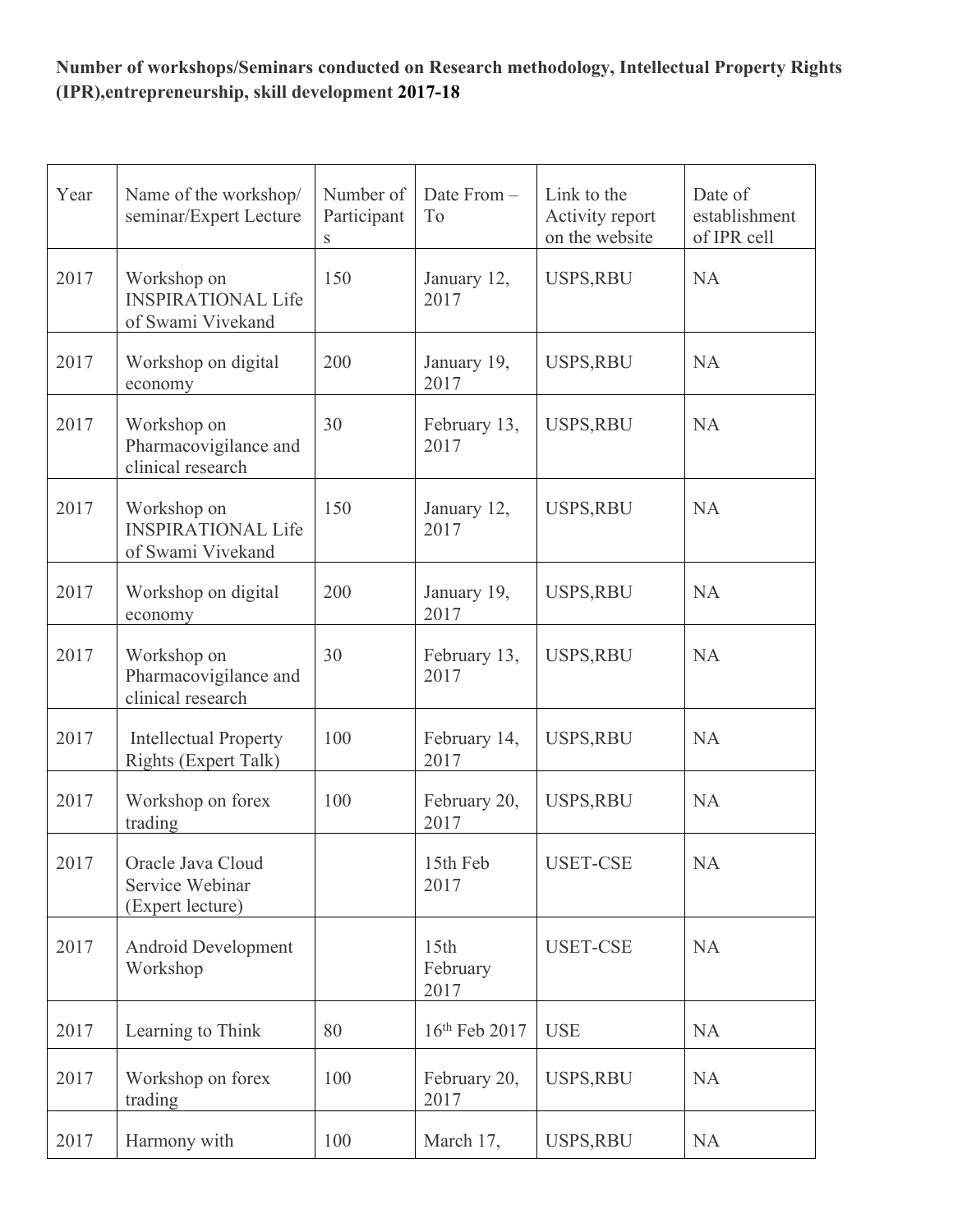|      | Panchtatva of<br>Nature((Expert Talk)                                                                                 |     | 2017                           |                 |           |
|------|-----------------------------------------------------------------------------------------------------------------------|-----|--------------------------------|-----------------|-----------|
| 2017 | Guest Lecture on Mix<br>Design Techniques                                                                             | 47  | 14.03.17                       | <b>USET-CE</b>  | <b>NA</b> |
| 2017 | Workshop on<br>'Intellectual Property<br>Right' at PGGCC-42,<br><b>CHD</b>                                            | 240 | 22.03.2017                     | Offline         | <b>NA</b> |
| 2017 | Self Learning                                                                                                         | 75  | 17 <sup>th</sup> March<br>2017 | <b>USE</b>      | <b>NA</b> |
| 2017 | Career in Psychology                                                                                                  | 90  | $28th$ March<br>2017           | <b>USE</b>      | <b>NA</b> |
| 2017 | Innovation in<br>Educational<br>Technology                                                                            | 80  | 29 <sup>th</sup> March<br>2017 | <b>USE</b>      | <b>NA</b> |
| 2017 | Women Empowerment                                                                                                     | 85  | $30th$ March<br>2017           | <b>USE</b>      | <b>NA</b> |
| 2017 | National conference on<br>interdisciplinary trends<br>in pharmaceutical<br>research                                   | 500 | $13 - 14$<br>april2017         | <b>USPS,RBU</b> | <b>NA</b> |
| 2017 | <b>ICMR</b> Sponsored<br><b>APTICON-PUNJAB</b><br>2017 National<br>Conferenceat Rayat-<br>Bahra University,<br>Mohali |     | April 13-14,<br>2017           | USPS, RBU       | <b>NA</b> |
| 2017 | National conference on<br>interdisciplinary trends<br>in pharmaceutical<br>research                                   | 500 | $13 - 14$<br>april2017         | USPS, RBU       | <b>NA</b> |
| 2017 | Importance of Life<br><b>Skills</b>                                                                                   | 70  | $17th$ April<br>2017           | <b>USE</b>      | <b>NA</b> |
| 2017 | Self                                                                                                                  | 85  | $25th$ April<br>2017           | <b>USE</b>      | <b>NA</b> |
| 2017 | Drugs De-Addiction                                                                                                    | 90  | $28th$ April<br>2017           | <b>USE</b>      | <b>NA</b> |
| 2017 | <b>Expert Lecture on</b><br><b>Orientation Programme</b>                                                              | 34  | 16.08.17                       | USET,CE         | <b>NA</b> |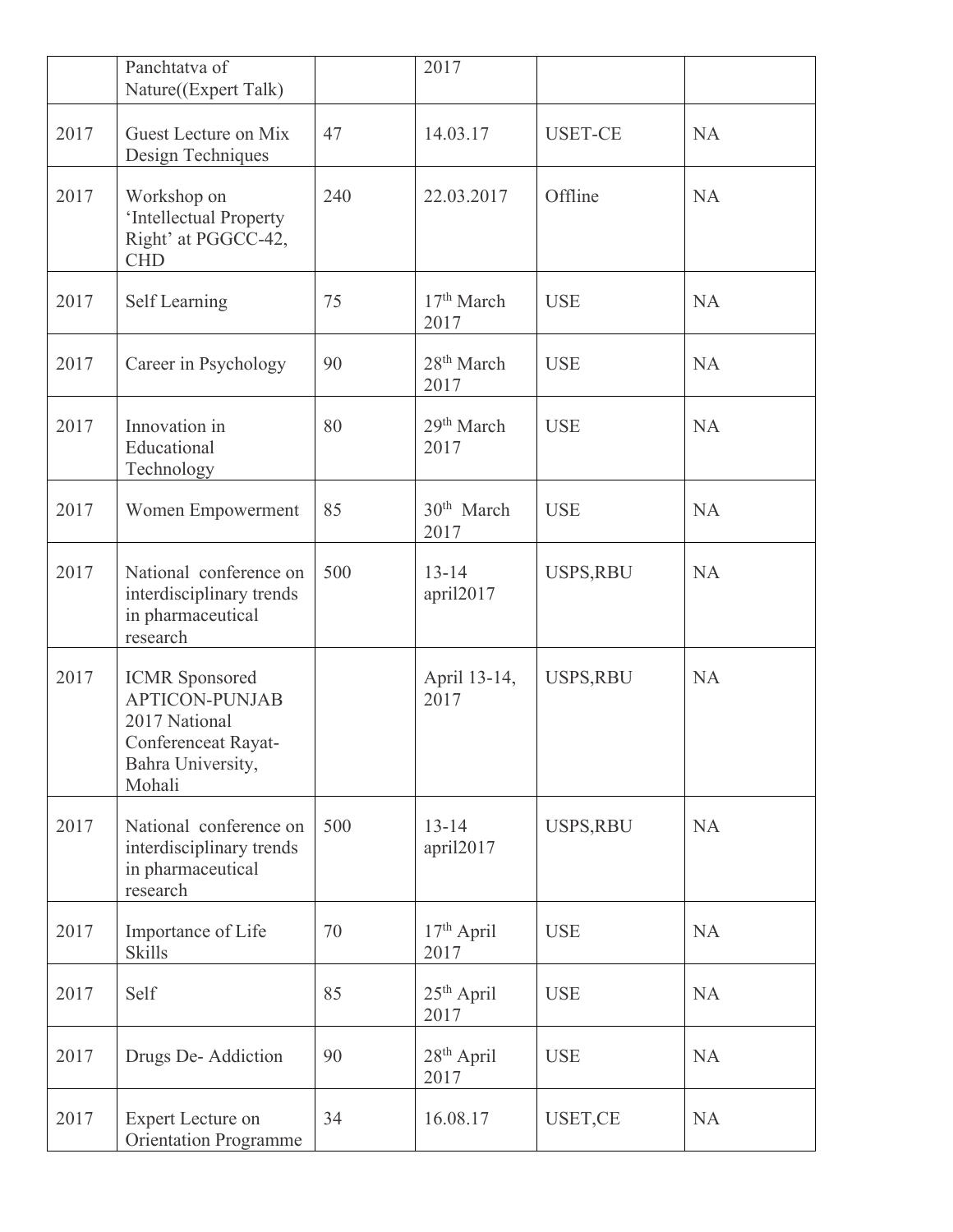| 2017 | Expert Lecture on<br>Waterproofing<br>Application in Civil<br><b>Engg Works</b>          | 70 | 18.08.2017                       | <b>USET-CE</b>        | <b>NA</b> |
|------|------------------------------------------------------------------------------------------|----|----------------------------------|-----------------------|-----------|
| 2017 | <b>Pulsed Power Sources</b><br>For High power<br>microwave<br>system(Expert lecture)     | 85 | 7th Sept, 2017                   | <b>USET-CSE</b>       | <b>NA</b> |
| 2017 | <b>Fundamental of Remote</b><br>sensing and its<br>application(Expert<br>lecture)        | 90 | 7th Sept, 2017                   | <b>USET-CSE</b>       | <b>NA</b> |
| 2017 | Expert Lecture By Dr.<br>H.R Gupta Sr. Scientist<br><b>TBRL</b>                          | 34 | September<br>17, 2017            | <b>USET ECE</b>       | <b>NA</b> |
| 2017 | Expert Lecture By Dr.<br>Hemendra Gusian<br><b>SASE DRDO</b>                             | 48 | September<br>17, 2017            | <b>USET ECE</b>       | <b>NA</b> |
| 2017 | 6th World Conference<br>of GERA (EDUCON-<br>2017) on "Education: A<br>Mirror of Society" | 60 | 24th - 25th<br>November,<br>2017 | <b>USE</b>            | <b>NA</b> |
| 2017 | ERA , Conferences                                                                        | 80 | 7th-8th<br>December<br>2017      | RBU UIET, ERA<br>2017 | <b>NA</b> |
| 2017 | Industrial visit Cairn<br>centre of<br>excellence, Jhodhpur                              | 25 | February 24,<br>2017             | Jhodhpur              | <b>NA</b> |
| 2017 | Industrial visit Bebo<br>technologies                                                    | 70 | September<br>12, 2017            | CA                    | <b>NA</b> |
| 2017 | Industrial visit CSIO                                                                    | 85 | October 30,<br>2017              | <b>ECE</b>            | <b>NA</b> |
| 2017 | Industrial visit Purple<br>intellect                                                     | 90 | November 8,<br>2017              | <b>ECE</b>            | <b>NA</b> |
| 2017 | Workshop on<br>remaining relevant and<br>effective through self<br>awareness             | 34 | July 9, 2017                     | <b>USE</b>            | <b>NA</b> |
| 2017 | Career aspects of                                                                        | 70 | July 19, 2017                    | <b>USE</b>            | <b>NA</b> |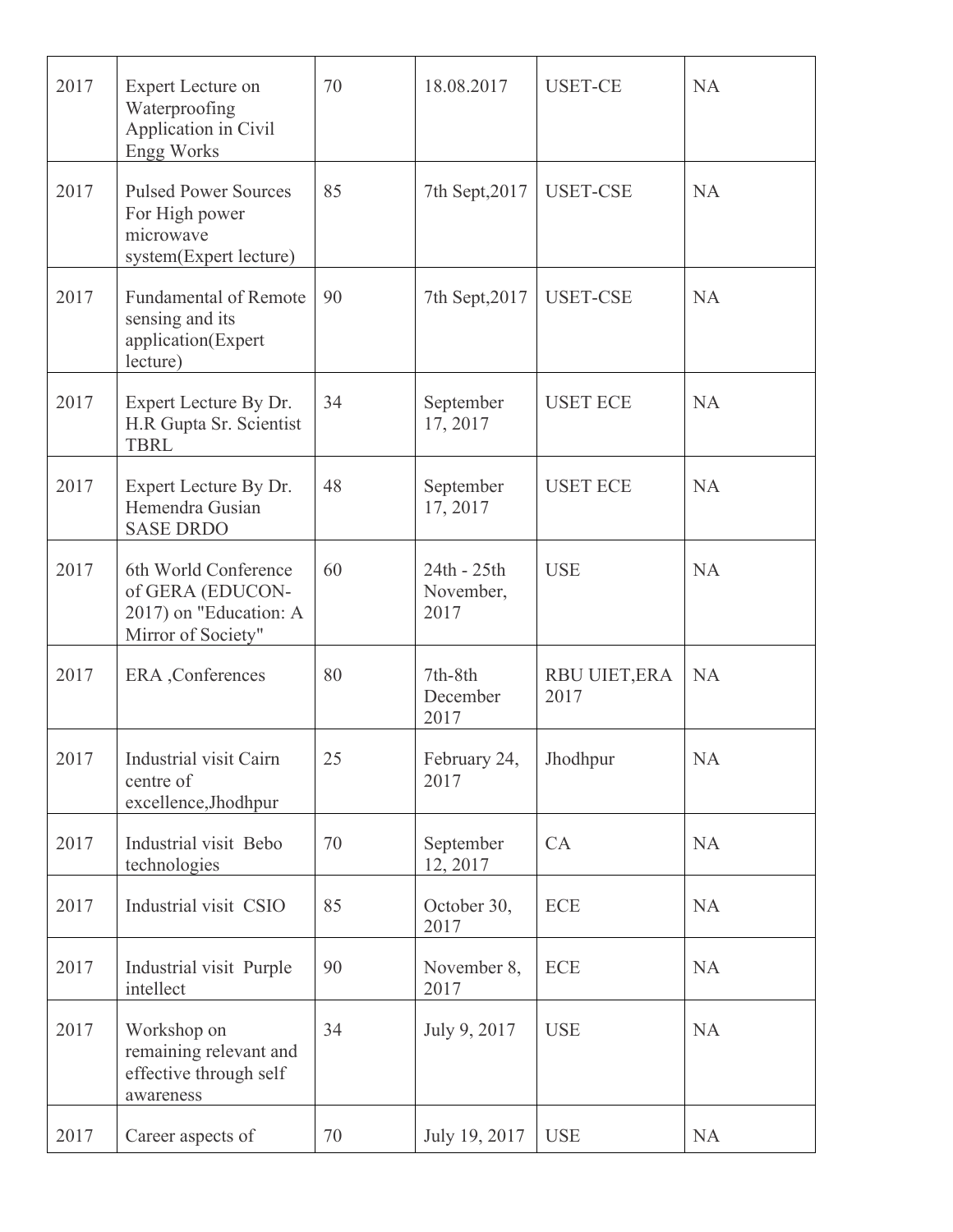|      | polytechnic Courses                                                                       |     |                     |                                     |           |
|------|-------------------------------------------------------------------------------------------|-----|---------------------|-------------------------------------|-----------|
| 2017 | Workshop on<br>Preparation of teaching<br>aids                                            | 85  | July 29, 2017       | <b>USE</b>                          | <b>NA</b> |
| 2017 | Workshop on<br>Dramatics                                                                  | 90  | July 9, 2017        | <b>USE</b>                          | <b>NA</b> |
| 2018 | Guest Lecture on cyber<br>bullying-Effects and<br>Consequences                            | 95  | 10.01.2018          | <b>USE</b>                          | <b>NA</b> |
| 2018 | Workshop on 'Writing<br><b>Research Publications</b><br>& Proposals' at PGGC-<br>11, CHD  | 200 | 25.01.2018          | Offline PGGC-<br>11, CHD            | <b>NA</b> |
| 2018 | Workshop on Digital<br>Learning jby teachnext                                             | 90  | 27.02.2018          | <b>USE</b>                          | <b>NA</b> |
| 2018 | Workshop on 'Writing<br><b>Research Publications</b><br>& Proposals' at PGGC-<br>46, CHD  | 250 | 07.02.2018          | Offline PGGC-<br>46, CHD            | <b>NA</b> |
| 2018 | Workshop & Scientific<br>Exhibition at PGGC-11,<br>Chd                                    | 350 | 14.03.2018          | At PGGC-11,<br><b>CHD</b>           | <b>NA</b> |
| 2018 | ERA , Conferences                                                                         | 70  | 29th March<br>2019  | <b>RBU UIET, ERA</b><br>2018        | <b>NA</b> |
| 2018 | Workshop on 'Writing<br><b>Research Publications</b><br>& Proposals' at<br>PGGGSC-26, CHD | 85  | 12.04.2018          | Offline<br>PGGGSC-26,<br><b>CHD</b> | <b>NA</b> |
| 2018 | Workshop on 'Writing<br><b>Research Publications</b><br>& Proposals' at<br>PGGGSC-26, CHD | 90  | 12.04.2018          | Offline<br>PGGGSC-26,<br><b>CHD</b> | <b>NA</b> |
| 2018 | <b>Motivational Lecture</b><br>(Expert lecture)                                           | 34  | 14th August<br>2018 | <b>USET-CSE</b>                     | <b>NA</b> |
| 2018 | An Educational<br>Handshake (Expert<br>lecture)                                           | 70  | 21st Sept<br>2018   | <b>USET-CSE</b>                     | <b>NA</b> |
| 2018 | <b>Expert Lecture on</b>                                                                  | 85  | 06.09.18            | USET,CE                             | <b>NA</b> |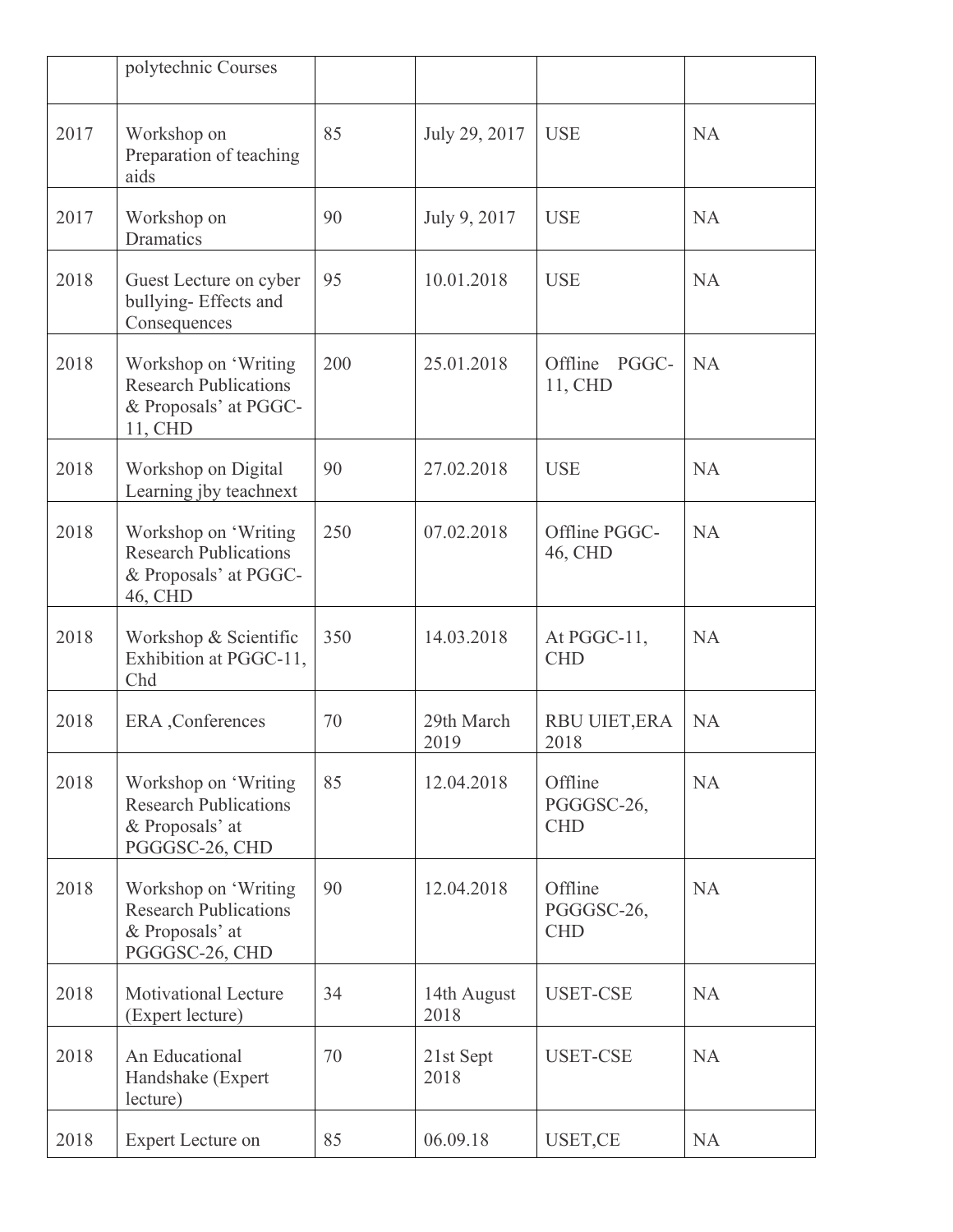|      | Geometric Design Of<br>Pavements                               |    |                      |                   |           |
|------|----------------------------------------------------------------|----|----------------------|-------------------|-----------|
| 2018 | <b>Expert Lecture on</b><br><b>Irrigation Engineering</b>      | 90 | 13.09.18             | USET,CE           | <b>NA</b> |
| 2018 | <b>Expert Lecture</b>                                          | 34 | 04.10.18             | USET,CE           | <b>NA</b> |
| 2018 | Workshop on Art and<br>Craft                                   | 75 | 06-07 Oct<br>2018    | <b>USE</b>        | <b>NA</b> |
| 2018 | Industrial Visit to L&T<br><b>Construction Mundi</b><br>Kharar | 29 | 26.10.18             | Offline, On field | <b>NA</b> |
| 2018 | Industrial visit Shivalik<br>Solid Waste<br>Management Limited | 55 | 09.10.18             | Field             | <b>NA</b> |
| 2018 | Industrial visit Sebiz<br>Square                               | 70 | September 6,<br>2018 | CA                | <b>NA</b> |
| 2018 | Industrial visit Sebiz<br>Square                               | 85 | October 17,<br>2018  | CA                | <b>NA</b> |
| 2018 | Industrial visit Sebiz<br>Square                               | 90 | October 22,<br>2018  | CA                | <b>NA</b> |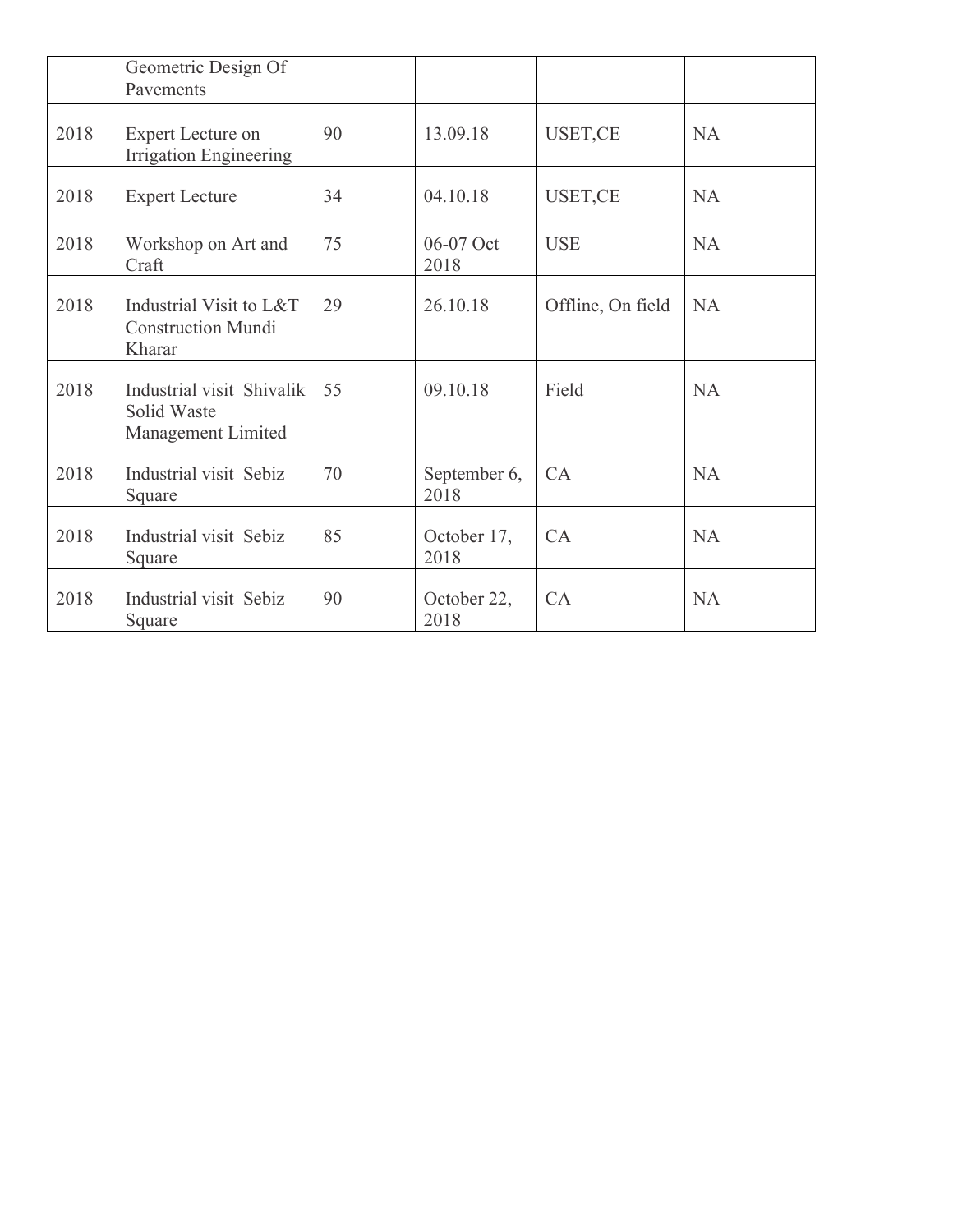**Number of extension and outreach programs conducted by the institution through NSS/NCC/Red cross/YRC etc. ( including Government initiated programs such as Swachh Bharat, Aids Awareness, Gender Issue, etc. and those organised in collaboration with industry, community and NGOs)**

|                          | Name of the<br>activity                                                                                                               | Organising unit/ agency/<br>collaborating agency                                          | Name of the<br>scheme | Year<br>of the<br>activity | Number of<br>students<br>participated<br>in such<br>activities |
|--------------------------|---------------------------------------------------------------------------------------------------------------------------------------|-------------------------------------------------------------------------------------------|-----------------------|----------------------------|----------------------------------------------------------------|
| $\mathbf{1}$             | <b>Poster Making</b><br>and Slogan<br>Writing<br>Competition on<br>the theme of<br>Water<br>Conservation                              | NSS unit of University School of<br>Management Studies, Rayat-Bahra<br>University, Mohali | <b>NSS</b>            | 2017                       | 10                                                             |
| $\overline{2}$           | International<br>Women's Day-<br>Displayed wall<br>for posting<br>views and<br>performed<br>Nukkad Natika<br>(Badlaav<br>Zaroori Hai) | NSS unit of University School of<br>Management Studies, Rayat-Bahra<br>University, Mohali | <b>NSS</b>            | 2017                       | 8                                                              |
| 3                        | <b>World Foresty</b><br>Day-<br>Nukkad Natika<br>(Ped<br>bachao, haryali<br>laao)                                                     | NSS unit of University School of<br>Management Studies, Rayat-Bahra<br>University, Mohali | <b>NSS</b>            | 2017                       | 9                                                              |
| $\overline{\mathcal{A}}$ | International<br>Literacy Day-<br>Performed<br>Nukkad Natika<br>(Padhna Zruri<br>Hai)                                                 | NSS unit of University School of<br>Management Studies, Rayat-Bahra<br>University, Mohali | <b>NSS</b>            | 2017                       | 5                                                              |
| 5                        | Children Day-<br>Shirt Painting,<br><b>Glass Painting</b><br>and Face<br>Painting                                                     | NSS unit of University School of<br>Management Studies, Rayat-Bahra<br>University, Mohali | <b>NSS</b>            | 2017                       | 7                                                              |
| 6                        | Performed<br>Nukkad Natika<br>on the theme of                                                                                         | NSS unit of University School of<br>Management Studies, Rayat-Bahra<br>University, Mohali | <b>NSS</b>            | 2017                       | $\overline{4}$                                                 |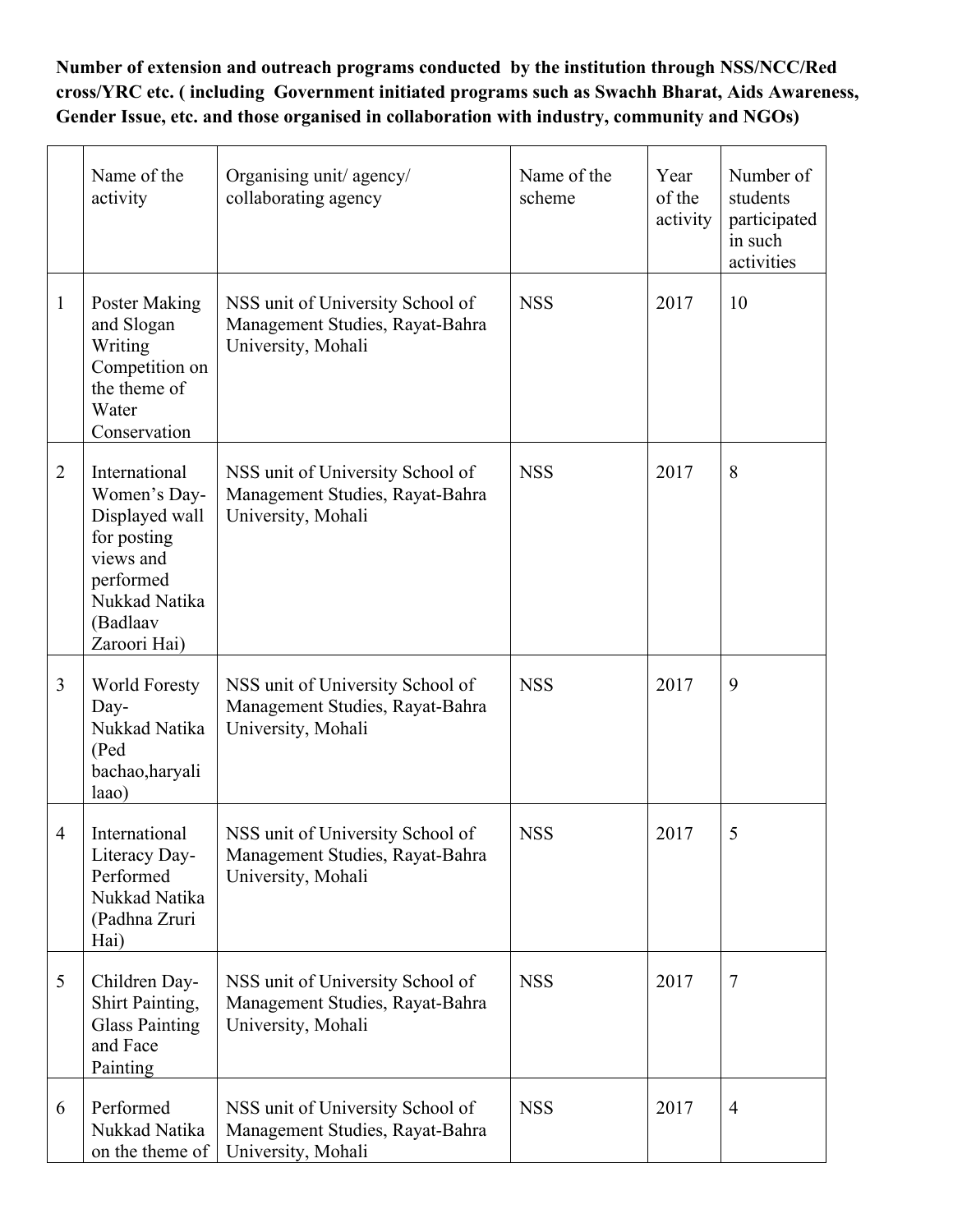|    | Honor Code                                                                                                                             |                                                        |                              |      |    |
|----|----------------------------------------------------------------------------------------------------------------------------------------|--------------------------------------------------------|------------------------------|------|----|
| 7  | Free Dental<br>Check up<br>Students of<br>Village Moliya                                                                               | Community Services by Rayat<br><b>Bahra University</b> | <b>NSS</b>                   | 2017 | 8  |
| 8  | Free Dental<br>Check Up<br>Camp at<br>Snehalya-<br>Orphanage<br>home, Sector-<br>39 (W),<br>Chandigarh by<br>Rayat Bahra<br>University | Community Services by Rayat<br><b>Bahra University</b> | Community<br>Services        | 2017 | 12 |
| 9  | Free Dental<br>Check Up<br>Camp at<br>PGGC-11,<br>Chandigarh, by<br>Rayat Bahra<br>University                                          | Community Services by Rayat<br><b>Bahra University</b> | Community<br>Services        | 2018 | 25 |
| 10 | Workshop on<br>Personal<br>Hygiene and<br>Balance diet at<br>GMSSS 23A                                                                 | Community Services by Rayat<br><b>Bahra University</b> | Community<br><b>Services</b> | 2018 | 26 |
| 11 | Free Dental<br>Check Up<br>Camp at<br>PGGCG-42,<br>Chandigarh, by<br>Rayat Bahra<br>University                                         | Community Services by Rayat<br><b>Bahra University</b> | Community<br>Services        | 2018 | 26 |
| 12 | <b>Blood</b> donation<br>camp                                                                                                          | Community Services by Rayat<br><b>Bahra University</b> | Community<br>Services        | 2018 | 25 |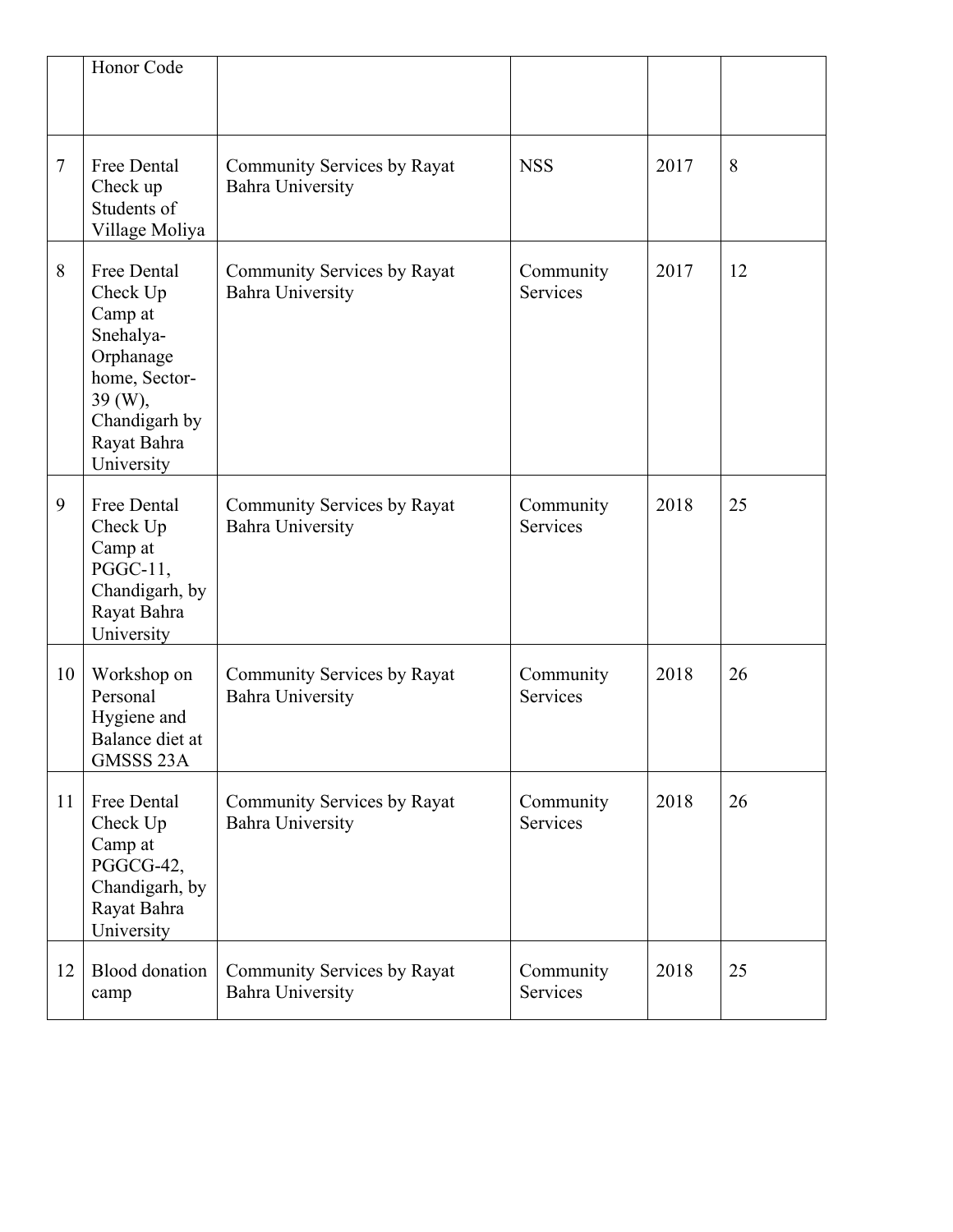## **Organization with which MoU is signed 2017-18**

|              | Organisation<br>with which<br>MoU is<br>signed | Name of the<br>institution/<br>industry/<br>corporate<br>house | Year<br>of<br>signing<br>MoU | Duration       | List the actual<br>activities under<br>each MOU year<br>wise                                                                                                                                                                                                                                                                                                                                                                                                                                                                                                                                                                                                            | Number of<br>students/teachers<br>participated<br>under MoUs |
|--------------|------------------------------------------------|----------------------------------------------------------------|------------------------------|----------------|-------------------------------------------------------------------------------------------------------------------------------------------------------------------------------------------------------------------------------------------------------------------------------------------------------------------------------------------------------------------------------------------------------------------------------------------------------------------------------------------------------------------------------------------------------------------------------------------------------------------------------------------------------------------------|--------------------------------------------------------------|
| $\mathbf{1}$ | A - State<br><b>USA</b>                        | Engg. Credit<br>transfer<br>Program                            | 2017                         | $\mathfrak{S}$ | 1) Seminar<br>conducted by<br>Arkansas State<br>University on<br>28/09/2017.2)<br>Seminar<br>conducted for 4<br>month internship<br>training at USA<br>for 7th sem<br>students of all<br>branches. 3)<br>Arkansas State<br>University<br>offered FAST<br>dual degree<br>program for<br>students from<br>India to get a<br>double UG &<br>master's degree<br>in $5$ year. 4) Dr.<br>Thilla<br>Sivakumaran Ex<br>Director of<br>Global<br>Initiatives<br>Arkansas State<br>University, Mrs.<br>Devyani Khare<br>Sr. General<br>Manager at the<br>South Asia<br>Coordination<br>Office of<br>ASTATE, Mr.<br>Rajan-Global<br>Initiatives<br>representative<br>for ASTATE in | 20                                                           |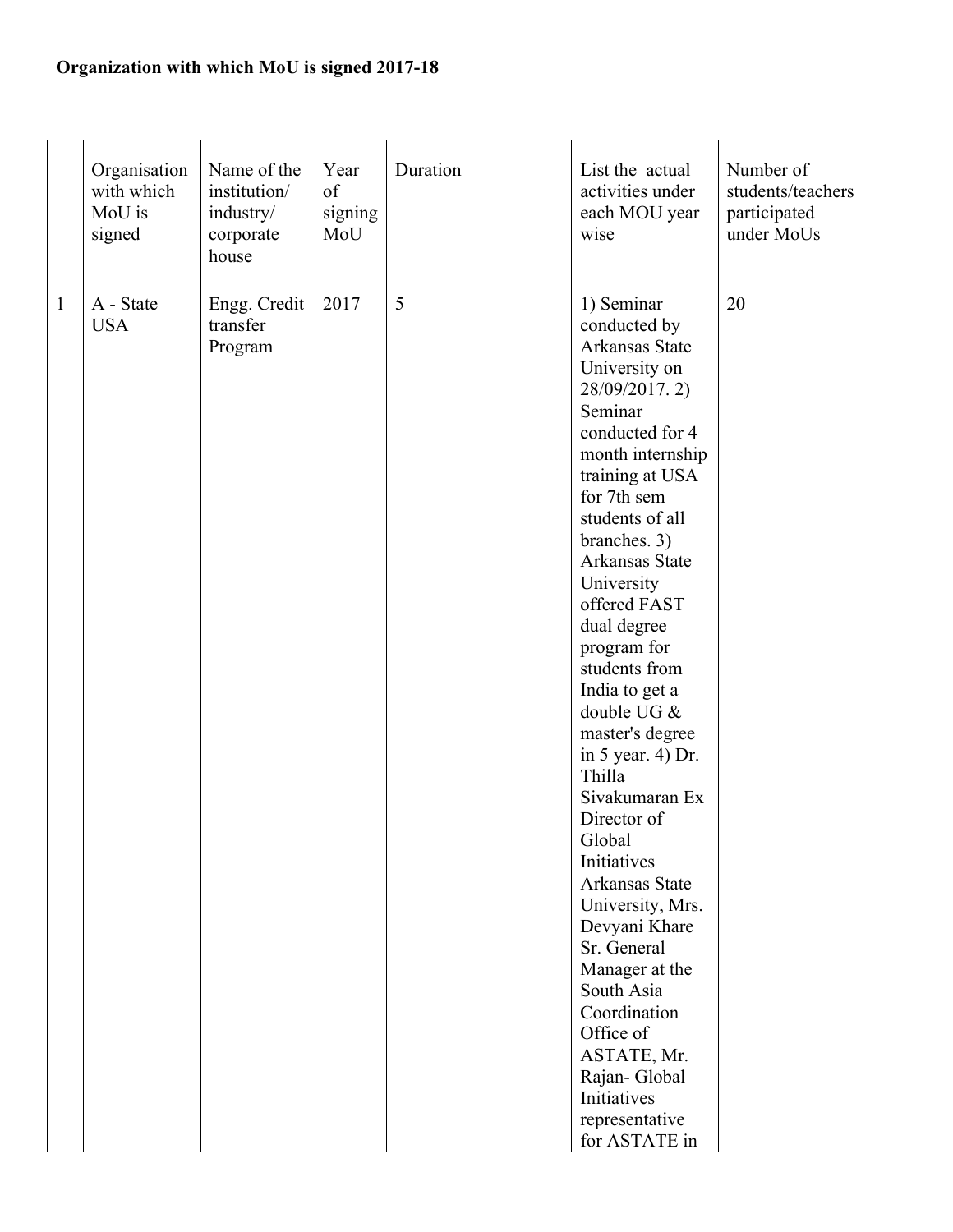|        |                                   |                                        |      |                | north india they<br>were present for<br>the meetings.5)<br>Interaction<br>session on 21<br>Sept 2018 the<br>delegate from A-<br>State, Ms.<br><b>Courtney Sears</b><br>(international<br>recruiter &<br>partnerships<br>specialist)<br>visited india for<br>promotional<br>tour. $6)$ An<br>educational<br>handshake done<br>between RBU<br>and A-STATE<br>for semester<br>exchange<br>program in<br>engineering<br>streams. 7) On<br><b>A-STATE</b><br>campus Sachleen<br>Singh attended<br>classes<br>performed well. |    |
|--------|-----------------------------------|----------------------------------------|------|----------------|-------------------------------------------------------------------------------------------------------------------------------------------------------------------------------------------------------------------------------------------------------------------------------------------------------------------------------------------------------------------------------------------------------------------------------------------------------------------------------------------------------------------------|----|
| 6      | SpaceTele<br>Infa Pvt Ltd         | <b>USET</b>                            | 2017 | 2              | 1) They signed<br>agreement for<br>installation and<br>managing of in<br>building solution<br>which will help<br>to enhance the<br>telephone<br>network and wifi<br>connectivity in<br>RBGI campus.<br>2) Providing ISP<br>andtelephone<br>operators.                                                                                                                                                                                                                                                                   | 10 |
| $\tau$ | ValueHR E<br>Solution Pvt.<br>Ltd | R&D and<br>Data<br>Analytics<br>Center | 2017 | $\overline{2}$ | 1) Traning<br>provided to<br>students of RBU                                                                                                                                                                                                                                                                                                                                                                                                                                                                            | 45 |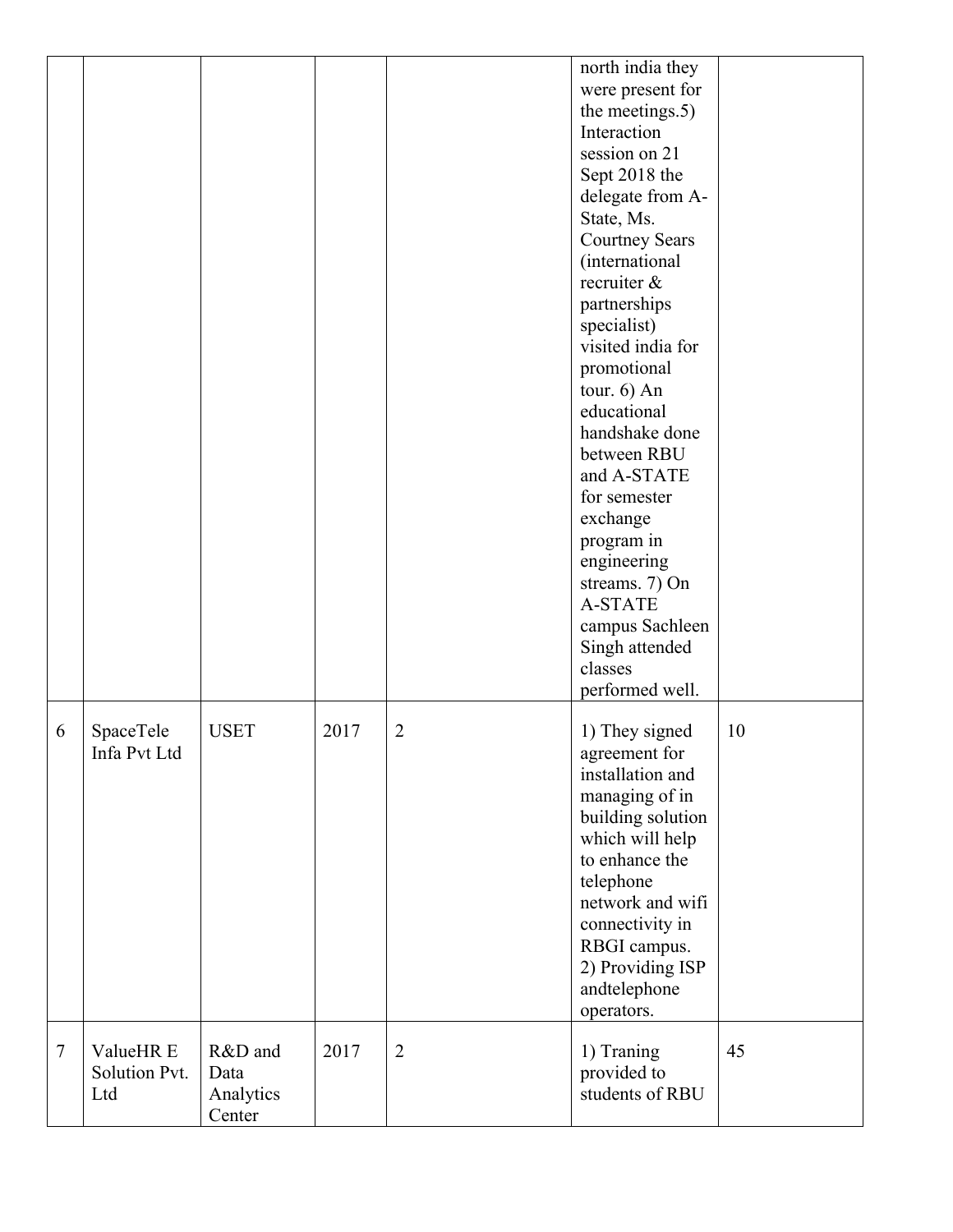| 8  | Deakin<br>University<br>Australia                           | Rayat Bahra<br>University                     | 2017 | 5              | 1) Providing<br>training and<br>placements to<br>students of RBU<br>2) PG programs<br>(MBA) at the<br>campus for<br>interested<br>students                                                                                                                                                                                                                                                                             | 25 |
|----|-------------------------------------------------------------|-----------------------------------------------|------|----------------|------------------------------------------------------------------------------------------------------------------------------------------------------------------------------------------------------------------------------------------------------------------------------------------------------------------------------------------------------------------------------------------------------------------------|----|
| 9  | Innovation<br>Strategies &<br>Practice<br>Conslt Pvt<br>Ltd | Engineering<br>$\&$<br>Management<br>Colleges | 2017 | 5              | 1) Interaction<br>with Expert from<br><b>ILEX</b> Team for<br>students ofPG<br>Diploma.<br>2)Training<br>schedule for PG<br>Diploma<br>(railway<br>signaling $&$<br>telecomm<br>students).3) This<br>MOU provides<br>servicesto<br>engineering $\&$<br>management<br>colleges,<br>universities<br>coordination<br>services. 4)<br>Providing<br>faculty<br>development &<br>enterpreneurship<br>development<br>program. | 75 |
| 10 | Siddhi<br>Vinayak<br>Cine Arts                              | Rayat Bahra<br>University                     | 2017 | 10             | 1) Students<br>training (media)                                                                                                                                                                                                                                                                                                                                                                                        | 20 |
| 11 | Polaris<br>Softech Pvt.<br>Ltd                              | Rayat Bahra<br>University                     | 2017 | $\overline{4}$ | 1)Providing<br>degree $\&$<br>diplomacourses<br>in Mechanical<br>stream to ensure<br>employability<br>for participating<br>students. 2) This<br>company                                                                                                                                                                                                                                                                | 15 |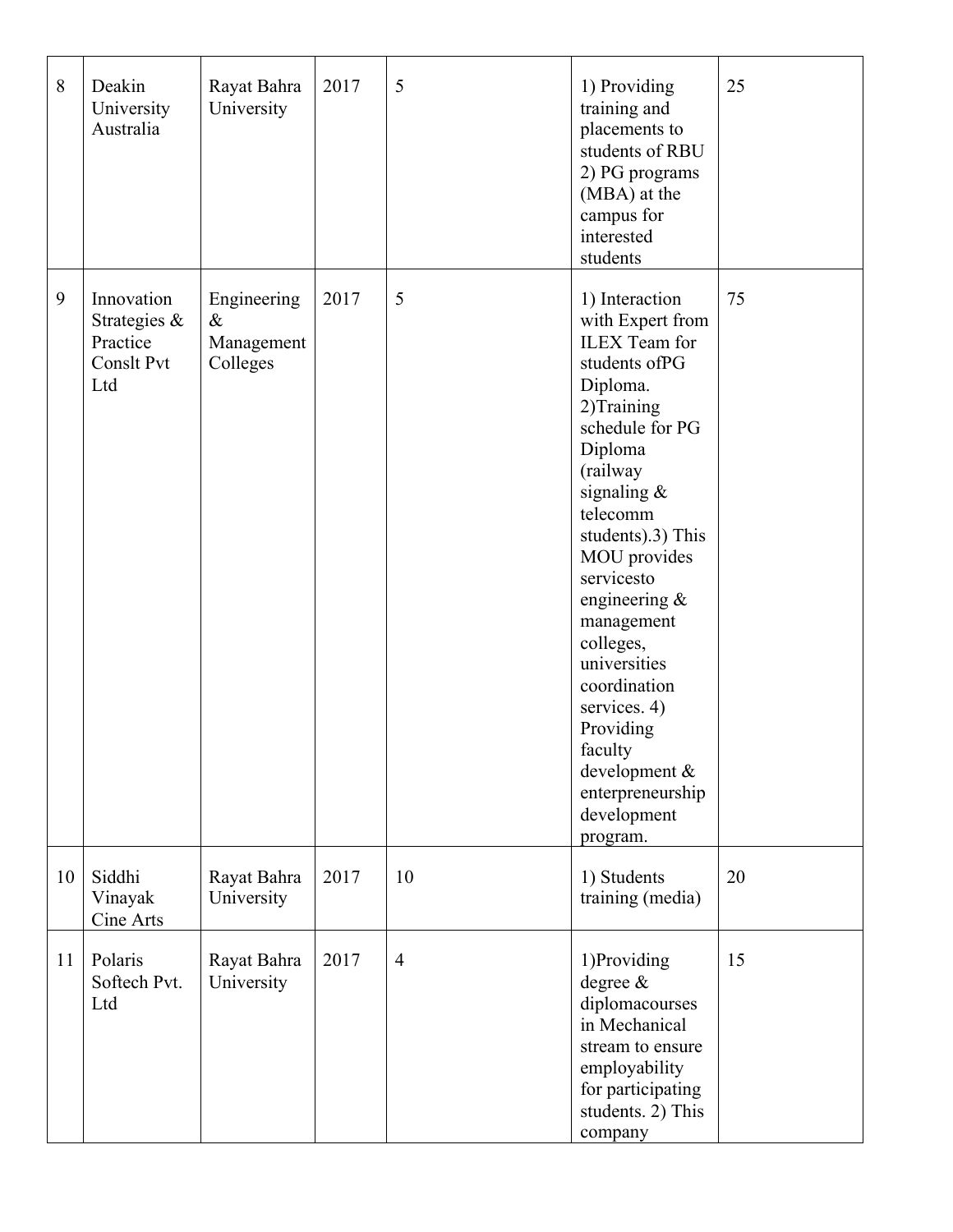|    |                                                            |                           |      |                | focusses to<br>bridge the gap<br>between industry<br>and academia.3)<br>Polaris softech<br>offers<br>specializations<br>around design &<br>development in<br>association with<br><b>Siemens</b><br>Industry<br>Software India<br>Pvt Ltd. |    |
|----|------------------------------------------------------------|---------------------------|------|----------------|-------------------------------------------------------------------------------------------------------------------------------------------------------------------------------------------------------------------------------------------|----|
| 12 | Life<br>Sciences<br>Sector Skill<br>Development<br>Council | Rayat Bahra<br>University | 2017 | 3              | 1) Providing<br>training and<br>placements to<br>students of RBU<br>2) PG programs<br>(MBA) at the<br>campus for<br>interested<br>students                                                                                                | 10 |
| 13 | Academy of<br>Clinical<br>Intellence                       | Rayat Bahra<br>University | 2017 | 5              | 1) Training<br>programs and<br>career<br>opportunities                                                                                                                                                                                    | 25 |
| 14 | University of<br>Northampton<br>UK                         | Rayat Bahra<br>University | 2017 | 3              | 1) Exchange of<br>students                                                                                                                                                                                                                | 25 |
| 15 | <b>Bus Operator</b>                                        | Rayat Bahra<br>University | 2017 | 3              | 1) Providing<br>Transport<br>facilities                                                                                                                                                                                                   | 50 |
| 16 | Sebiz<br>Infotech                                          | Android<br>Training       | 2017 | $\overline{4}$ | 1) Traning<br>provided to<br>students of RBU                                                                                                                                                                                              | 20 |
| 17 | <b>Stellar Edge</b><br>Solution (P)<br>Lect                | Oracle<br>Training        | 2017 | $\overline{4}$ | 1) Traning<br>provided to<br>students of RBU                                                                                                                                                                                              | 10 |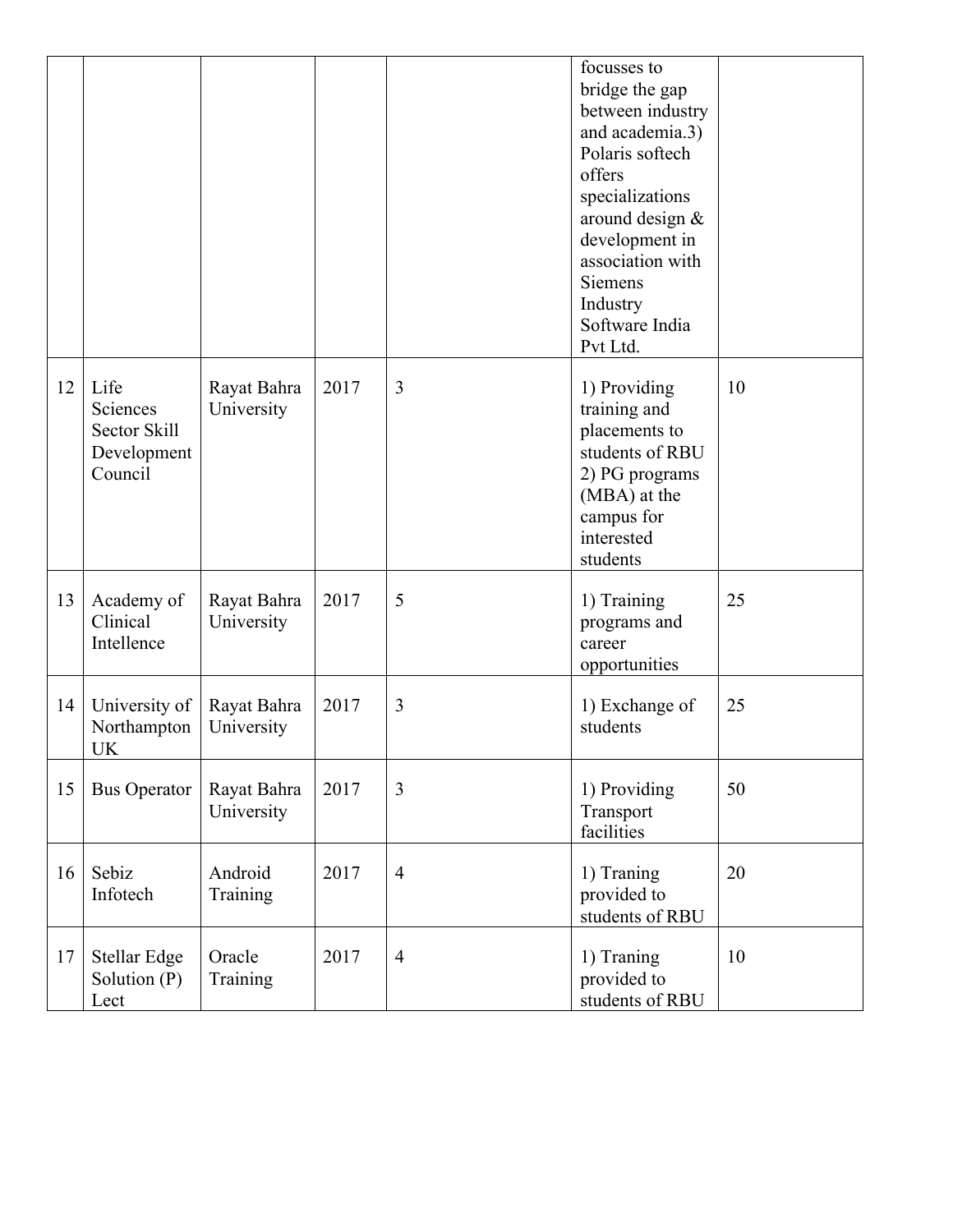| 18 | <b>THINK Next</b>               | All Streams<br><b>USET</b> | 2017 | Every year     | 1) Company<br>provides<br>softwaretrainings<br>to all<br>engineeering<br>streams students.<br>2) They provide<br>software<br>packages to<br>students for 1<br>year duration. 3)<br>Company has<br>live projects too<br>in which they<br>provide<br>internship to<br>students. 4)<br>Company trains<br>each student for<br>minimum 5<br>hours per day for<br>atleast 5 days a<br>week. | 15 |
|----|---------------------------------|----------------------------|------|----------------|---------------------------------------------------------------------------------------------------------------------------------------------------------------------------------------------------------------------------------------------------------------------------------------------------------------------------------------------------------------------------------------|----|
| 19 | <b>Bharti Airtel</b><br>Limited | Rayat Bahra<br>University  | 2018 | $\overline{2}$ | 1) Providing<br>placements                                                                                                                                                                                                                                                                                                                                                            | 20 |
| 20 | Insta Wash                      | Rayat Bahra<br>University  | 2018 | 5              | 1) Laundry<br>services at RBU                                                                                                                                                                                                                                                                                                                                                         | 10 |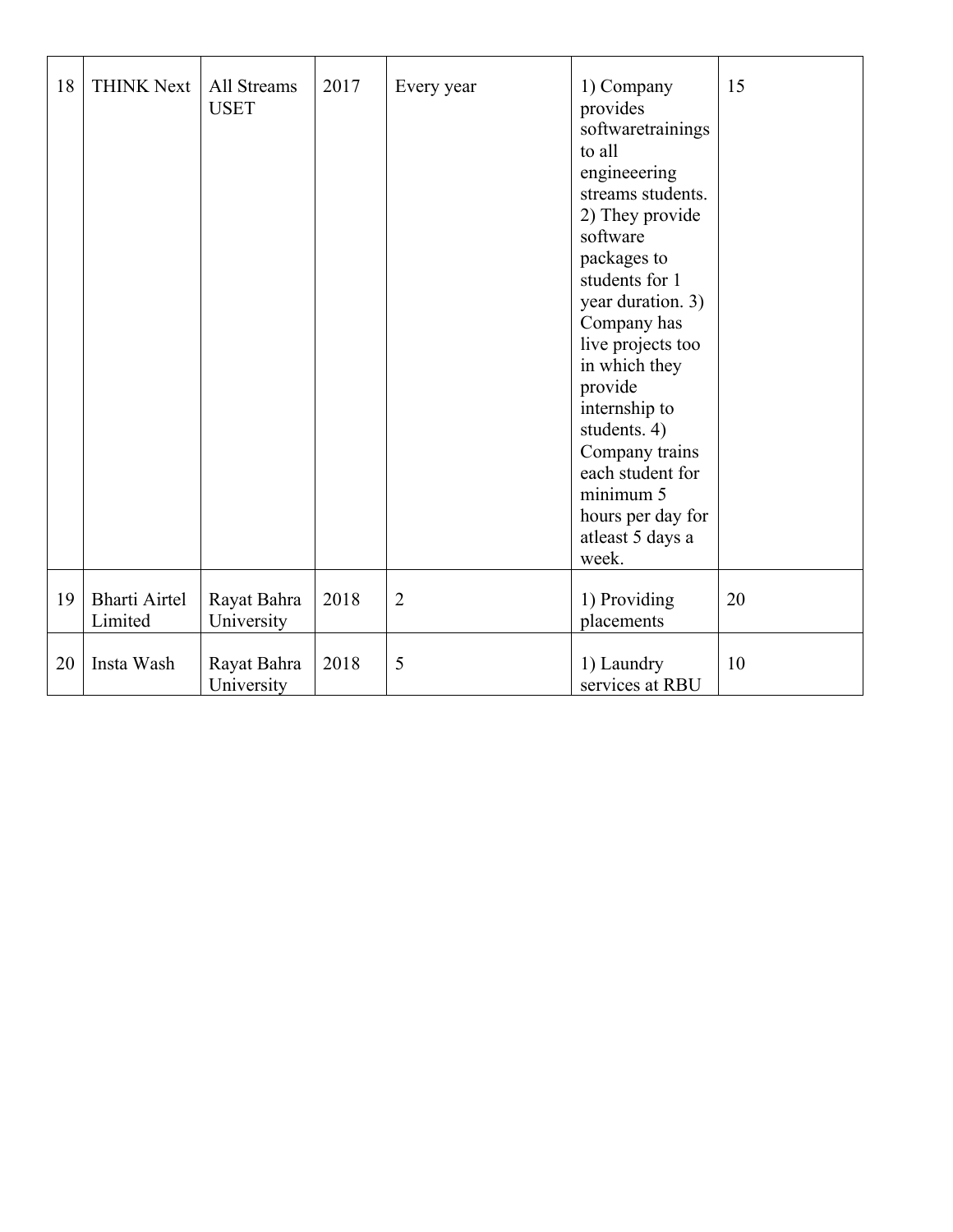#### • **Research Labs 2017-18**

| S.No           | Room No. | Name of Research Lab       |
|----------------|----------|----------------------------|
|                | 221      | Research Lab Computer      |
|                |          | Engineering                |
| $\overline{2}$ | 123      | Research Lab Civil         |
|                |          | Engineering                |
| 3              | 226      | Research and Project       |
|                |          | Laboratory Mechanical      |
|                |          | Engineering                |
| $\overline{4}$ | 314      | Research and Project       |
|                |          | Laboratory Electronics and |
|                |          | communication              |
|                |          | Engineering.               |
| 5              | 203      | Research Lab USMS          |
| 6              | 102      | Research Lab               |
|                |          | Pharmaceutics              |
| $\overline{7}$ | 107      | Research Lab               |
|                |          | Pharmacology               |
| 8              | 309      | Research Lab USS           |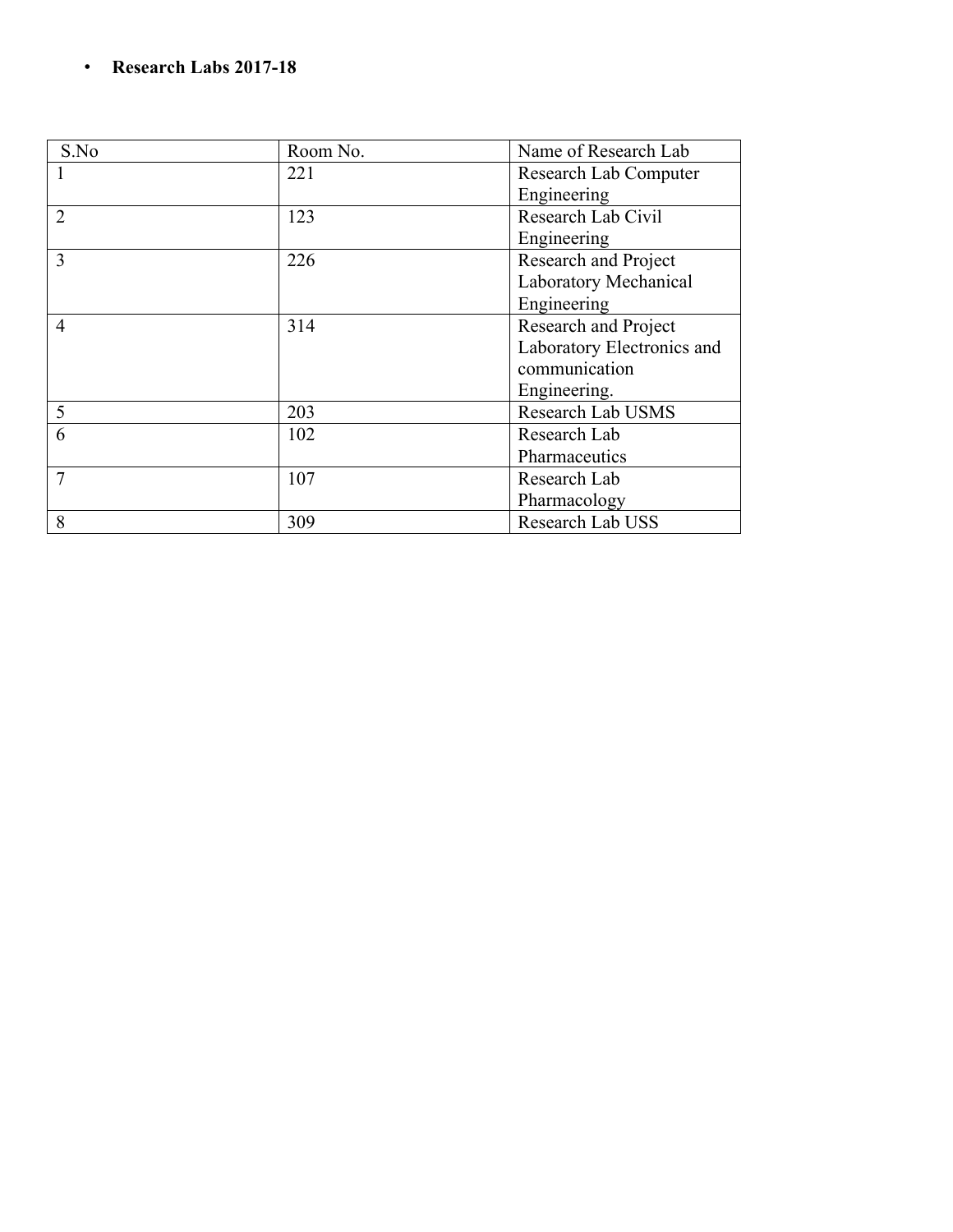#### • **Research Scholars 2017-18**

| Sl.No          | <b>Name of Research fellow</b>   | <b>Year of</b><br>enrolment | <b>Duration of</b><br>fellowship | <b>Type of</b><br>the<br>fellowship | <b>Granting</b><br>agency | Qualifying<br>exam if<br>any (NET,<br>GATE,<br>etc.) |
|----------------|----------------------------------|-----------------------------|----------------------------------|-------------------------------------|---------------------------|------------------------------------------------------|
| $\mathbf{1}$   | Ms.Kiranpreet kaur               | 2017                        | <b>NA</b>                        | <b>NA</b>                           | <b>NA</b>                 | <b>NA</b>                                            |
| $\overline{2}$ | Ms Sonika Singh                  | 2017                        | NA                               | <b>NA</b>                           | <b>NA</b>                 | <b>NA</b>                                            |
| $\overline{3}$ | Mr.Rohit Moudgil                 | 2017                        | NA                               | <b>NA</b>                           | <b>NA</b>                 | <b>NA</b>                                            |
| $\overline{4}$ | Ms.Shefali Dhillon               | 2017                        | <b>NA</b>                        | <b>NA</b>                           | <b>NA</b>                 | <b>NA</b>                                            |
| 5              | Ms.Jyoti Basra                   | 2017                        | <b>NA</b>                        | <b>NA</b>                           | <b>NA</b>                 | <b>NA</b>                                            |
| 6              | Sonia Goyal                      | 2017                        | <b>NA</b>                        | <b>NA</b>                           | <b>NA</b>                 | <b>NA</b>                                            |
| 7              | Ms.Meetika Sharma                | 2017                        | <b>NA</b>                        | <b>NA</b>                           | <b>NA</b>                 | <b>NA</b>                                            |
| 8              | Ms.Shaina Verma                  | 2017                        | <b>NA</b>                        | <b>NA</b>                           | <b>NA</b>                 | <b>NA</b>                                            |
| 9              | Ms.Daljit kaur                   | 2017                        | NA                               | <b>NA</b>                           | <b>NA</b>                 | <b>NA</b>                                            |
| 10             | Mr.Jagjit Singh                  | 2017                        | <b>NA</b>                        | <b>NA</b>                           | <b>NA</b>                 | <b>NA</b>                                            |
| 11             | Sweta Bhardwaj                   | 2017                        | <b>NA</b>                        | <b>NA</b>                           | <b>NA</b>                 | <b>NA</b>                                            |
| 12             | Ms.Ravneet Kaur                  | 2017                        | <b>NA</b>                        | <b>NA</b>                           | <b>NA</b>                 | <b>NA</b>                                            |
| 13             | Mehak Iqbal                      | 2017                        | <b>NA</b>                        | <b>NA</b>                           | <b>NA</b>                 | <b>NA</b>                                            |
| 14             | komal Kapoor                     | 2017                        | NA                               | <b>NA</b>                           | <b>NA</b>                 | <b>NA</b>                                            |
| 15             | Ms.Poonam Kukana                 | 2018                        | <b>NA</b>                        | <b>NA</b>                           | <b>NA</b>                 | <b>NA</b>                                            |
| 16             | Vinod Kumar                      | 2018                        | NA                               | <b>NA</b>                           | <b>NA</b>                 | <b>NA</b>                                            |
| 17             | Harwinder Kaur                   | 2018                        | <b>NA</b>                        | <b>NA</b>                           | <b>NA</b>                 | <b>NA</b>                                            |
| 18             | Ms.Ankush Sharma                 | 2018                        | <b>NA</b>                        | <b>NA</b>                           | <b>NA</b>                 | NA                                                   |
| 19             | Mr.Kulpreet Singh                | 2018                        | NA                               | <b>NA</b>                           | <b>NA</b>                 | <b>NA</b>                                            |
| 20             | Ms.Nitika                        | 2018                        | <b>NA</b>                        | <b>NA</b>                           | <b>NA</b>                 | <b>NA</b>                                            |
| 21             | Mr.Parveen kumar                 | 2018                        | <b>NA</b>                        | <b>NA</b>                           | <b>NA</b>                 | <b>NA</b>                                            |
| 22             | Ms.Ramandeep Bawa                | 2018                        | NA                               | <b>NA</b>                           | <b>NA</b>                 | <b>NA</b>                                            |
| 23             | Minakshi Devi                    | 2018                        | <b>NA</b>                        | <b>NA</b>                           | <b>NA</b>                 | <b>NA</b>                                            |
| 24             | Pooja Grover                     | 2018                        | <b>NA</b>                        | NA                                  | <b>NA</b>                 | NA                                                   |
| 25             | Kirandeep Kaur                   | 2018                        | <b>NA</b>                        | <b>NA</b>                           | <b>NA</b>                 | <b>NA</b>                                            |
| 26             | Mr.Neeraj Kumar                  | 2018                        | <b>NA</b>                        | NA                                  | <b>NA</b>                 | <b>NA</b>                                            |
| 27             | Mr.Singh Nadkar<br>Narayan Singh | 2018                        | <b>NA</b>                        | <b>NA</b>                           | <b>NA</b>                 | <b>NA</b>                                            |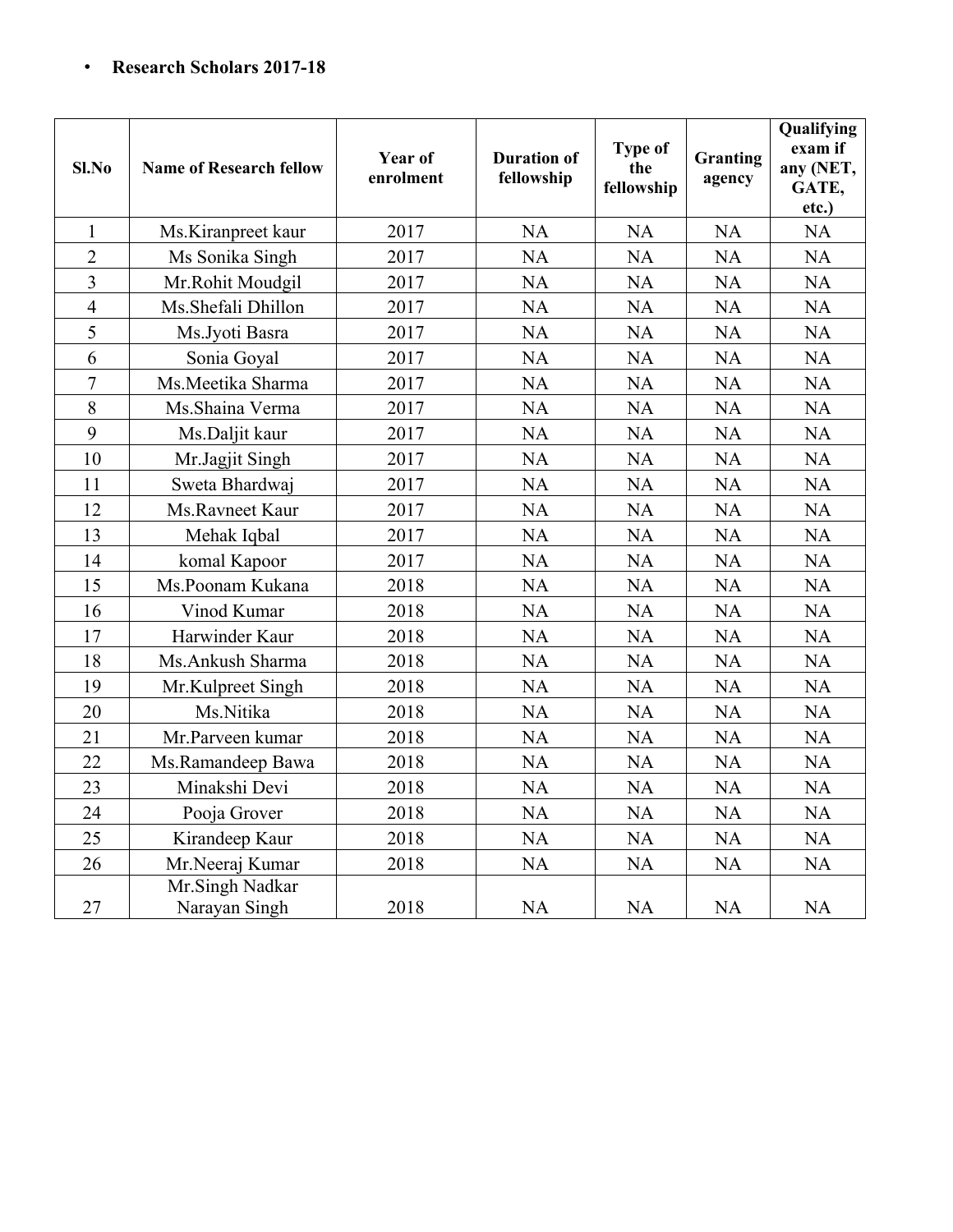#### **Research Papers 2017 -18**

|                | Departm<br>ent | Title of the<br>paper                                                                                                                          | Name of the<br>Journal/<br><b>Book</b><br><b>Published</b>                                 | Year | <b>ISSN/I</b><br><b>SBN</b><br>No.           | <b>Link for papers</b>                                                                                                                                                                                                                                                                                                            |
|----------------|----------------|------------------------------------------------------------------------------------------------------------------------------------------------|--------------------------------------------------------------------------------------------|------|----------------------------------------------|-----------------------------------------------------------------------------------------------------------------------------------------------------------------------------------------------------------------------------------------------------------------------------------------------------------------------------------|
| $\mathbf{1}$   | <b>USET</b>    | A Review on<br>Recent<br>Routing<br>Protocols in<br>Field of<br>Wireless<br>Communicati<br>on                                                  | International<br>Journal for<br>Research in<br>Applied<br>Science &<br>Engineering<br>2017 | 2017 | ISSN:<br>$2321 -$<br>9653                    | https://www.researchgate.net/pub<br>lication/316624013 A Review<br>On Recent Routing Protocols I<br>n Field Of Wireless Communic<br>ation                                                                                                                                                                                         |
| $\overline{2}$ | <b>USET</b>    | Recent<br>Review on<br>Trending<br>Routing<br>Protocols for<br>Data<br>Transmission                                                            | International<br>Journal for<br>Research in<br>Applied<br>Science &<br>Engineering<br>2017 | 2017 | ISSN:<br>$2321 -$<br>9653                    | https://www.researchgate.net/pub<br>lication/316489396_Recent Revi<br>ew on Trending Routing Proto<br>cols for Data Transmission                                                                                                                                                                                                  |
| 3              | <b>USET</b>    | Oversegment<br>ation<br>avoidance<br>using<br>Gradient<br>based<br>techniques.                                                                 | <b>ERA 2017</b>                                                                            | 2017 | <b>ISBN</b><br>978-93-<br>83437-<br>$62 - 7$ | https://www.era.edu.au/ERA+20<br>19                                                                                                                                                                                                                                                                                               |
| $\overline{4}$ | <b>USMS</b>    | A study of<br>customer<br>satisfaction<br>with online<br>purchasing<br>decesions                                                               | International<br>journal of<br><b>Business</b><br>Management                               | 2017 | 2349-<br>3402                                | http://www.ijbm.co.in/download/<br>$vol3$ -issue $1/27$ .pdf                                                                                                                                                                                                                                                                      |
| 5              | <b>USMS</b>    | A Study of<br>work life<br>balance and<br>Job<br>satisfaction                                                                                  | Gyan<br>Management                                                                         | 2017 | 974762                                       | https://www.gjimt.ac.in/wp-<br>content/uploads/2021/03/Surjit-<br>Kaur-Pooja-Mahajan.pdf                                                                                                                                                                                                                                          |
| 6              | <b>USMS</b>    | <b>INVESTIGA</b><br><b>TION OF</b><br>AMAZON,<br>FLIPKART,<br>SNAPDEAL,<br>JABONG &<br><b>MYNTRA: A</b><br><b>COMPARAT</b><br><b>IVE STUDY</b> | Asia Pacific<br>Journal of<br>Research in<br><b>Business</b><br>Management                 | 2017 | 229-<br>4104                                 | https://d1wqtxts1xzle7.cloudfront<br>.net/55113141/APJ3Oct17-with-<br>cover-page-<br>v2.pdf?Expires=1645885305&Si<br>gnature=Fz1Jz9-<br>LOBKnFQ46NQCXYj0DpTbh9<br>bMt0CUld~IqWSalRUbVstN6e<br>UrDI4UNDaAZ4Nt2wI3a-<br>LsKtY2a0fjSxc2yws0wd1AyudP<br>Qr6CdmE3j2A7xI3fLU8LiVOS<br>VyKcWkR9bL83Hd3QnhJRBW<br>gCV03NPd7TJ9CCfHY09dYR9 |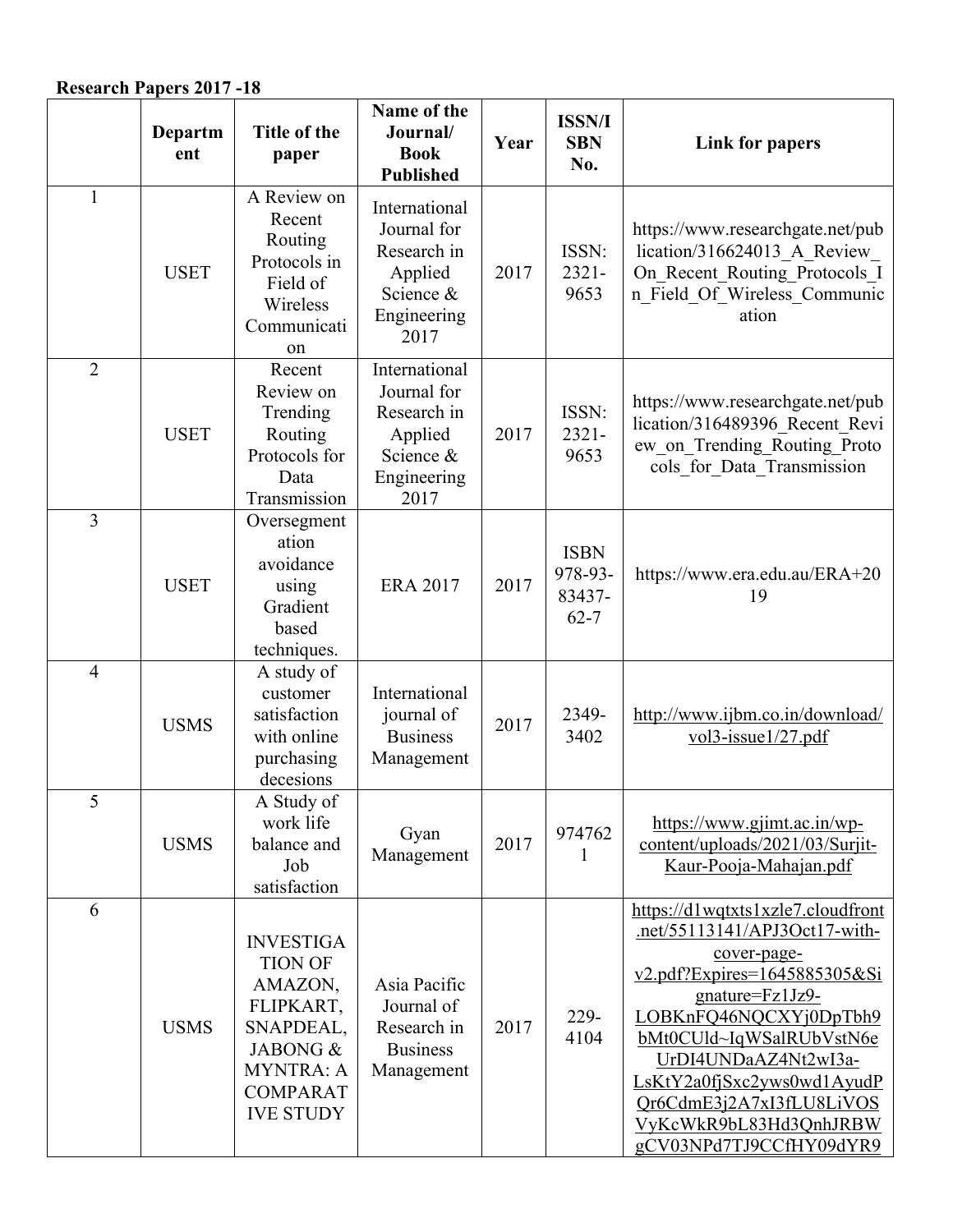|                |             |                                                                                                                                                                             |                                                                                                     |      |                                                                                                        | WI-<br>ykvAq0uN18DjpnhB7yUnC~o-<br>0mO6biaT4Ijhwts2j~DKujXkUK<br>IDKo2CpPGIT5jmrcvXsWtCRg<br>mrXCq4myaooSMdu5xczQZEM<br>fx~K0gGflYmtWJi7RqqetRBkY<br>gTDRLapDG42HicMetIRDJ3cN<br>R-~dipghlRzYy4KtD-<br>8jEH~CA &Key-Pair-<br>Id=APKAJLOHF5GGSLRBV4Z<br>Α |
|----------------|-------------|-----------------------------------------------------------------------------------------------------------------------------------------------------------------------------|-----------------------------------------------------------------------------------------------------|------|--------------------------------------------------------------------------------------------------------|----------------------------------------------------------------------------------------------------------------------------------------------------------------------------------------------------------------------------------------------------------|
| $\overline{7}$ | <b>USPS</b> | Antipsychotic<br>Indian Herbal<br>Formulations:<br>An Overview                                                                                                              | Res J Pharm<br>& Sciences                                                                           | 2017 | 2319-<br>555X                                                                                          | https://www.jpsr.pharmainfo.in/                                                                                                                                                                                                                          |
| 8              | <b>USPS</b> | Pathological<br>Role of<br>Caveolins                                                                                                                                        | Asian Journal<br>of<br>Biochemical<br>and<br>Pharmaceutic<br>al Research                            | 2017 | 2349-<br>7114                                                                                          | https://journals.indexcopernicus.c<br>om/search/details?id=8535                                                                                                                                                                                          |
| 9              | <b>USPS</b> | Historical<br>Journey from<br>Plant to<br>Medicinal<br>Plant:<br>Overview                                                                                                   | North Asian<br>International<br>Research<br>Journal<br>ofPharmaceut<br>ical &<br>Medical<br>Science | 2017 | 2456-<br>8287                                                                                          | https://journals.indexcopernicus.c<br>om/search/details?id=46877                                                                                                                                                                                         |
| 10             | <b>USAS</b> | Studies on<br>adsorption<br>behavior of<br>Fluoride on<br>native sand<br>material.                                                                                          | International<br>Journal of<br>Theoretical<br>&Applied<br>Sciences                                  | 2017 | <b>ISSN</b><br>No.<br>(Print):<br>0975-<br>1718<br><b>ISSN</b><br>No.<br>(Online<br>$): 2249-$<br>3247 | https://www.researchgate.net/pub<br>lication/319954872 Study on A<br>dsorption Behaviour of Fluorid<br>e on Native Sand Materials                                                                                                                        |
| 11             | <b>USAS</b> | Correlation<br>studies in<br>segregating<br>population of<br>brinjal<br>(Solanum<br>melongena<br>L.) developed<br>through bi-<br>parental<br>mating using<br>bacterial wilt | Int.J.Curr.Mic<br>robiol.App.Sc<br>1.                                                               | 2017 |                                                                                                        | https://www.researchgate.net/pub<br>lication/319148497 Correlation<br>Studies in Segregating Populati<br>on of Brinjal Solanum melong<br>ena L Developed Through Bi-<br>Parental Mating Using Bacteria<br>Wilt Resistant Varieties                       |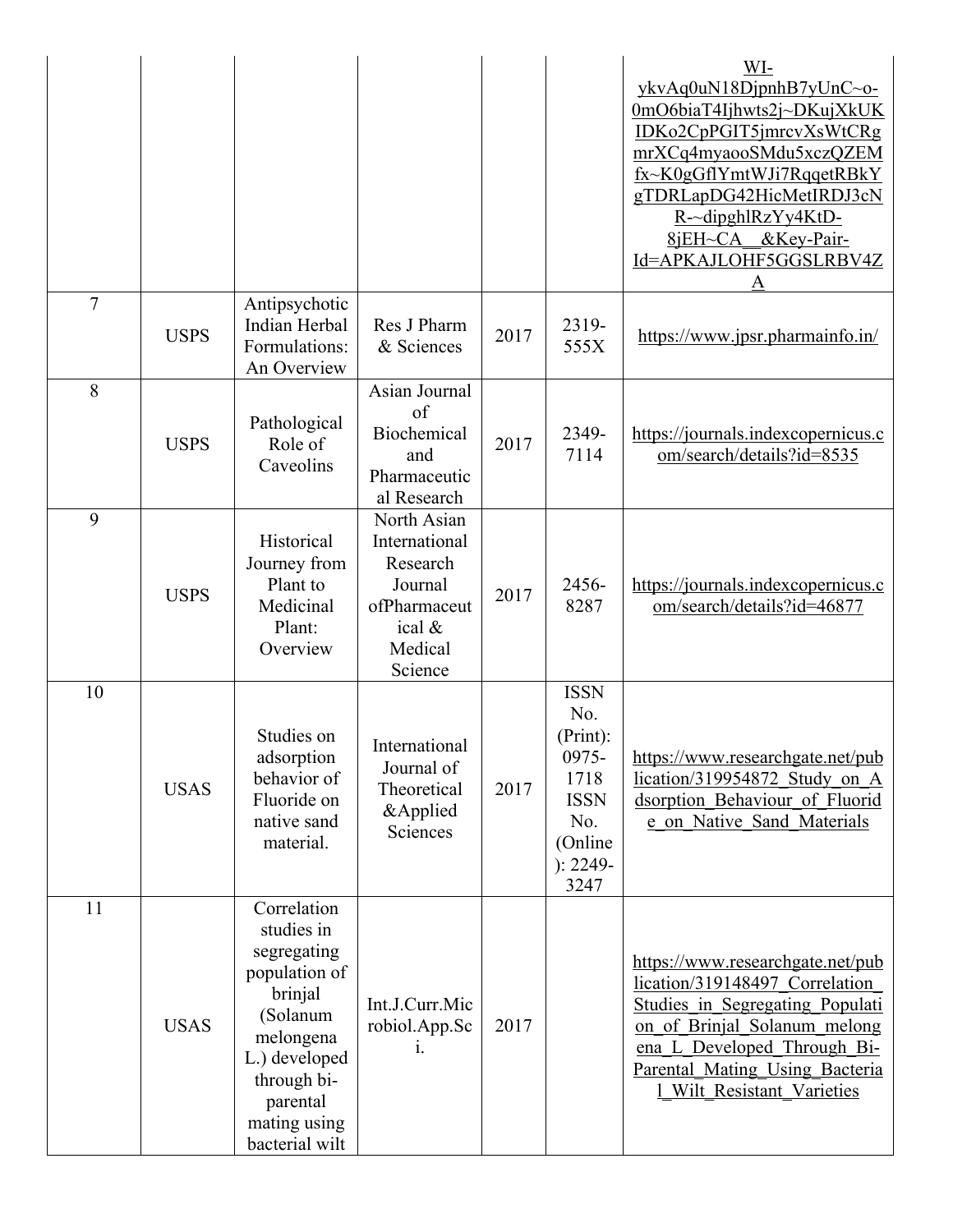|    |               | resistant<br>varieties.                                                                                                                                                                  |                                                                              |      |                                                                       |                                                                                                                                                                       |
|----|---------------|------------------------------------------------------------------------------------------------------------------------------------------------------------------------------------------|------------------------------------------------------------------------------|------|-----------------------------------------------------------------------|-----------------------------------------------------------------------------------------------------------------------------------------------------------------------|
| 12 | <b>USAS</b>   | Correlation<br>and path<br>analysis<br>studies in<br>brinjal<br>(Solanum<br>melongena<br>L.                                                                                              | Vegetable<br>Science                                                         | 2017 | Print<br>ISSN:<br>0970-<br>6585.<br>Online<br>ISSN:<br>2455-<br>7552. | https://scholar.google.co.in/schol<br>ar?q=Correlation+and+path+anal<br>ysis+studies+in+brinjal+(Solanu<br>m+melongena+L.)&hl=en&as sd<br>$t=0$ &as vis=1&oi=scholart |
| 13 | <b>USS</b>    | A report on<br>agrarian crisis<br>Farmers<br>suicide in<br>India: An<br>adverse<br>impact of<br>climate<br>Change                                                                        | International<br>Journal of<br>Agriculture<br>and<br>environment<br>research | 2017 | 4245-<br>4251                                                         | https://ijaer.in/uploads/ijaer 03<br>299.pdf                                                                                                                          |
| 14 | <b>USMS</b>   | A study of<br>customer<br>satisfaction<br>with online<br>purchasing<br>decesions                                                                                                         | International<br>journal of<br><b>Business</b><br>Management                 | 2017 | 2349-<br>3402                                                         | http://www.ijbm.co.in/download/<br>vol3-issue1/27.pdf                                                                                                                 |
| 15 | <b>USMS</b>   | <b>INVESTIGA</b><br><b>TION OF</b><br>AMAZON,<br>FLIPKART,<br>SNAPDEAL,<br>JABONG &<br><b>MYNTRA: A</b><br><b>COMPARAT</b><br><b>IVE STUDY</b>                                           | Asia Pacific<br>Journal of<br>Research in<br><b>Business</b><br>Management   | 2017 | 229-<br>4104                                                          | https://d1wqtxts1xzle7.cloudfront<br>.net/55113141/APJ3Oct17-with-<br>cover-page-<br>v2.pdf?Expires=1645885305&Si<br>gnature=Fz1Jz9-                                  |
| 16 | Chemistr<br>y | A study of<br><b>Heavy Metal</b><br>Pollution in<br>Groundwater<br>of Malwa<br>Region of<br>Punjab, India:<br>Current<br>Status,<br>Pollution and<br>its Potential<br><b>Health Risk</b> | International<br>Journal of<br>Engineering<br>Research and<br>Application    | 2017 |                                                                       | DOI:10.9790/9622-0703038191                                                                                                                                           |
| 17 | <b>USMS</b>   | Emotional<br>Intelligence<br>and<br>Leadership:<br>Relationship                                                                                                                          | Journal of<br>management<br>Research and<br>Analysis                         | 2018 | 2394-<br>2770                                                         | https://www.academia.edu/37626<br>300/EMOTIONAL INTELLIGE<br>NCE AND LEADERSHIP RE<br><b>LATIONSHIP BETWEEN TH</b><br>E TWO AND THEIR IMPAC                           |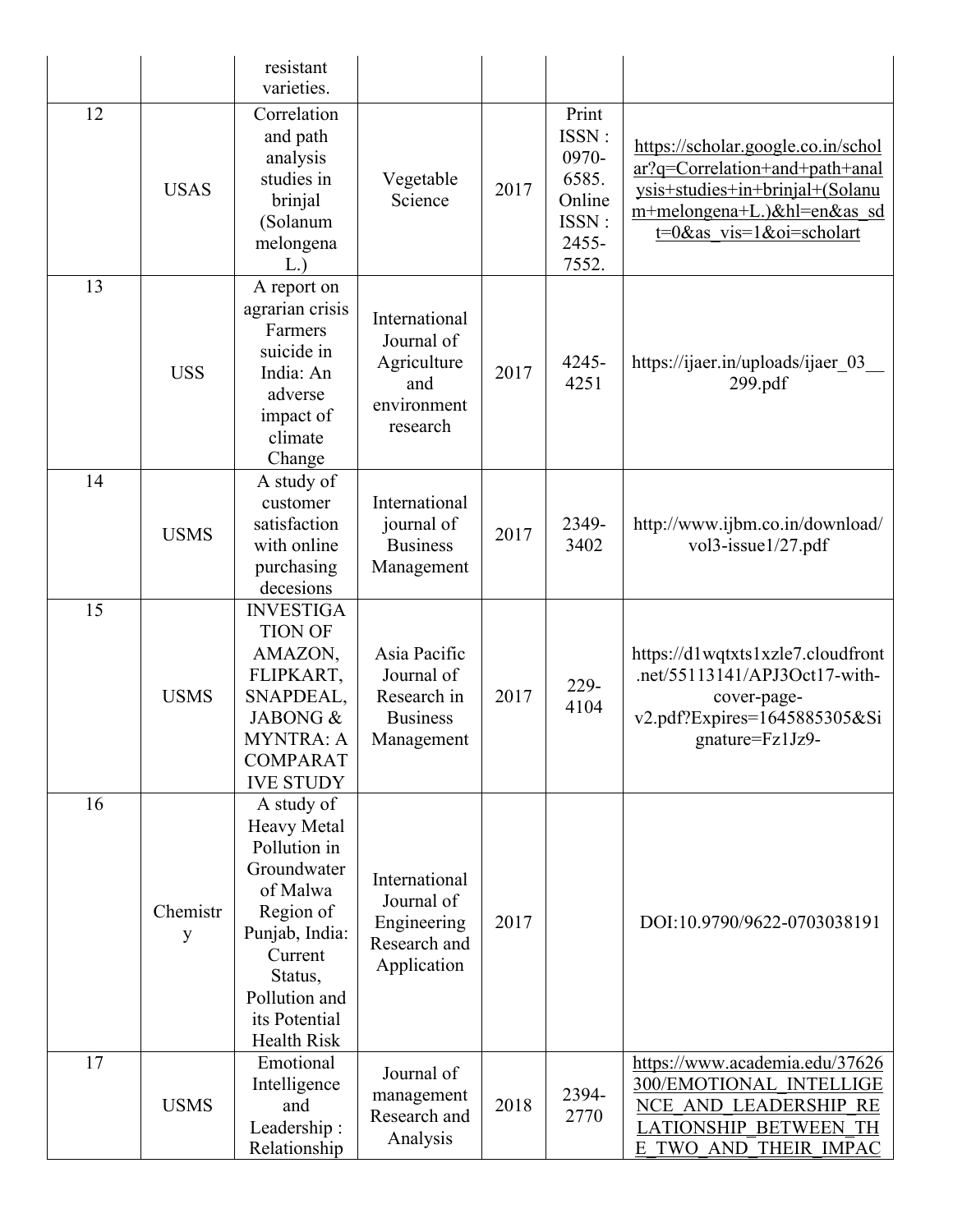|    |                             | between the<br>two and their<br>impact on job<br>performance,<br>A study of<br>shipbuilding<br>Industry                         |                                                                                                    |      |                                                      | ON JOB PERFORMANCE<br>A STUDY OF SHIPBUILDIN<br>G INDUSTRY 1_Cdr_Avikshit<br>Indian Navy Retd                                                                         |
|----|-----------------------------|---------------------------------------------------------------------------------------------------------------------------------|----------------------------------------------------------------------------------------------------|------|------------------------------------------------------|-----------------------------------------------------------------------------------------------------------------------------------------------------------------------|
|    | <b>USS</b><br>Chemistr<br>у | Density and<br>Ultrasonic<br>Studies of<br>Surfactant-<br>Crown Ether<br>Inclusion<br>Complexes                                 | Asian J.<br>Research<br>Chem. 2018;<br>$11(1):37-39.$                                              | 2018 | ISSN:<br>0974-<br>4150                               | DOI:10.1016/j.matpr.2020.06.16                                                                                                                                        |
| 18 | Chemistr<br>у               | Density and<br>Ultrasonic<br>Studies of<br>Surfactant-<br>Crown Ether<br>Inclusion<br>Complexes                                 | Asian J.<br>Research<br>Chem. 2018;<br>$11(1):37-39.$                                              | 2018 | print-<br>0974-<br>4169,<br>Online-<br>0974-<br>4150 | https://www.indianjournals.com/i<br>jor.aspx?target=ijor:ajrc&volume<br>$=11$ &issue=1&article=008                                                                    |
| 19 | Commerc<br>e                | A study of<br>saving and<br>investment<br>pattern<br>amongst<br>private sector<br>bank<br>employees in<br>Panchkula<br>District | International<br>Journal in<br>Management<br>and Social<br>Science                                 | 2018 | $2321 -$<br>1784                                     | https://1library.net/document/zgx<br>el86q-saving-investment-pattern-<br>private-sector-employees-<br>panchkula-district.html                                         |
| 20 | Commerc<br>e                | A study on<br>investment<br>options<br>available in<br>the modern<br>era                                                        | International<br>Journal of<br>Advanced<br>Research,<br>Ideas &<br>Innovations<br>in<br>Technology | 2018 | 2454-<br>132X                                        | https://www.semanticscholar.org/<br>paper/A-study-on-investment-<br>options-available-in-the-era-<br>Panwar-<br>Aggarwal/2883007b010969fd58b<br>cd36c0df3e0b0d9787347 |
| 21 | Commerc<br>e                | Economic<br>Development<br>in India with<br>Special<br>Reference to<br>Non-Banking<br>Financial<br>Companies-<br>A review       | <b>AISECT</b><br>Journal                                                                           | 2018 | 2457-<br>0656                                        | http://aujournals.ipublisher.in/Fil<br>e_upload/103386_1922995.pdf                                                                                                    |
| 22 | Commerc<br>e                | A Study on<br>Investment<br>Pattern of                                                                                          | Shodhaytan,<br>Commerce<br>and                                                                     | 2018 | 2349-<br>4190                                        | http://aujournals.ipublisher.in/p/5<br><u>8421</u>                                                                                                                    |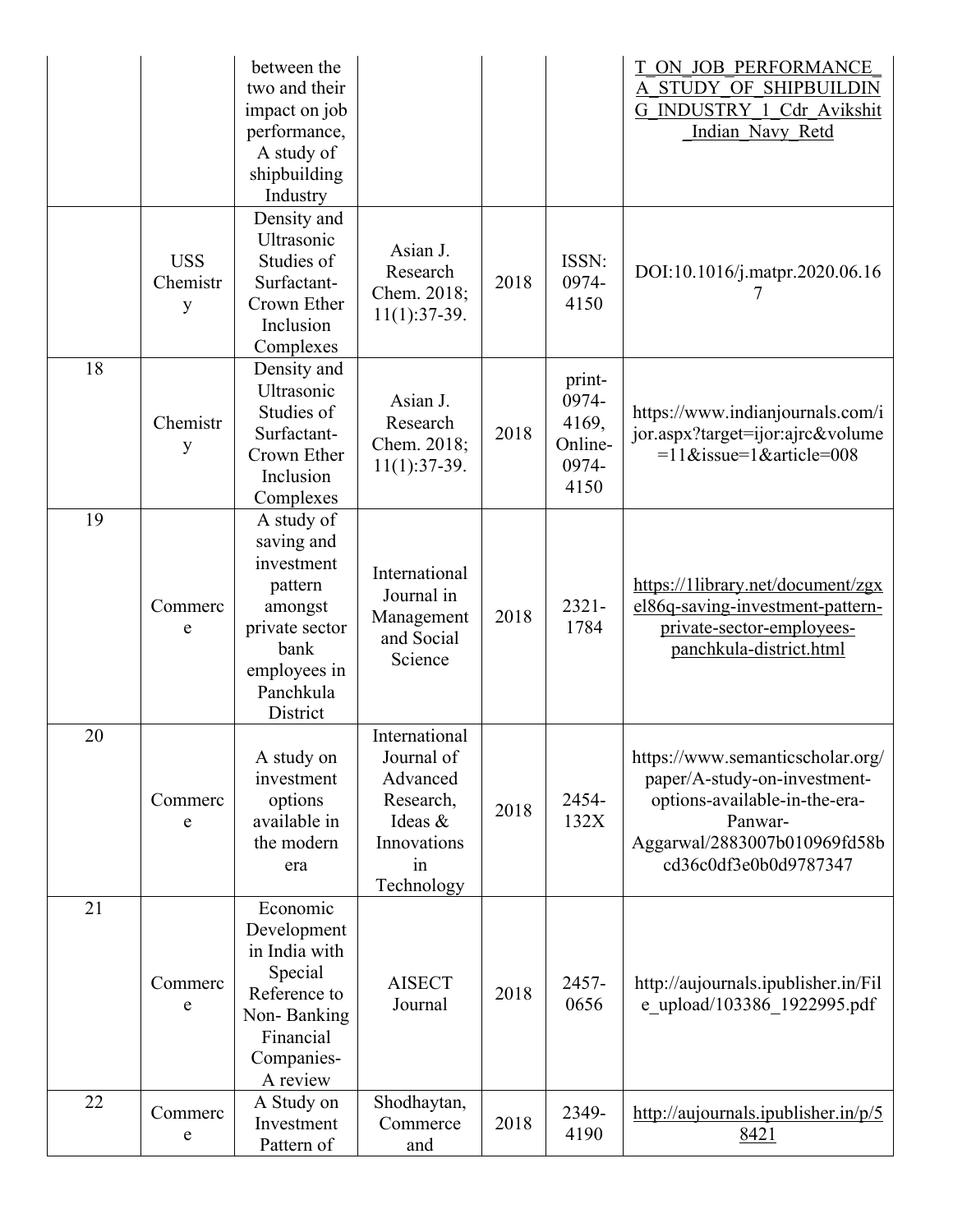|    |             | <b>Salaried Class</b><br>Employees<br>Working in<br>Pharma<br>Companies at<br><b>Baddi District</b>                                                                                                                                                             | Management<br>Journal,<br>Rabindarnath<br>Tagore<br>University                      |      |                                      |                                                                                   |
|----|-------------|-----------------------------------------------------------------------------------------------------------------------------------------------------------------------------------------------------------------------------------------------------------------|-------------------------------------------------------------------------------------|------|--------------------------------------|-----------------------------------------------------------------------------------|
| 23 | <b>USL</b>  | <b>THE</b><br><b>PUNJAB</b><br><b>PEASANT</b><br><b>IN DEBT</b><br>TRAP: A<br><b>COMPARAT</b><br><b>IVE</b><br><b>OVERVIEW</b><br>OF<br><b>AGRICULT</b><br><b>URAL</b><br>POLICIES IN<br><b>COLONIAL</b><br><b>AND POST</b><br><b>COLONIAL</b><br><b>PUNJAB</b> | International<br>Journal of<br>Research in<br>Economics<br>and Social<br>Sciences   | 2018 | 2249-<br>7382                        | https://euroasiapub.org/wp-<br>content/uploads/2018/04/IJRESS<br>March18-76-1.pdf |
| 24 | <b>USET</b> | <b>Stress</b><br>Estimation<br>using ECG<br>Analysis                                                                                                                                                                                                            | <b>ICIETS 2018</b><br>Conference                                                    | 2018 | <b>ISSN</b><br>$2320 -$<br>088X      | https://www.ijeat.org/wp-<br>content/uploads/papers/v9i3/C62<br>34029320.pdf      |
| 25 | <b>USSS</b> | Social<br>Transformatio<br>n in Rural<br>Society and<br><b>Social Unrest</b><br>in Punjab.                                                                                                                                                                      | Journal of<br>Agricultural<br>Development<br>and Policy,<br>Vol. 28, Nov<br>28,2018 | 2018 | ISSN:<br>0974-<br>9071               | https://www.indianjournals.com/i<br>jor.aspx?target=ijor:jadp&type=h<br>ome       |
| 26 | <b>USSS</b> | Sidaq<br>Salaamat<br>(Book of<br>Punjabi<br>Lyrics)                                                                                                                                                                                                             | Sapatrishi<br>Parkashan,<br>Chandigarh,<br>2018                                     | 2018 |                                      | https://readbengalibooks.com/pu<br>blishers/saptarshi-prakashan.html              |
| 27 | <b>USSS</b> | Punj Drya di<br>Dharti<br>(Punjabi<br>Poem)                                                                                                                                                                                                                     | Samvaad<br>(Canada<br>based Punjabi<br>Quaterly<br>Magazine)<br>March-<br>June2019  | 2018 | RNI.No<br>32181/<br>77               | https://www.sanvad.org/                                                           |
| 28 | <b>USSS</b> | Nit na surme<br>Jamdian(Punj<br>abi Poem)                                                                                                                                                                                                                       | Samvaad<br>(Canada<br>based Punjabi<br>Quaterly<br>Magazine)<br>March-<br>June2019  | 2018 | Applied<br>for<br><b>ISSN</b><br>No. | https://www.sanvad.org/                                                           |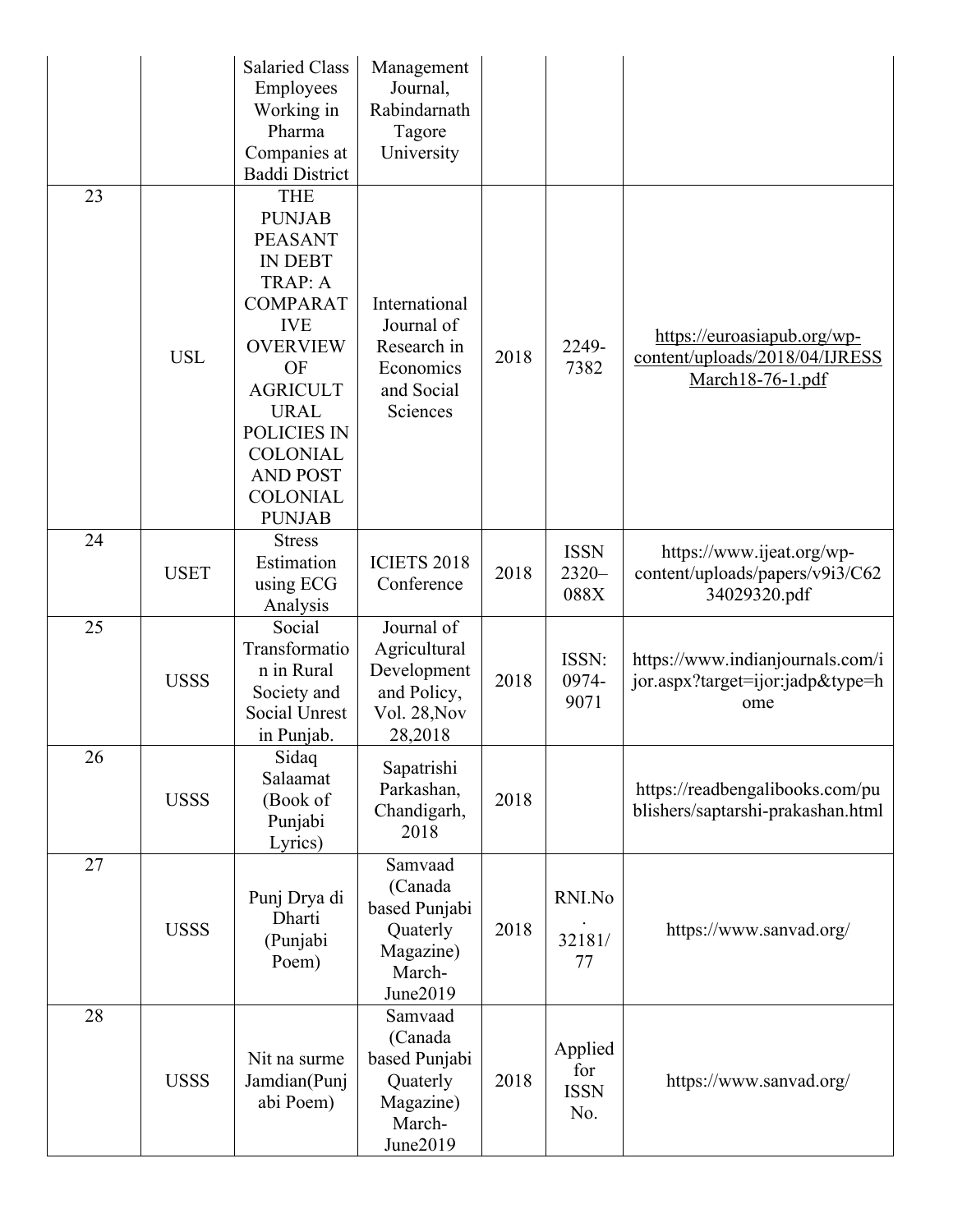| 29 | <b>USSS</b> | Das deo Asi<br>Kaun<br>haan(Punjabi<br>Poem)                                              | Lohmani<br>(Punjabi<br>Quarterly<br>Magazine)<br>Oct-Dec 2020                                                                                          | 2018 | Applied<br>for<br><b>ISSN</b><br>N <sub>o</sub> | https://www.lokmani.org/                                                                |
|----|-------------|-------------------------------------------------------------------------------------------|--------------------------------------------------------------------------------------------------------------------------------------------------------|------|-------------------------------------------------|-----------------------------------------------------------------------------------------|
| 30 | <b>USSS</b> | Punjabi Poem                                                                              | Muhandra<br>(Punjabi<br>Magazine)<br>Apr-Sept<br>2020                                                                                                  | 2018 | Applied<br>for<br><b>ISSN</b><br>No.            | https://www.facebook.com/muha<br>ndrapunjabi.magzine                                    |
| 31 | <b>USSS</b> | Majboori<br>(Punjabi<br>Poem)                                                             | Samvaad<br>(Canada<br>based Punjabi<br>Quaterly<br>Magazine)<br>Aug 2020                                                                               | 2018 | Applied<br>for<br><b>ISSN</b><br>No             | https://www.sanvad.org/                                                                 |
| 32 | <b>USSS</b> | Punjab Pendu<br>Samaj da<br>Sankat<br>(Article in<br>Punjabi<br>Language)                 | Punjivaadi<br>Vishvikaran:<br>Kisani Kheti<br>Sankat te<br>Kheti Kanoon<br>(Book in<br>Punjabi<br>Language),<br>33Navrang<br>Parkashan<br>Samana, 2021 | 2018 | ISBN:<br>$93 -$<br>88954-<br>68-8               | https://www.facebook.com/navra<br>ngpublication/                                        |
| 33 | <b>USSS</b> | Kisani<br>Sangharsh di<br>Vilakhanta te<br>Vishalta<br>(Article in<br>Punjabi<br>Language | Pratimaan(Pu<br>njabi Journal)<br>Vol. 69 July-<br>Sept 2021                                                                                           | 2018 | ISSN:<br>2277-<br>9930                          | https://www.magzter.com/IN/Me<br>hram-Publications/Modern-<br>Kheti---Punjabi/Business/ |
| 34 | <b>USSS</b> | Majuda<br>Kisani<br>sangarsh de<br>nave dishade<br>(Article in<br>Punjabi<br>Language)    | Modern Kheti<br>(Punjabi<br>Fortnightly<br>magazine)<br>Jan 2021                                                                                       | 2018 | <b>RNI:46</b><br>599/87                         | https://www.magzter.com/IN/Me<br>hram-Publications/Modern-<br>Kheti---Punjabi/Business/ |
| 35 | <b>USSS</b> | Lat Lat Kar<br>Ke Bal chuke<br>ne (Punjabi<br>Poem)                                       | Kavlok<br>(Digital<br>Punjabi<br>Weekly<br>Literary<br>magazine), 4,<br>April, 2021                                                                    | 2018 | Applied<br>for<br><b>ISSN</b><br>No             | https://www.sanvad.org/                                                                 |
| 36 | <b>USSS</b> | Kon<br>Kushiyan                                                                           | Kavlok<br>(Digital<br>Punjabi                                                                                                                          | 2018 | Applied<br>for<br><b>ISSN</b>                   | https://www.sanvad.org/                                                                 |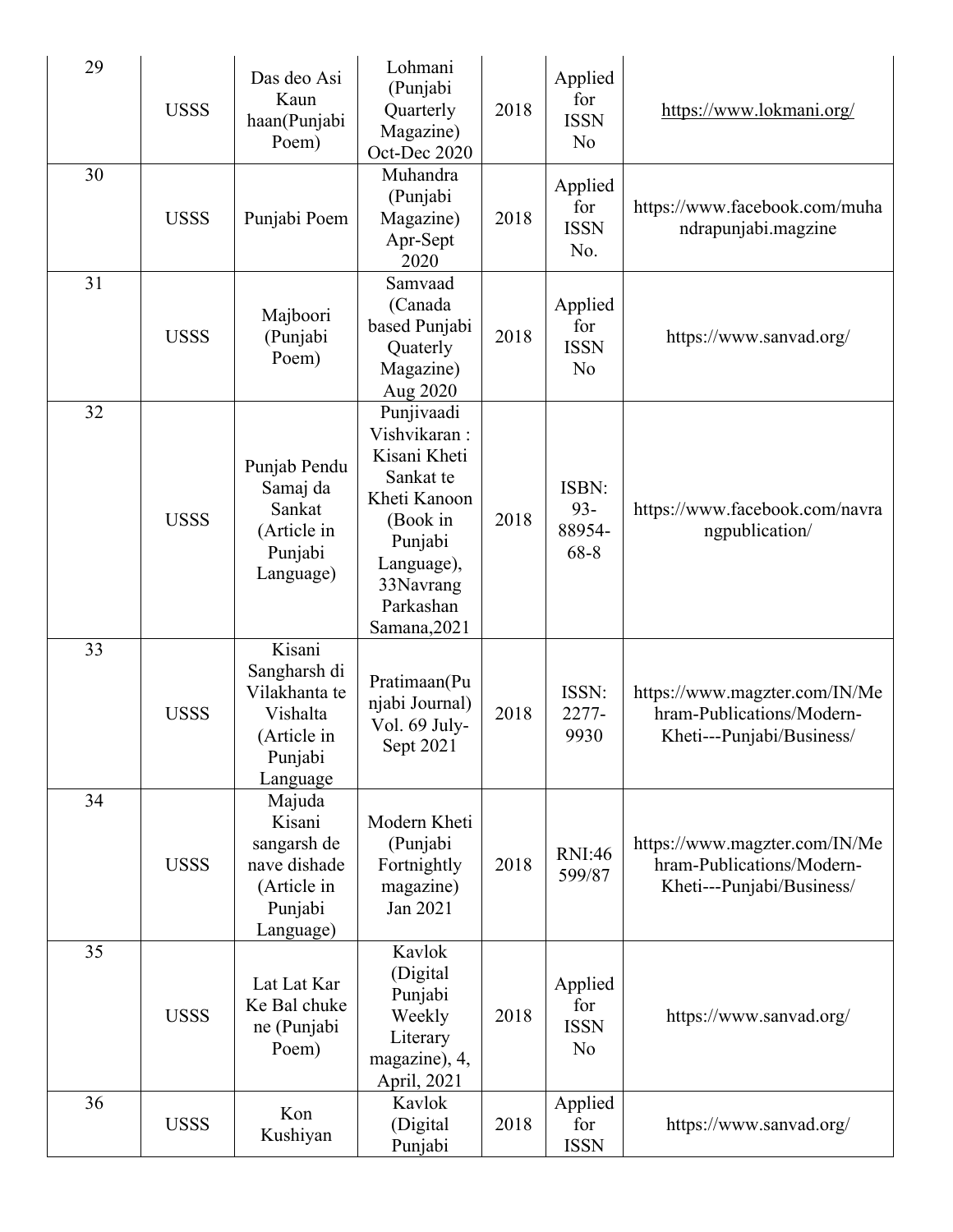|    |             |                                                                     | Weekly                                                                                    |      | N <sub>o</sub>                                  |                                                                                                     |
|----|-------------|---------------------------------------------------------------------|-------------------------------------------------------------------------------------------|------|-------------------------------------------------|-----------------------------------------------------------------------------------------------------|
|    |             |                                                                     | Literary                                                                                  |      |                                                 |                                                                                                     |
|    |             |                                                                     | magazine),                                                                                |      |                                                 |                                                                                                     |
|    |             |                                                                     | 26, Sept 2021                                                                             |      |                                                 |                                                                                                     |
| 37 | <b>USSS</b> | Gatha Punjab                                                        | KavLok<br>(Digital<br>Punjabi<br>Weekly<br>Literary<br>magazine) 22<br>August, 2021       | 2018 | Applied<br>for<br><b>ISSN</b><br>N <sub>o</sub> | https://www.sanvad.org/                                                                             |
| 38 | <b>USSS</b> | Chad Peya<br>Ktak Punjab<br>ton (Punjabi<br>Poem                    | Kavlok<br>(Digital<br>Punjabi<br>Weekly<br>Literary<br>magazine), 8,<br>December,<br>2021 | 2018 | Applied<br>for<br><b>ISSN</b><br>N <sub>o</sub> | https://www.sanvad.org/                                                                             |
| 39 | <b>USSS</b> | Chatat<br>Shikari<br>(Punjabi<br>Poem)                              | Samvaad<br>(Canada<br>based Punjabi<br>Quaterly<br>Magazine)<br>Aug 2021                  | 2018 | Applied<br>for<br><b>ISSN</b><br>No.            | https://www.sanvad.org/                                                                             |
| 40 | <b>USSS</b> | Bas Eve Hi<br>(Punjabi<br>Poem)                                     | Punj Darya<br>(Punjabi<br>Magazine)<br>May 2021                                           | 2018 | Applied<br>for<br><b>ISSN</b><br>No.            | https://www.sanvad.org/                                                                             |
| 41 | <b>USSS</b> | Awami<br>Kisani<br>Andolan<br>(Article in<br>Punjabi<br>Language)   | Modern Kheti<br>(Punjabi<br>Fortnightly<br>magazine)<br>March 2021                        | 2018 | <b>RNI:46</b><br>599/87                         | https://www.magzter.com/IN/Me<br>hram-Publications/Modern-<br>Kheti---Punjabi/Business/             |
| 42 | <b>USET</b> | A Review<br>paper on Big<br>Data                                    | SSRG-<br><b>IJMCA</b>                                                                     | 2018 | <b>ISSN</b><br>NO<br>$2348 -$<br>8387           | https://www.internationaljournals<br>srg.org/IJMCA/2019/Volume6-<br>Issue2/IJMCA-V6I2P101.pdf       |
| 43 | <b>USET</b> | Virtual<br>Conferancing<br>and Artificial<br>Intelligence           | <b>IJACIT</b>                                                                             | 2018 | I SSN<br>$2277-$<br>9140                        | DOI:16.10089.AJ.2019.V8I10.28<br>5311.6457                                                          |
| 44 | <b>USMS</b> | A Study on<br>Quality of<br>Work Life<br>$(QWL)$ in<br><b>PSPCL</b> | International<br>Journal of<br>research in<br>Management,<br>Economics &<br>Commerce      | 2018 | 2250-<br>057x                                   | https://www.indianjournals.com/i<br>jor.aspx?target=ijor:sajmmr&vol<br>$ume=9&$ issue=2&article=002 |
| 45 | <b>USMS</b> | Quality of<br>Work Life                                             | International<br>Journal of                                                               | 2018 | 2250-<br>0588                                   | http://indusedu.org/pdfs/IJREISS<br>/IJREISS 1648 40106.pdf                                         |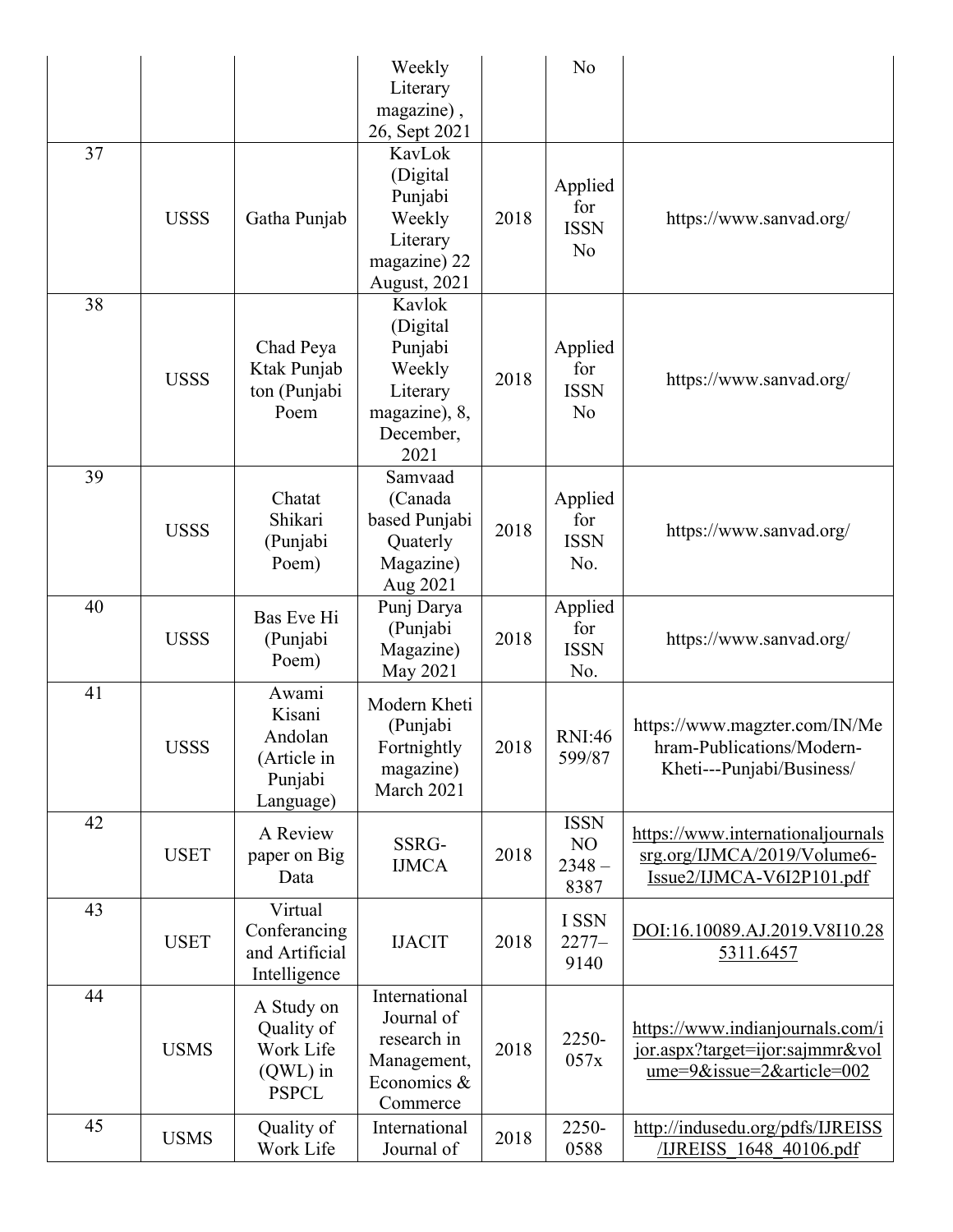|    |             | (QWL) and<br><b>Stress</b><br>Management<br>in PSPCL                                                                          | research in<br>Engineering,<br>IT & Social<br>Sciences                                                                                                                               |      |                                                                               |                                                                                                                                                               |
|----|-------------|-------------------------------------------------------------------------------------------------------------------------------|--------------------------------------------------------------------------------------------------------------------------------------------------------------------------------------|------|-------------------------------------------------------------------------------|---------------------------------------------------------------------------------------------------------------------------------------------------------------|
| 46 | <b>USMS</b> | The Impact of<br>Reforms on<br><b>Job Stress</b><br>level of<br>employees of<br>Punjab State<br>Power<br>Corp.Ltd.<br>(PSPCL) | International<br>Journal of<br>Management<br>Studies                                                                                                                                 | 2018 | $2231 -$<br>2528                                                              | https://www.researchgate.net/pub<br>lication/324144669 The Impact<br>of Reforms on Job Stress Le<br>vel of Employees of Punjab St<br>ate Power Corp Ltd PSPCL |
| 47 | <b>USET</b> | A Review:<br>Biometric<br>Signal<br>Information<br>and<br>Techniques<br>Available for<br>Feature<br>Extraction                | <b>INTERNATI</b><br><b>ONAL</b><br><b>JOURNAL</b><br>OF<br><b>RESEARCH</b><br>IN<br><b>ELECTRONI</b><br><b>CS AND</b><br><b>COMPUTER</b><br><b>ENGINEERI</b><br>NG A UNIT<br>OF I2OR | 2018 | ISSN:<br>2393-<br>9028<br>(PRINT<br>ISSN:<br>2348-<br>2281<br>(ONLI<br>NE)    | http://www.i2or-ijrece.com/vol.-<br>$6$ -issue-4--version-1-.html                                                                                             |
| 48 | <b>USET</b> | An Approach<br>To Enhance<br>The<br><b>Biomedical</b><br>Research: A<br>Video<br>Operated<br><b>Heart Rate</b><br>Measurement | <b>INTERNATI</b><br><b>ONAL</b><br><b>JOURNAL</b><br>OF<br><b>RESEARCH</b><br>IN<br><b>ELECTRONI</b><br>CS AND<br><b>COMPUTER</b><br><b>ENGINEERI</b><br><b>NG A UNIT</b><br>OF I2OR | 2018 | ISSN:<br>2393-<br>9028<br>(PRINT<br>ISSN:<br>2348-<br>2281<br>(ONLI<br>$NE$ ) | http://www.i2or-ijrece.com/vol.-<br>6-issue-4--version-3-.html                                                                                                |
| 49 | <b>USL</b>  | <b>Fiscal Status</b><br>of Punjab: An<br>Analysis of<br>Post Reform<br>Period                                                 | International<br>Journal of<br>Research and<br>Analytical<br>Reviews                                                                                                                 | 2018 | 2348-<br>1269,<br>2349-<br>5138                                               | http://www.ijrar.org/IJRAR1903<br>690.pdf                                                                                                                     |
| 50 | <b>USSS</b> | Parental<br>Organizationa<br>1 Support to<br>Employees in<br>Call Centers                                                     | International<br>Journal of<br>Applied<br>Marketing<br>and<br>Management,<br>$Vol(5)$ , Issue<br>1 & 2,2020                                                                          | 2018 | ISSN:2<br>$455 -$<br>0182                                                     | http://www.publishingindia.com/<br>IJAMM/96/908/2020/                                                                                                         |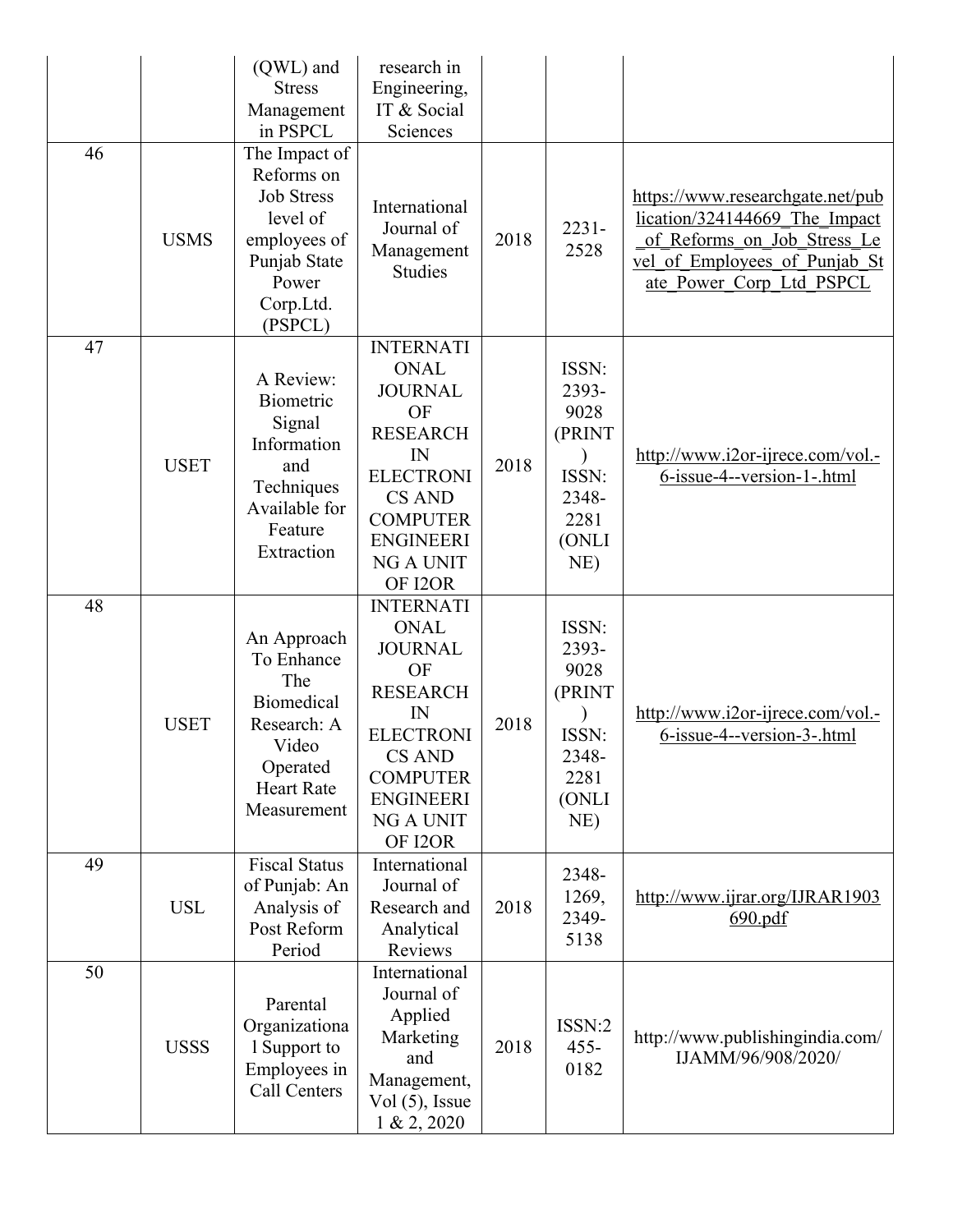| 51 | <b>USL</b>  | Judicial<br>Response<br>towards<br>Regulations<br>of Strikes:<br>International<br>Perspective                                                                                                    | Chintan<br>Research<br>International<br>Refereed<br>Journal                                              | 2018 | 2229-<br>7227                                                         | http://www.chintanresearchjourn<br>al.com/archive.aspx                                        |
|----|-------------|--------------------------------------------------------------------------------------------------------------------------------------------------------------------------------------------------|----------------------------------------------------------------------------------------------------------|------|-----------------------------------------------------------------------|-----------------------------------------------------------------------------------------------|
| 52 | <b>USAS</b> | Effect of<br>colony<br>strength,<br>queen cell<br>cups spacing<br>on the graft<br>acceptance<br>and<br>consumption<br>of sugar syrup<br>on quality<br>rearing<br>queens in<br>Apis<br>mellifera. | Journal of<br>Hill<br>Agriculture                                                                        | 2018 | Print<br>ISSN:<br>0976-<br>7606.<br>Online<br>ISSN:<br>2230-<br>7338. | https://www.indianjournals.com/i<br>jor.aspx?target=ijor:jha&volume<br>=9&issue=2&article=009 |
| 53 | <b>USPS</b> | Antipsychotic<br>Potentials of<br>Indian Herbs:<br>An Overview                                                                                                                                   | European<br>Journal of<br>Biomedical &<br>Pharmaceutic<br>al Sciences                                    | 2018 | 2349-<br>8870                                                         | https://publons.com/journal/4330<br>1/european-journal-of-<br>biomedical-and-pharmaceutical-/ |
| 54 | <b>USPS</b> | 3-D printing<br>for the future<br>of solid<br>dosage forms.                                                                                                                                      | International<br>Journal of<br>Applied<br>Pharmaceutic<br>S                                              | 2018 | 0975-<br>7058                                                         | https://innovareacademics.in/jour<br>nals/index.php/ijap                                      |
| 55 | <b>USET</b> | Novel<br>Approach of<br><b>Black Hole</b><br>detection and<br>prevention by<br>convex<br>optimization<br>approach                                                                                | International<br>Journal of<br>Research in<br>Electronics<br>and Computer<br>Engineering<br>2018         | 2018 | 2393-<br>9028                                                         | http://irjet.co.in/volume6-issue2                                                             |
| 56 | <b>USSS</b> | A<br>Comparative<br>Study Of<br>Superstition<br>in Urban and<br><b>Rural Areas</b>                                                                                                               | The<br>International<br>Journal of<br>Indian<br>Psychology,<br>$Vol: 8$ , issue<br>2, April-June<br>2020 | 2018 | <b>ISSN</b><br>2348-<br>5396                                          | https://ijip.in/                                                                              |
| 57 | <b>USL</b>  | Adoption<br>under<br>Juvenile                                                                                                                                                                    | Supremo<br>Amicus                                                                                        | 2018 | 2581-<br>6381                                                         | https://supremoamicus.org/                                                                    |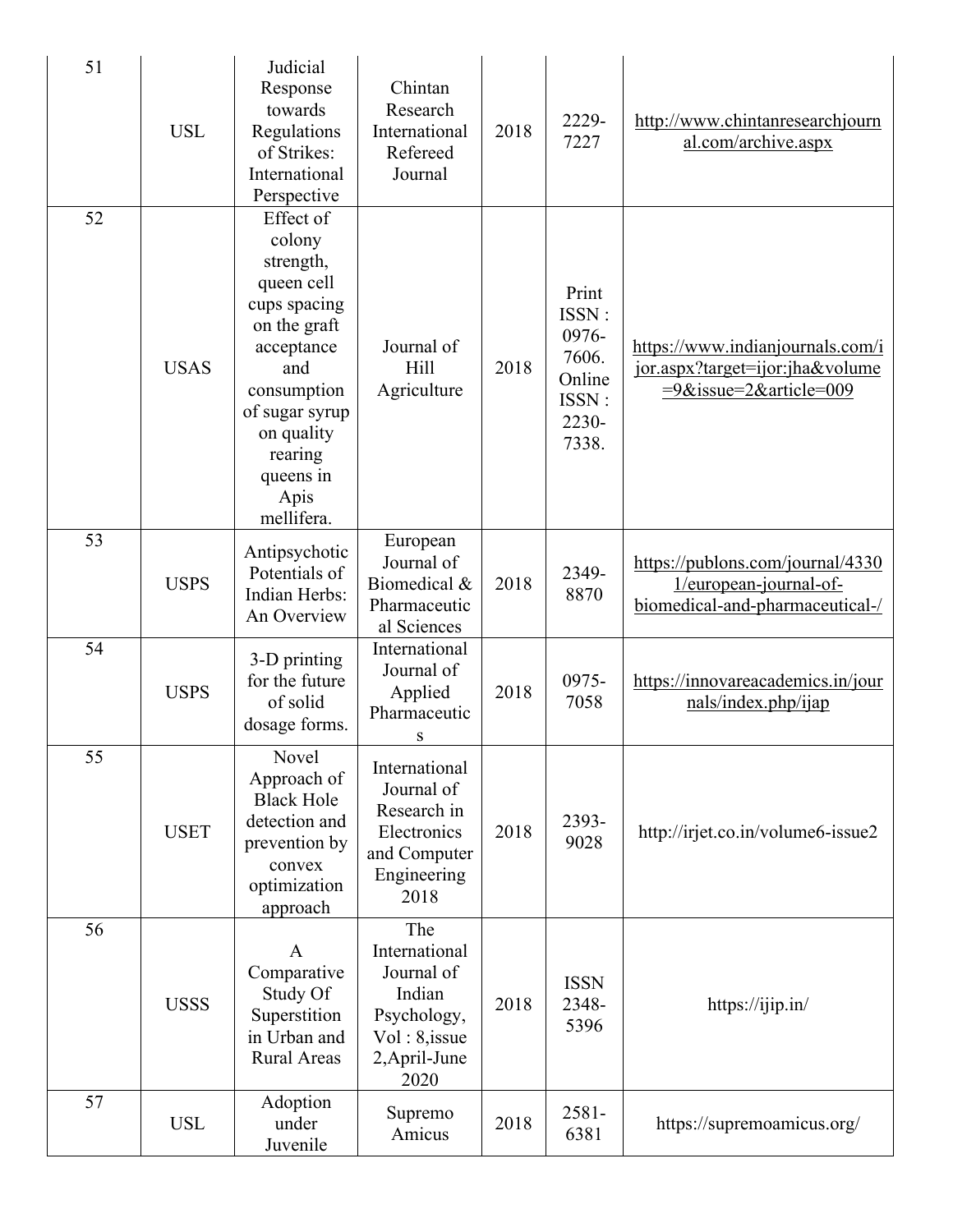|    |            | Justice Act                                                                                                 |                                                                           |      |                                                                          |                                                                                                |
|----|------------|-------------------------------------------------------------------------------------------------------------|---------------------------------------------------------------------------|------|--------------------------------------------------------------------------|------------------------------------------------------------------------------------------------|
| 58 | <b>USE</b> | Changing role<br>of teachers<br>and their<br>education                                                      | "Ajanta"CTE                                                               | 2018 | ISSN-<br>2277-<br>5730, SI<br>$-2385$<br>with<br>impact<br>factor<br>5.5 | https://publons.com/journal/5252<br>70/an-international-<br>multidisciplinary-quarterly-resea/ |
| 59 | <b>USE</b> | Adolescence<br>at crossroad<br>Psycho social<br>perspective                                                 | <b>Twenty First</b><br>Century                                            | 2018 | ISBN-<br>978-93-<br>85448-<br>68-3                                       | https://c21.openlibhums.org/                                                                   |
| 60 | <b>USE</b> | Accelerating<br>youth<br>empowerment<br>for a brighter<br>tomorrow                                          | <b>Twenty First</b><br>Century                                            | 2018 | <b>Book</b><br>ISBN:<br>978-93-<br>85447-<br>$36 - 5$                    | https://c21.openlibhums.org/                                                                   |
| 61 | <b>USE</b> | Coping<br>strategies of<br>Mohali<br>district<br>adolescents to<br>deal with<br>academic<br>stress          | Rayat Bahra<br>college of<br>Education,<br><b>Twenty First</b><br>Century | 2018 | Journal,<br>Vol.5(2)<br>), Winte<br>r,2017<br>ISSN:<br>2278-<br>7232     | https://c21.openlibhums.org/                                                                   |
| 62 | <b>USE</b> | Integrating<br>skill<br>development<br>in higher<br>education                                               | <b>Twenty First</b><br>Century                                            | 2018 | ISBN-<br>978-93-<br>85449-<br>$08-6$                                     | https://c21.openlibhums.org/                                                                   |
| 63 | <b>USE</b> | A study of<br>Attitude of<br>Senior<br>Secondary<br>school<br>students of<br>Punjab<br>towards<br>education | "Remarking<br>in<br>Analisation"S<br>ocial<br>Foundation                  | 2018 | ISSN-<br>2394-<br>0344<br>with<br>impact<br>factor<br>5.5                | http://www.socialresearchfoundat<br>ion.com/remarking.php                                      |
| 64 | <b>USE</b> | Survey based<br>study on<br>educational<br>problems of<br>Mohali<br>District                                | Rayat Bahra<br>college of<br>Education,<br><b>Twenty First</b><br>Century | 2018 | Journal,<br>Vol.6(1)<br>),Summ<br>er 2018<br>ISSN:<br>2278-<br>7232      | https://c21.openlibhums.org/                                                                   |
| 65 | <b>USL</b> | Euthanasia in<br>India: A<br>Statistical                                                                    | International<br>Journal of<br>Research in                                | 2018 | 2249-<br>7382                                                            | https://euroasiapub.org/wp-<br>content/uploads/2018/04/IJRESS<br>March18-75-1.pdf              |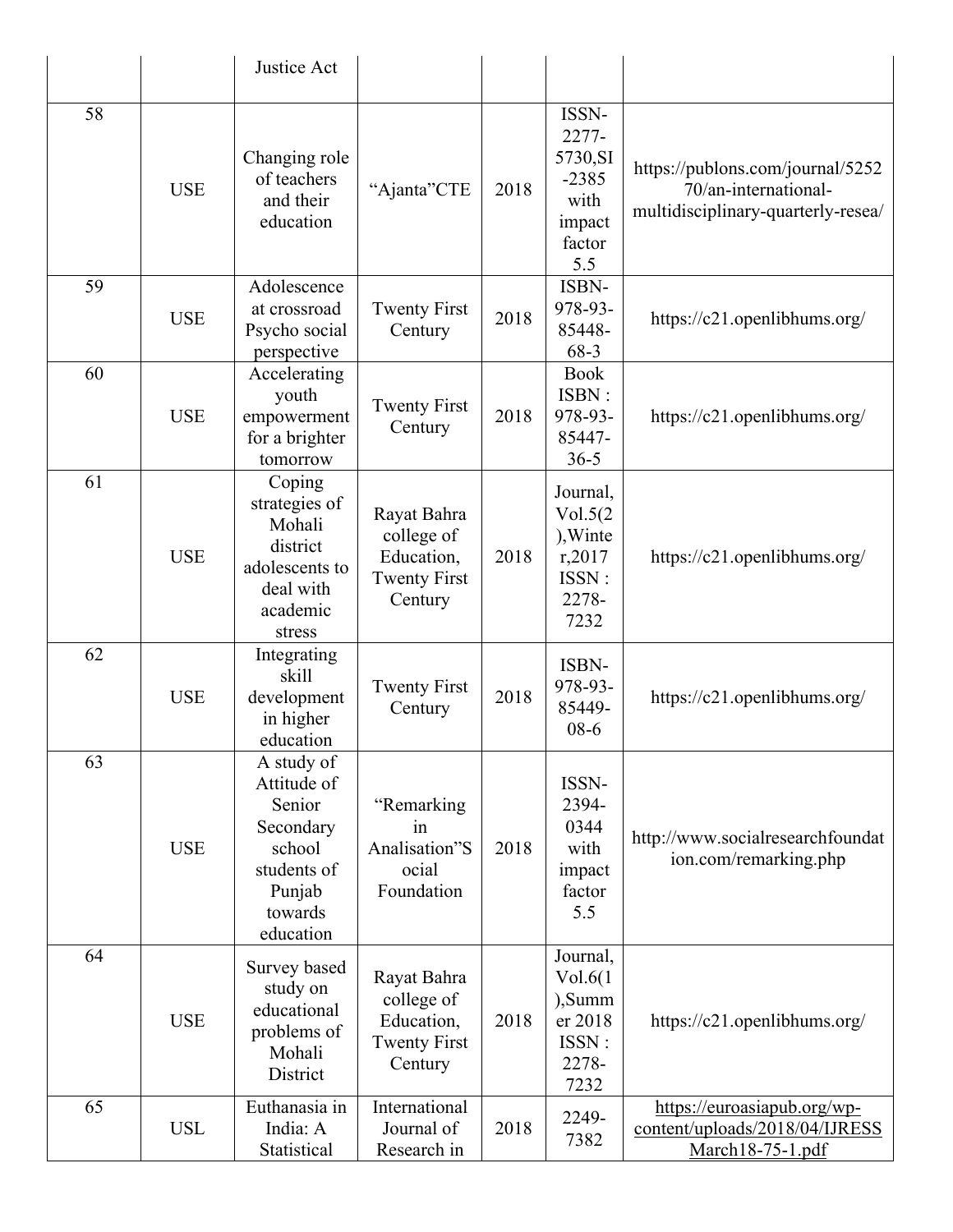|    |             | Investigation                                                                                | Economics<br>and Social<br>Sciences                                                                                                                                    |      |                                          |                                                                                                                                                      |
|----|-------------|----------------------------------------------------------------------------------------------|------------------------------------------------------------------------------------------------------------------------------------------------------------------------|------|------------------------------------------|------------------------------------------------------------------------------------------------------------------------------------------------------|
| 66 | <b>USSS</b> | Marginalizati<br>on As<br>Reflected in<br>"Within The<br>God of Small<br>Things"             | Quarterly<br>Journal (An<br>International<br>Research<br>Referred<br>Journal<br>Related To<br>Law,<br>literature,<br>Management<br>& Social<br>Sciences)               | 2018 | ISSN:2<br>348-<br>6228<br>Vol:18<br>2018 | https://ijels.com/                                                                                                                                   |
| 67 | <b>USSS</b> | The Feudal<br>Lord and<br>Complex of<br>Pakistan<br>Society                                  | <b>IJMLSS An</b><br>international<br>research<br>Referred<br>Journal<br>Related to<br>Law,<br>Literature,<br>Management<br>and Social<br>Sciences Vol:<br>1 to 4, 2018 | 2018 | <b>ISSN</b><br>NO.<br>2456-<br>4303      | https://bharatpublication.com/ijl<br>mss/ijlmss about.php                                                                                            |
| 68 | <b>USSS</b> | DhammaCha<br>kra Parvartan<br>Din and Dr.<br>Babasaheb<br>Amdedkar                           | Ajanta                                                                                                                                                                 | 2018 | <b>ISSN</b><br>2277-<br>5730             | www.sjifactor.com                                                                                                                                    |
| 69 | <b>USSS</b> | Ikkisavin<br>Sadi Ke Hindi<br>Upnyason<br>Mein<br>Manovikriti<br>Schizophrenia<br>Ka Chitran | Sanskar<br>Chetna,<br>International<br>Refereed<br>Research<br>Journal<br>(Monthly),<br>Vol: 8, March<br>2019                                                          | 2018 | <b>ISSN</b><br>NO.234<br>7-4041          | https://academic-<br>accelerator.com/Journal-<br>Abbreviation/Sanskar-Chetana                                                                        |
| 70 | <b>USMS</b> | A study of<br>emotional<br>intelligence<br>and<br>citizenship<br>behaviour                   | <b>GJIMT</b>                                                                                                                                                           | 2018 |                                          | https://www.gjimt.ac.in/wp-<br>content/uploads/2018/03/Surjit-<br>Kaur-et-al-A-study-of-emotional-<br>intelligence-and-citizenship-<br>behaviour.pdf |
| 71 | <b>USSS</b> | 21st Century<br>Ke Chainit<br>Hindi<br>Upanayso                                              | Sanskar<br>Chetna                                                                                                                                                      | 2018 | <b>ISSN</b><br>2347-<br>4041             | https://academic-<br>accelerator.com/Journal-<br>Abbreviation/Sanskar-Chetana                                                                        |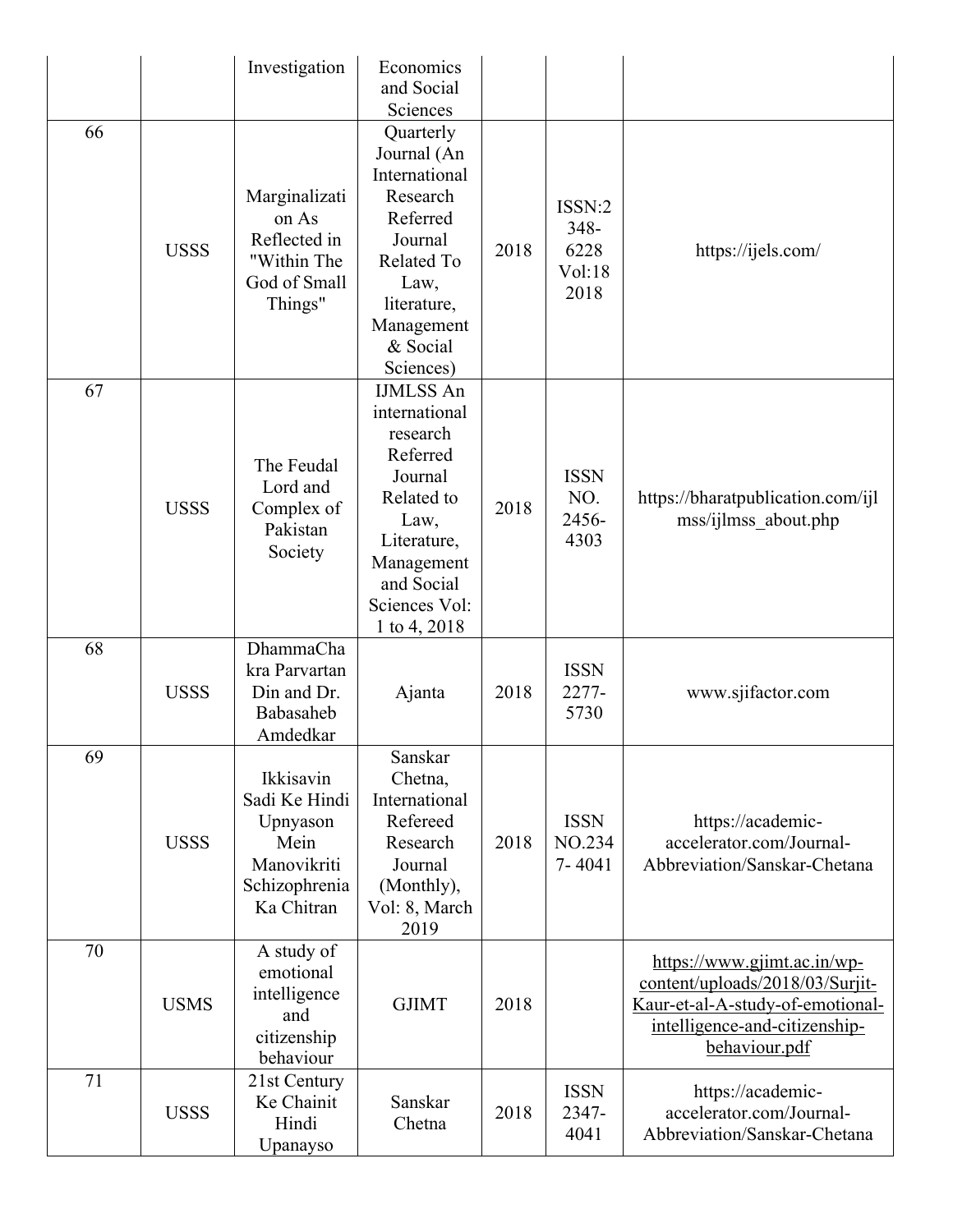|    |             | Mein<br>Manovikriti<br>Schizophrenia<br>Ka Chitran                                       |                                                                                   |      |                                                  |                                                                               |
|----|-------------|------------------------------------------------------------------------------------------|-----------------------------------------------------------------------------------|------|--------------------------------------------------|-------------------------------------------------------------------------------|
| 72 | <b>USAS</b> | Performance<br>of baby corn<br>as influenced<br>by spacing<br>and nutrient<br>management | International<br>journal of<br>current<br>microbiology<br>and applied<br>sciences | 2018 | ISSN:<br>2319-<br>7706<br>Volume<br>Numbe<br>r12 | https://www.ijcmas.com/7-12-<br>2018/Neelam%20and%20Rinjum<br>oni%20Dutta.pdf |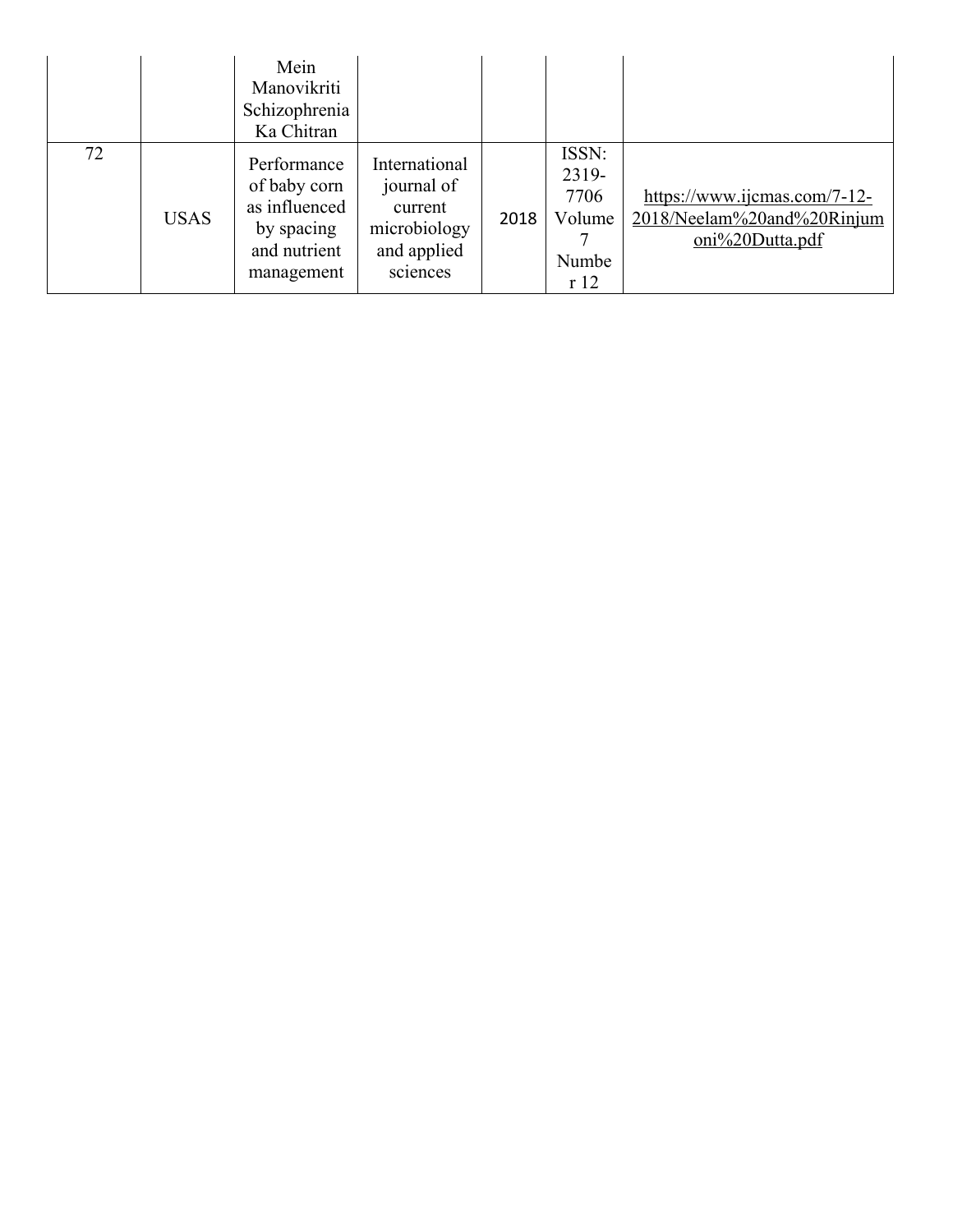#### • **Cultural Clubs 2017-18**

| Rayat Bahra University |                |                             |                                 |  |  |
|------------------------|----------------|-----------------------------|---------------------------------|--|--|
| s.no                   | Name of school | Name of department          | Name of cultural activity club  |  |  |
| $\mathbf{1}$           | <b>USAS</b>    | Agriculture                 | Music club                      |  |  |
| $\overline{2}$         | <b>USAS</b>    | Agriculture                 | Dramatics                       |  |  |
| $\overline{3}$         | <b>USAS</b>    | Agriculture                 | Dance club                      |  |  |
| $\overline{4}$         | <b>USAS</b>    | Agriculture                 | Debate declamation              |  |  |
| $\overline{5}$         | <b>USAS</b>    | Agriculture                 | Creative writing                |  |  |
| $\overline{6}$         | <b>USAS</b>    | Agriculture                 | Painting and fine arts          |  |  |
| $\overline{7}$         | <b>USAS</b>    | Agriculture                 | Photography / Videography       |  |  |
| $\overline{8}$         | <b>USAS</b>    | Agriculture                 | Sports club                     |  |  |
| 9                      | <b>USE</b>     | <b>USE</b>                  | Litrary club                    |  |  |
| 10                     | <b>USE</b>     | <b>USE</b>                  | Fine art club                   |  |  |
| 11                     | <b>USE</b>     | <b>USE</b>                  | Sports club                     |  |  |
| 12                     | <b>USE</b>     | <b>USE</b>                  | Lok rang club                   |  |  |
| 13                     | <b>USET</b>    | CSE                         | Kaizan club                     |  |  |
| 14                     | <b>USET</b>    | <b>CIVIL</b>                | Construct                       |  |  |
| 15                     | <b>USET</b>    | <b>ECE/EE</b>               | Electrobuzz club                |  |  |
| 16                     | <b>USET</b>    | Mechanical engineering      | Technovator-technology          |  |  |
|                        |                |                             | through artistic talent         |  |  |
| 17                     | <b>USL</b>     | <b>USL</b>                  | Lawyeristan- legal activity     |  |  |
| 18                     | <b>USL</b>     | <b>USL</b>                  | Panjabi singh sabha- panjabi    |  |  |
|                        |                |                             | culture                         |  |  |
| 19                     | <b>USL</b>     | <b>USL</b>                  | History explorer society -      |  |  |
|                        |                |                             | historical events               |  |  |
| 20                     | <b>USL</b>     | <b>USL</b>                  | Commercialeons- accounts,       |  |  |
|                        |                |                             | management, economics           |  |  |
| 21                     | <b>USL</b>     | <b>USL</b>                  | Moot court society and national |  |  |
|                        |                |                             | intra - moot competition        |  |  |
| 22                     | <b>USMAS</b>   | Medical and allied sciences | Dance club                      |  |  |
| 23                     | <b>USMAS</b>   | Medical and allied sciences | Debate declamation              |  |  |
| 24                     | <b>USMAS</b>   | Medical and allied sciences | Creative writing                |  |  |
| 25                     | <b>USMAS</b>   | Medical and allied sciences | Painting and fine arts          |  |  |
| 26                     | <b>USPS</b>    | <b>USPS</b>                 | Dance club                      |  |  |
| 27                     | <b>USPS</b>    | <b>USPS</b>                 | Dramatics                       |  |  |
| 28                     | <b>USPS</b>    | <b>USPS</b>                 | Debate/declamation              |  |  |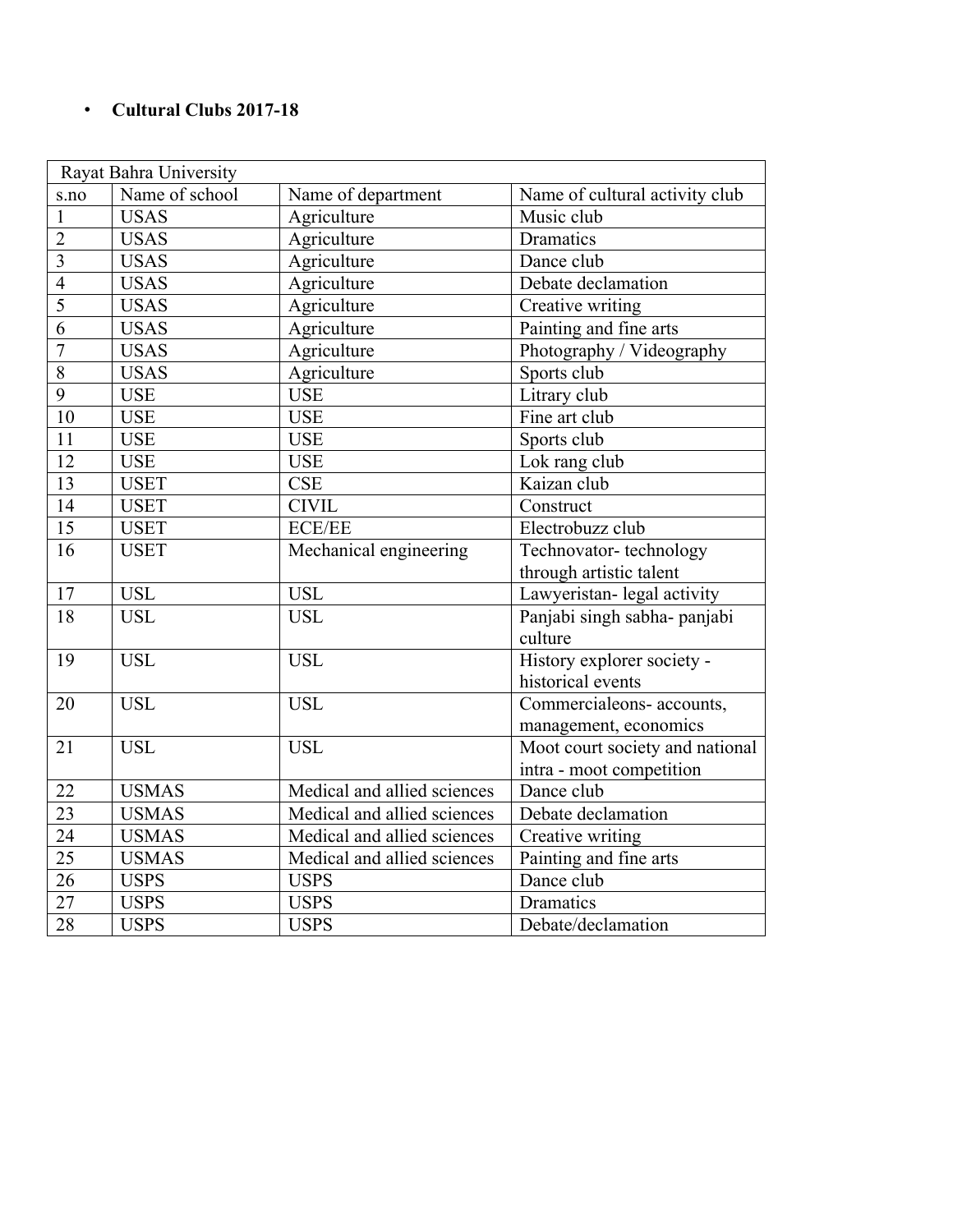**Rayat-Bahra University, Mohali on 9th -10th August, 2018 conducted an Orientation programme for the new students.**

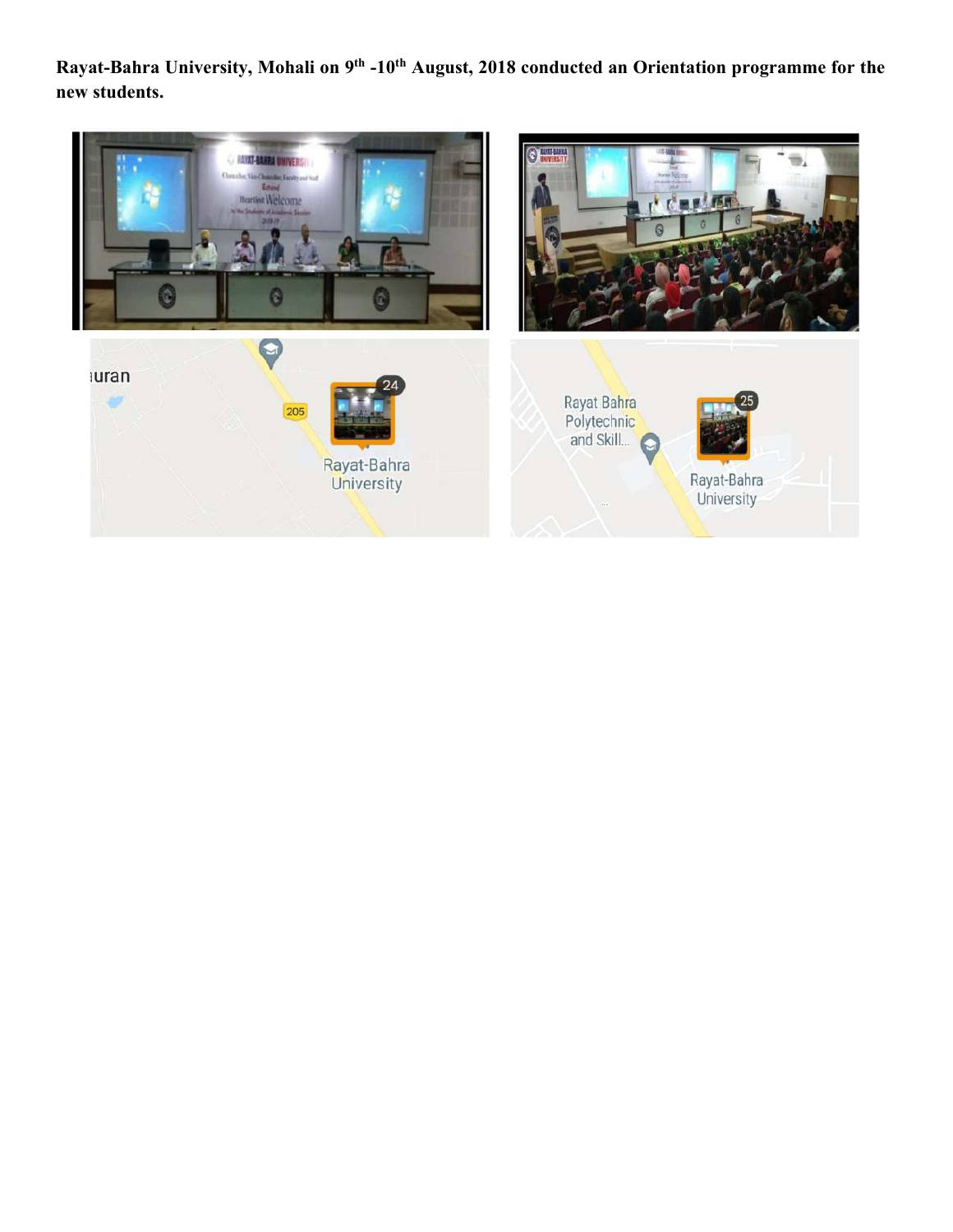# Rayat-Bahra University, Mohali on 9<sup>th</sup> -10<sup>th</sup> August, 2018 conducted an Technovirsa programme<br> **Techno Virsa - 2017**



























 $W \times W$ 



**RAYAT-BAHRA** 

 $\mathcal{H}^{\prime}$